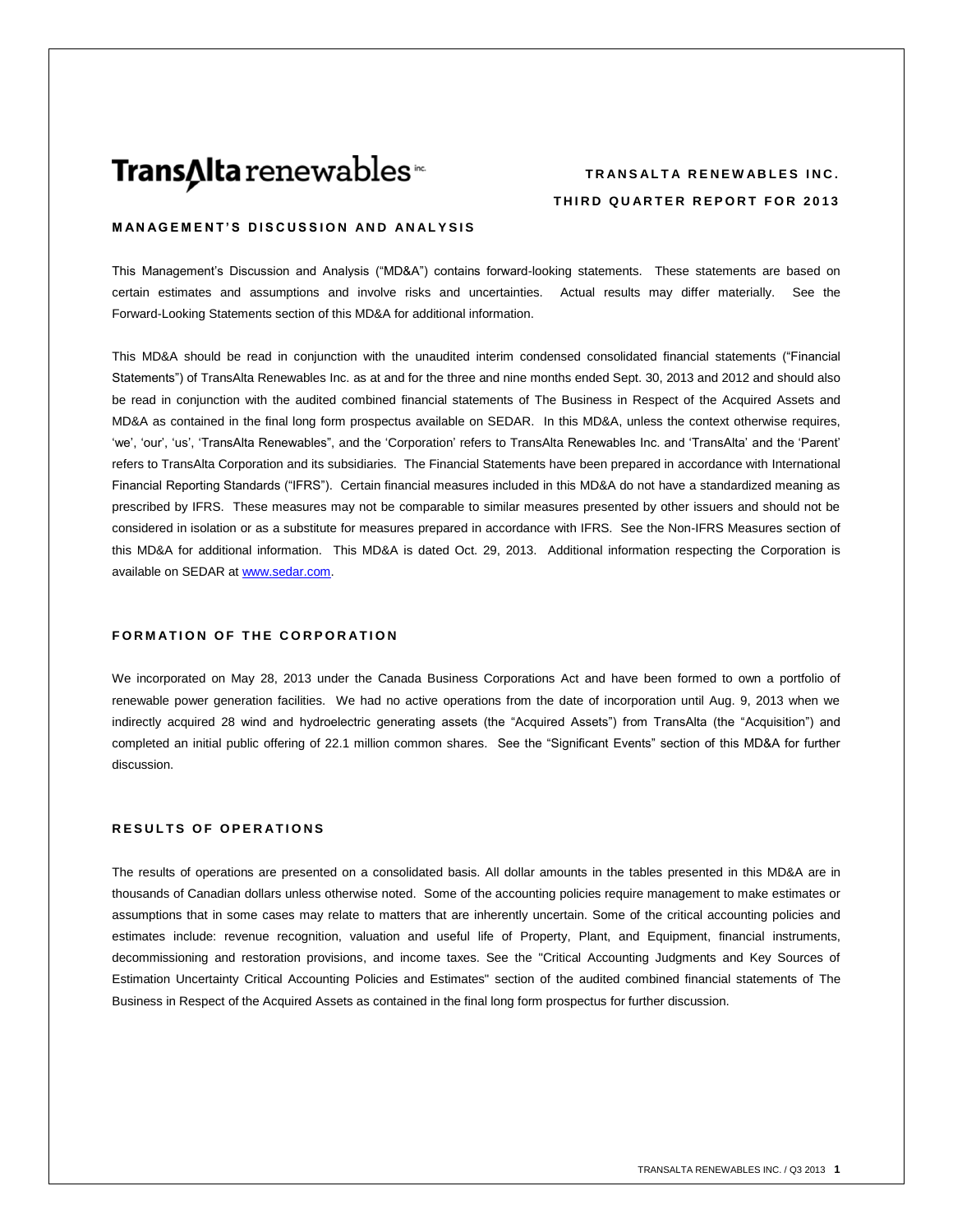The results of operations for periods prior to the Acquisition on Aug. 9, 2013 have been prepared in accordance with the financial reporting framework specified in subsection 3.11(6) of National Instrument 52-107 *Acceptable Accounting Principles and Auditing Standards* for carve-out financial statements. Historically, financial statements have not been prepared by TransAlta for the Acquired Assets as they had not been operated as a separate business by TransAlta. Accordingly, the results of operations for periods prior to the Acquisition reflect the results of operations for the Acquired Assets in a manner consistent with how TransAlta managed the Acquired Assets and as though the Acquired Assets had been a separate company. All material assets and liabilities specifically identified to the Acquired Assets and all material revenues and expenses specifically attributable to the Acquired Assets and allocations of overhead expenses have been included in the results of operation for periods prior to the Acquisition. These may not necessarily reflect the financial position, results of operations, or cash flows that the Acquired Assets might have had in the past had they existed as a separate business during the periods prior to the Acquisition.

## **H I G H L I G H T S**

#### *Third Quarter Highlights*

#### **Operational Results**

- Gross margins increased \$1.8 million to \$41.0 million quarter over quarter primarily due to higher contract hydro prices, higher hydro volumes, and the commencement of commercial operations at New Richmond, partially offset by lower wind prices and volumes.
- Production increased 19 gigawatt hours ("GWh") to 543 GWh compared to 2012.
- Operations, Maintenance, and Administration ("OM&A") costs increased \$1.3 million to \$10.0 million compared to the same period in 2012 due to the new Management, Administration and Operational Services Agreement ("Management and Operational Services Agreement") with TransAlta and the commencement of commercial operations at New Richmond.
- Depreciation and amortization expense decreased \$2.3 million to \$16.3 million compared to the same period in 2012 due to a lower depreciable base caused by asset impairments.

#### **Financial Highlights**

- Funds from Operations ("FFO") increased \$0.6 million to \$21.9 million compared to the prior year.
- Comparable Earnings Before Interest, Taxes, Depreciation, and Amortization ("EBITDA") increased \$0.3 million in the quarter to \$29.1 million compared to 2012.
- Comparable earnings were \$4.0 million (\$0.03 per share), up from \$2.8 million (\$0.02 per share) in 2012. The increase in comparable earnings is primarily due to higher operating gross margins and lower depreciation and amortization expense, partially offset by higher OM&A costs.
- Reported net earnings attributable to common shareholders were \$1.2 million (\$0.01 per share), down from \$2.8 million (\$0.02 per share) in 2012. The change is driven by the increase in gross margins and non-comparable asset impairment charges of \$2.7 million.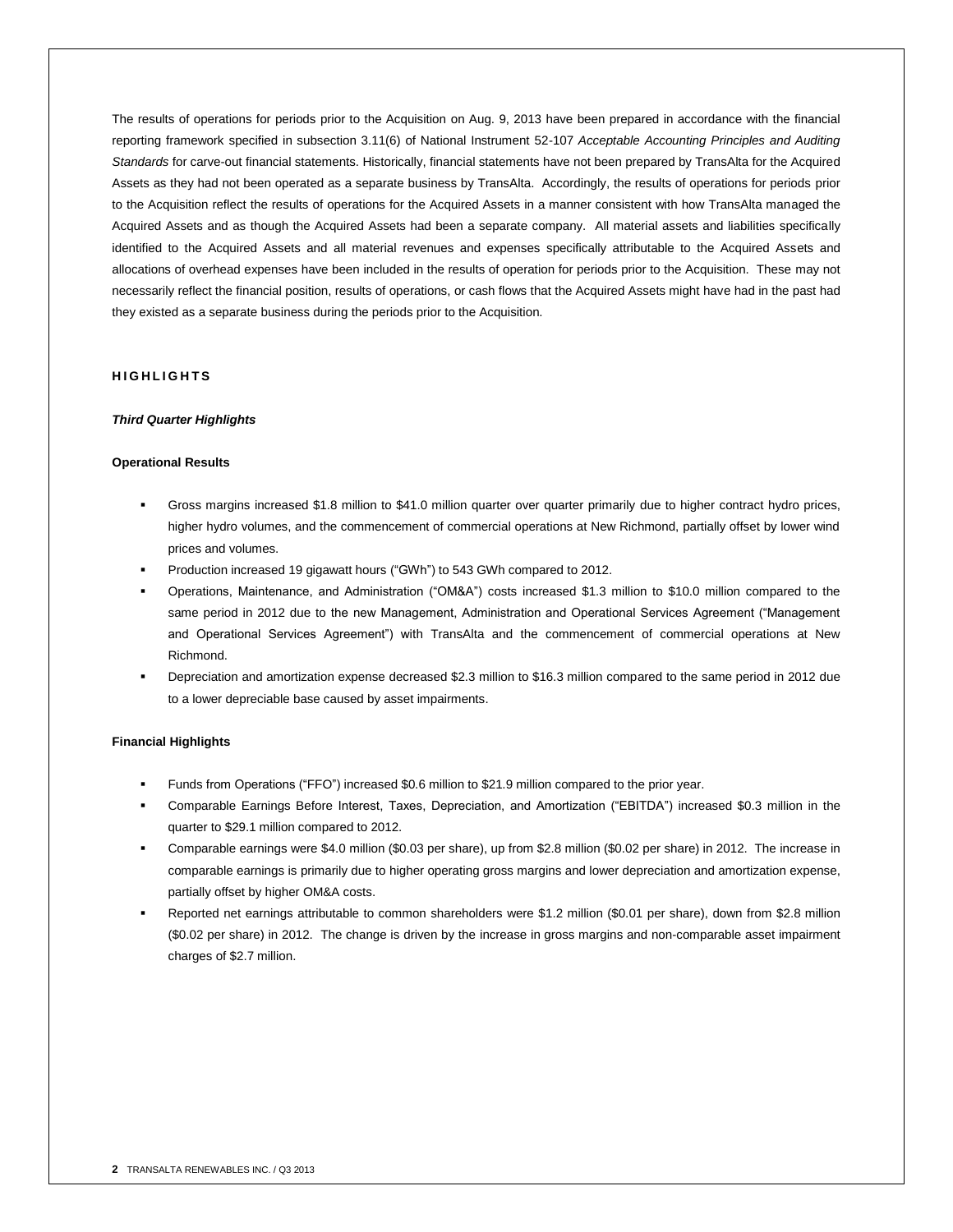### *Year-To-Date Highlights*

#### **Operational Results**

- Gross margins increased \$22.7 million to \$165.5 million year over year, primarily due to higher wind and hydro prices, higher hydro volumes, and the commencement of commercial operations at New Richmond, partially offset by lower wind volumes.
- Production increased 13 GWh to 2,043 GWh compared to 2012.
- OM&A costs decreased \$0.6 million to \$29.3 million compared to the same period in 2012 due to lower compensation costs as a result of restructuring in the fourth quarter of 2012, partially offset by the Management and Operational Services Agreement with TransAlta and the commencement of commercial operations at our New Richmond wind farm.
- Depreciation and amortization expense increased \$0.2 million to \$55.8 million compared to the same period in 2012 primarily due to the commencement of commercial operations at New Richmond partially offset by a lower depreciable base caused by asset impairments.

#### **Financial Highlights**

- FFO increased \$22.1 million to \$108.9 million compared to the prior year.
- Comparable EBITDA increased \$23.1 million to \$130.7 million compared to 2012.
- Comparable earnings were \$37.5 million (\$0.33 per share), up from \$20.7 million (\$0.18 per share) in 2012. The increase in comparable earnings is primarily due to higher operating gross margins and lower OM&A costs, partially offset by higher depreciation and amortization expense.
- Reported net earnings attributable to common shareholders were \$34.7 million (\$0.30 per share), up from \$13.6 million (\$0.12 per share) in 2012. The change is driven by the increase in gross margins and the following non-comparable amounts, net of tax:
	- **•** Decrease in asset impairment charges of \$6.6 million
	- **Decrease in gain on sale of assets of \$2.3 million**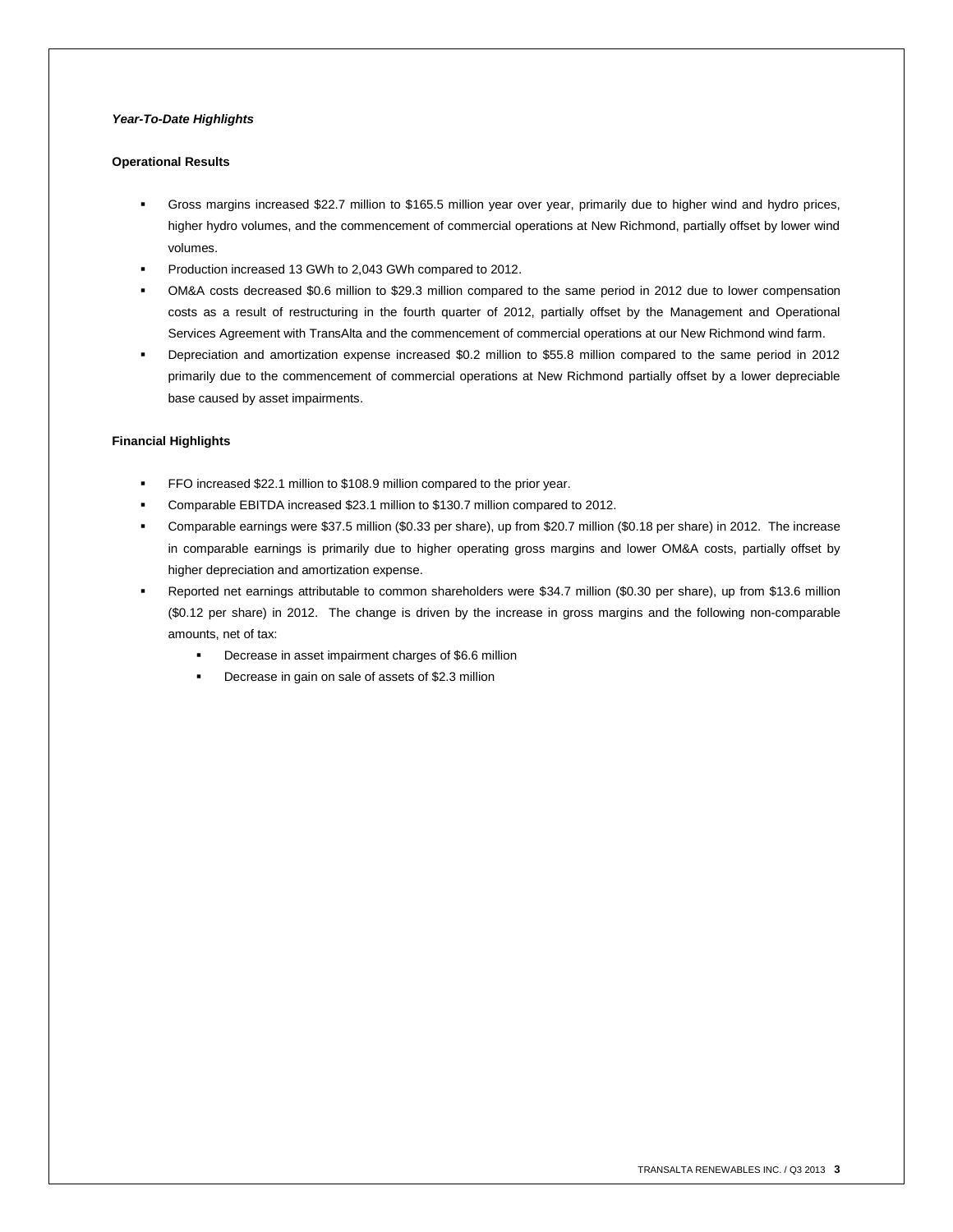The following table depicts key financial results and statistical operating data:<sup>1</sup>

|                                                                 | 3 months ended Sept. 30 |        |         | 9 months ended Sept. 30 |
|-----------------------------------------------------------------|-------------------------|--------|---------|-------------------------|
|                                                                 | 2013                    | 2012   | 2013    | 2012                    |
| Production (GWh)                                                | 543                     | 524    | 2,043   | 2,030                   |
| Revenues                                                        | 43,535                  | 41,896 | 175,392 | 152,473                 |
| Gross margin <sup>(1)</sup>                                     | 41,007                  | 39,234 | 165,538 | 142,820                 |
| Operating income <sup>(1)</sup>                                 | 9,105                   | 10,104 | 71,176  | 39,055                  |
| Comparable operating income <sup>(2)</sup>                      | 12,768                  | 10,104 | 74,839  | 52,055                  |
| Net earnings attributable to common shareholders <sup>(3)</sup> | 1,207                   | 2,812  | 34,723  | 13,569                  |
| Net earnings per share attributable to common                   |                         |        |         |                         |
| shareholders, basic and diluted <sup>(3)</sup>                  | 0.01                    | 0.02   | 0.30    | 0.12                    |
| Comparable net earnings per share <sup>(2)</sup>                | 0.03                    | 0.02   | 0.33    | 0.18                    |
| Comparable EBITDA <sup>(2)</sup>                                | 29,092                  | 28,765 | 130,669 | 107,638                 |
| Funds from operations <sup>(2)</sup>                            | 21,935                  | 21,317 | 108,890 | 86,768                  |
| Funds from operations per share <sup>(2)</sup>                  | 0.19                    | 0.19   | 0.95    | 0.76                    |
| Cash flow from operating activities                             | 25,172                  | 23,286 | 124,138 | 80,343                  |
| Cash available for distribution <sup>(2)</sup>                  | 20,053                  | 20,054 | 101,378 | 79,657                  |
| Dividends paid per common share                                 | 0.05                    |        | 0.05    |                         |

| As at                       | Sept. 30, 2013 | Dec. 31, 2012 |
|-----------------------------|----------------|---------------|
| Total assets                | 1.881.936      | 2,237,406     |
| Total long-term liabilities | 716.265        | 501.471       |

#### **NET EARNINGS ATTRIBUTABLE TO COMMON SHAREHOLDERS**

The primary factors contributing to the change in net earnings attributable to common shareholders for the three and nine months ended Sept. 30, 2013 are presented below:

|                                                              | 3 months ended Sept. 30 | 9 months ended Sept. 30 |
|--------------------------------------------------------------|-------------------------|-------------------------|
| Net earnings attributable to common shareholders, 2012       | 2,812                   | 13,569                  |
| Increase in operating gross margins                          | 1,773                   | 22,718                  |
| (Increase) decrease in operations, maintenance, and          |                         |                         |
| administration costs                                         | (1, 297)                | 575                     |
| Decrease (increase) in depreciation and amortization expense | 2,337                   | (247)                   |
| Decrease in foreign exchange gain                            | (701)                   | (1, 452)                |
| Decrease in gain on sale of assets                           |                         | (3,000)                 |
| (Increase) decrease in asset impairment charges              | (3,663)                 | 9,337                   |
| Increase in net interest expense                             | (210)                   | (1,450)                 |
| Decrease (increase) in income tax expense                    | 325                     | (4,585)                 |
| Other                                                        | (169)                   | (742)                   |
| Net earnings attributable to common shareholders, 2013       | 1,207                   | 34,723                  |

 *(1) These items are Additional IFRS Measures. Refer to the Additional IFRS Measures section of this MD&A for further discussion of these items.*

<sup>2)</sup> These items are not defined under IFRS. Presenting these items from period to period provides management and investors with the ability to evaluate)<br>earnings trends more readily in comparison with prior periods' results *items, including, where applicable, reconciliations to measures calculated in accordance with IFRS.* 

*<sup>(3)</sup> A non-controlling interest exists in the Kent Hills wind farm which is not presented as a part of net earnings attributable to common shareholders.*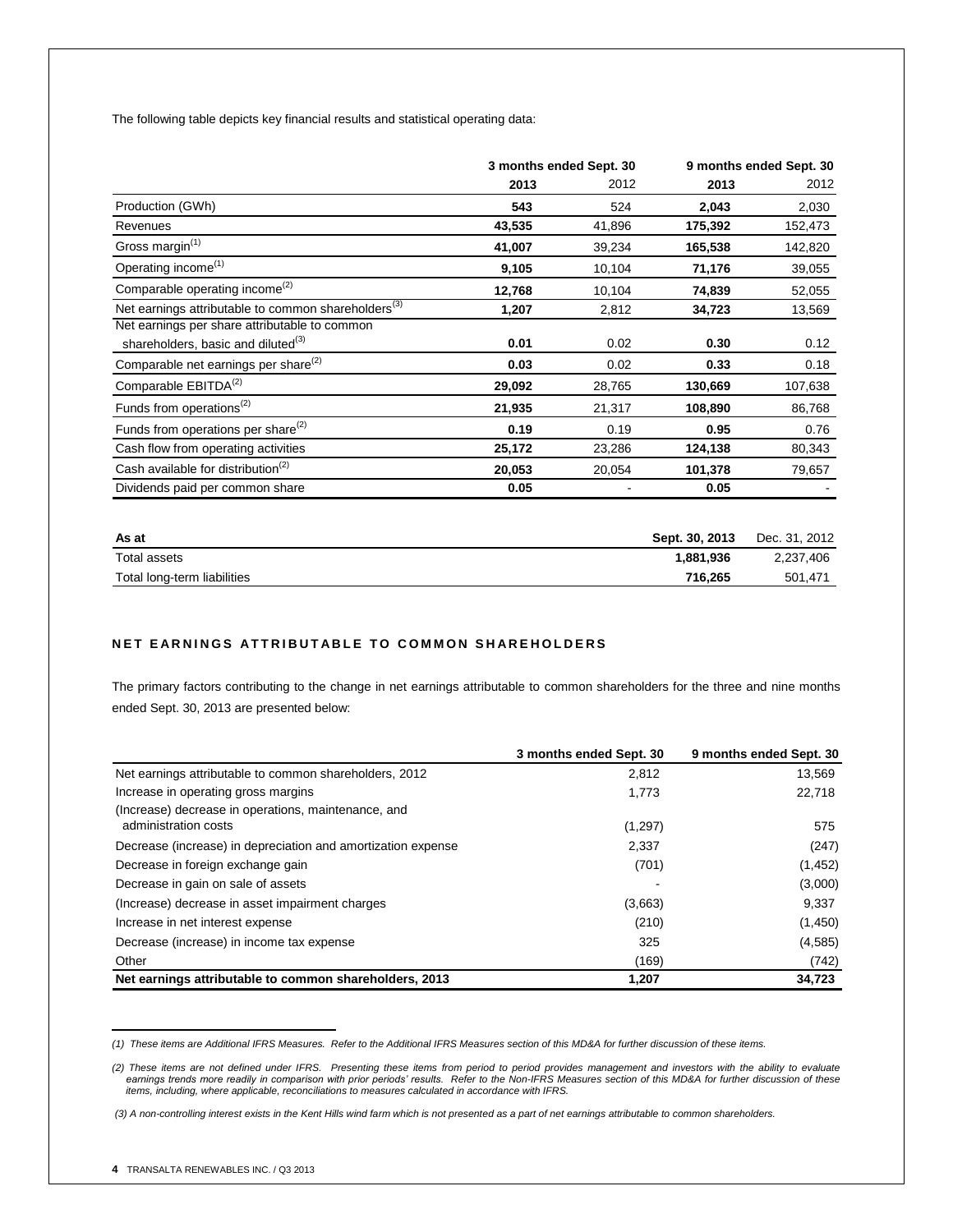Operating gross margins for the three and nine months ended Sept. 30, 2013 increased by \$1.8 million and \$22.7 million, respectively, compared to the same period in 2012, due to higher wind and hydro prices, higher hydro volumes, and the commencement of commercial operations at New Richmond, partially offset by lower wind volumes.

OM&A costs for the three months ended Sept. 30, 2013 increased compared to the same period in 2012 primarily due to the new Management and Operational Services Agreement with TransAlta and the commencement of commercial operations at New Richmond.

For the nine months ended Sept. 2013, OM&A costs decreased compared to the same period in 2012 primarily due to lower compensation costs as a result of restructuring in the fourth quarter of 2012, partially offset by the Management and Operational Services Agreement with TransAlta and the commencement of commercial operations at our New Richmond wind farm.

Depreciation and amortization expense for the three months ended Sept. 30, 2013 decreased compared to the same period in 2012 primarily due to a lower depreciable base caused by asset impairments.

For the nine months ended Sept. 30, 2013, depreciation and amortization expense increased compared to the same period in 2012 primarily due to the commencement of commercial operations at New Richmond partially offset by a lower depreciable base caused by asset impairments.

Foreign exchange gain for the three and nine months ended Sept. 30, 2013 decreased compared to the same periods in 2012 primarily due to unfavourable changes in foreign exchange rates.

Gain on sale of assets for the nine months ended Sept. 30, 2013 decreased compared to the same period in 2012 primarily due to the release of a contingent provision on the sale of the Grande Prairie biomass facility in 2012.

Asset impairment charges for the three months ended Sept. 30, 2013 increased compared to the same period in 2012 due to the recognition of asset impairment charges on hydro assets during the quarter.

For the nine months ended Sept. 30, 2013, asset impairment charges decreased as impairment assessments are dependent on market-related factors, including price expectations, at the time an impairment review is undertaken and may vary from period to period.

Interest expense for the three and nine months ended Sept. 30, 2013 increased compared to the same periods in 2012 due to interest on amortizing term loan and lower capitalized interest.

Income tax expense for the three months ended Sept. 30, 2013 decreased compared to the same period in 2012 due lower pretax earnings and the effect of certain tax adjustments that do not fluctuate with earnings.

For the nine months ended Sept. 30, 2013, income tax expense increased compared to the same period in 2012 due to higher pre-tax earnings.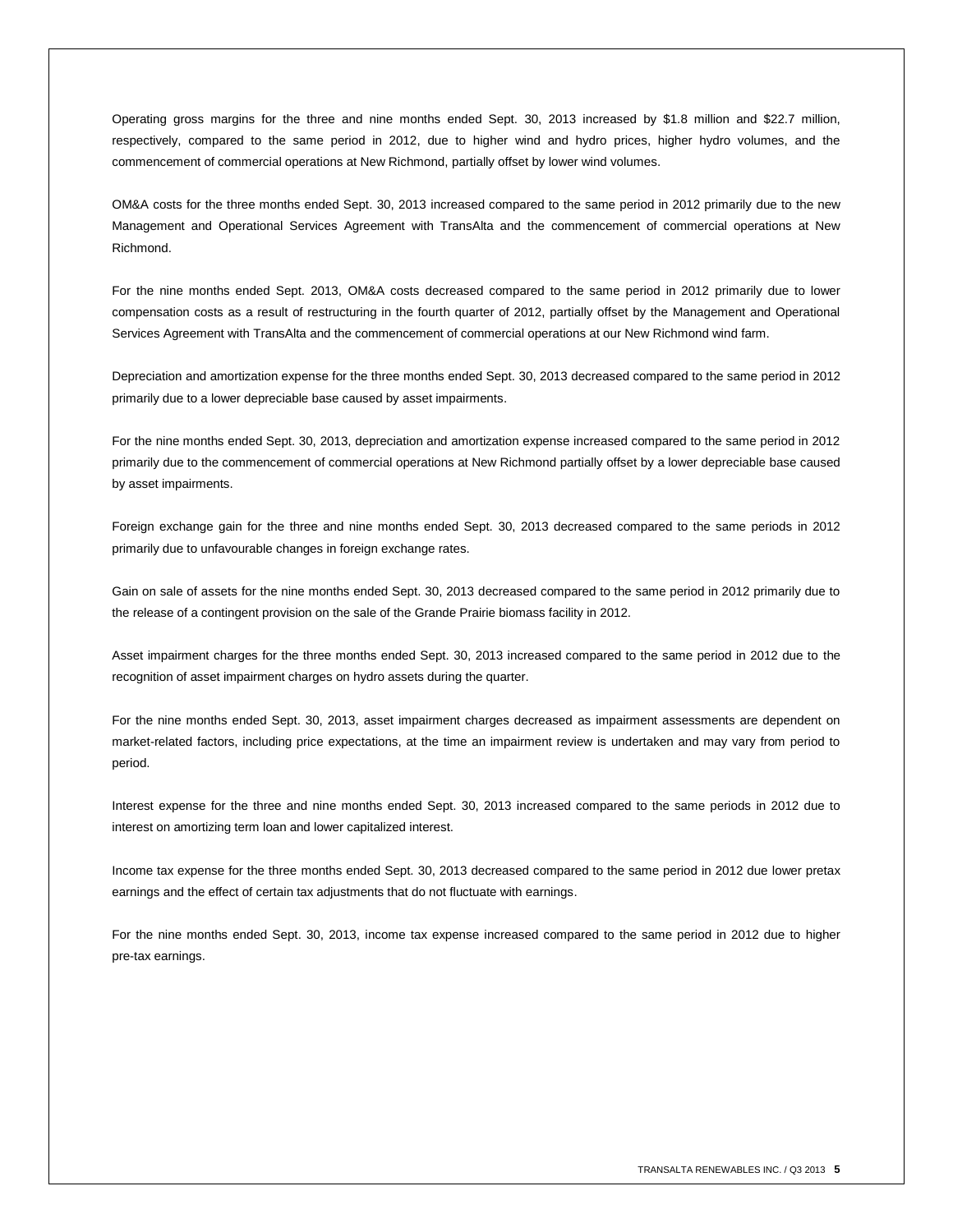## **SIGNIFICANT EVENTS**

#### *Three months ended Sept. 30, 2013*

#### **Acquisition of Generating Assets**

On Aug. 9, 2013, we indirectly acquired 28 wind and hydroelectric generating assets from TransAlta by purchasing all of the issued and outstanding shares of two of TransAlta's subsidiaries: Canadian Hydro Developers, Inc. ("CHD") and Western Sustainable Power Inc. The purchase price of \$1.7 billion was satisfied by indirectly assuming outstanding debentures of CHD in the aggregate principal sum of \$0.4 billion and consideration transferred of \$1.3 billion, as follows:

| <b>Consideration Transferred</b>                       | Amount    |
|--------------------------------------------------------|-----------|
| Issuance of 66,666,667 Common Shares at \$10 per share | 666,667   |
| <b>Issuance of Closing Note</b>                        | 187,000   |
| <b>Issuance of Short Term Note</b>                     | 250,000   |
| <b>Issuance of Acquisition Note</b>                    | 30,000    |
| Issuance of Amortizing Term Loan                       | 200,000   |
| <b>Total</b>                                           | 1,333,667 |

The Acquisition was accounted for as a business combination under common control which results when the business subject to the acquisition is ultimately controlled by the same party before and after the business combination transaction. TransAlta controlled the Acquired Assets prior to the Aug. 9, 2013 acquisition by TransAlta Renewables and continues to indirectly control the Acquired Assets after the acquisition date by virtue of its approximate 80.7 per cent ownership of our common shares. We have used the pooling of interests, or book value, method of accounting to account for the Acquired Assets in the current and comparative periods. The financial statements of the Acquired Assets and TransAlta Renewables have been combined together at book values, as if we had always owned the Acquired Assets, with the exception of the recognition of a \$205.8 million reduction in the carrying amount of certain hydroelectric and wind generating facilities resulting from a revaluation based on the terms of the TransAlta Power Purchase Agreements ("TransAlta PPAs"). See Note 12 of our Financial Statements for further discussion.

#### **Initial Public Offering of Common Shares**

On July 31, 2013, we filed a final prospectus to qualify the distribution of 20.0 million of our common shares, to be issued pursuant to the terms of an Underwriting Agreement at a price of \$10.00 per common share (the "Offering"). We granted to the underwriters an option (the "Over-Allotment Option"), exercisable in whole or in part for a period of 30 days following Closing, to purchase, at the Offering price, up to an additional 3.0 million common shares (representing 15 per cent of the common shares offered under the prospectus).

On Aug. 9, 2013, we completed the Offering and issued 20.0 million common shares for gross proceeds of \$200.0 million. The net proceeds of the Offering were used by TransAlta Renewables to repay a portion of the Closing Note issued to TransAlta. On Aug. 29, 2013, the underwriters exercised their Over-Allotment Option in part to purchase an additional 2.1 million common shares at the offering price of \$10.00 per common share for gross proceeds of \$21.0 million. We used the net proceeds received from the partial exercise of the Over-Allotment Option to repay a portion of the amount outstanding under the Acquisition Note issued to TransAlta. The remaining principal amount of \$9.0 million outstanding under the Acquisition Note after such payment has been converted into 0.9 million common shares on the basis of one common share for each \$10.00 owing to TransAlta under the Acquisition Note.

Immediately prior to the closing of the Offering, we repaid the \$250.0 million Short Term Note issued to TransAlta by the indirect issuance to TransAlta of 25.0 million common shares at a deemed price of \$10.00 per common share.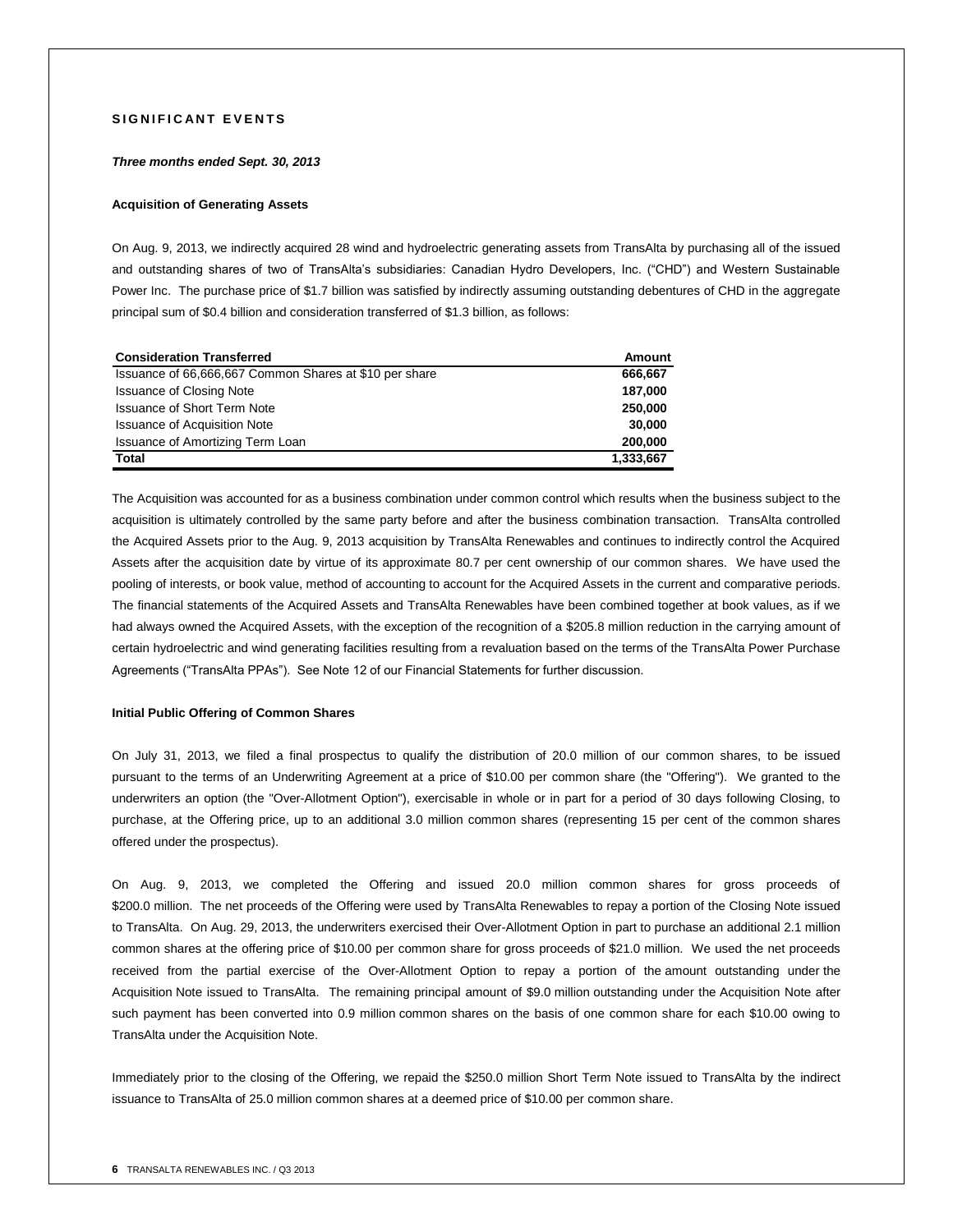After consideration of the Offering and other common share issuances, TransAlta, directly and indirectly, holds 92.6 million common shares, representing approximately 80.7 per cent of our common shares.

#### **Asset Impairment Charges**

During the three and nine months ended Sept. 30, 2013, we recognized a total pre-tax impairment charge of \$3.7 million related to two contracted hydro assets within the renewables fleet. The assets were impaired primarily due to an increase in future capital and operating expenses that resulted from the completion of condition assessments. The annual impairment assessments are based on estimates of fair value less costs to sell derived from long range forecasts.

#### *Nine months ended Sept. 30, 2013*

#### **New Richmond**

On March 13, 2013, our 68 megawatt ("MW") New Richmond wind farm began commercial operations. The total cost of the project remains at approximately \$212.4 million.

## **S U B S E Q U E N T E V E N T S**

#### *Acquisition of Wind Farm*

On Oct. 21, 2013, we announced the acquisition, through TransAlta, of the economic interest in a 144 MW wind farm in Wyoming from an affiliate of NextEra Energy Resources, LLC. The wind farm is fully operational and contracted under a long-term power purchase agreement until 2028 with an investment grade counterparty. We will fund the acquisition through a U.S.\$102 million loan from TransAlta. We expect to repay the loan with free cash flow from operations over the first 36 months and through a long-term debt refinancing that is expected to be completed in conjunction with our other financing needs.

The acquisition is subject to regulatory approvals and is expected to close by the end of December 2013.

The acquisition establishes a platform in the United States for future growth, provides additional geographic and asset diversification, and is expected to be accretive to our cash available for distribution per share by approximately two to three per cent.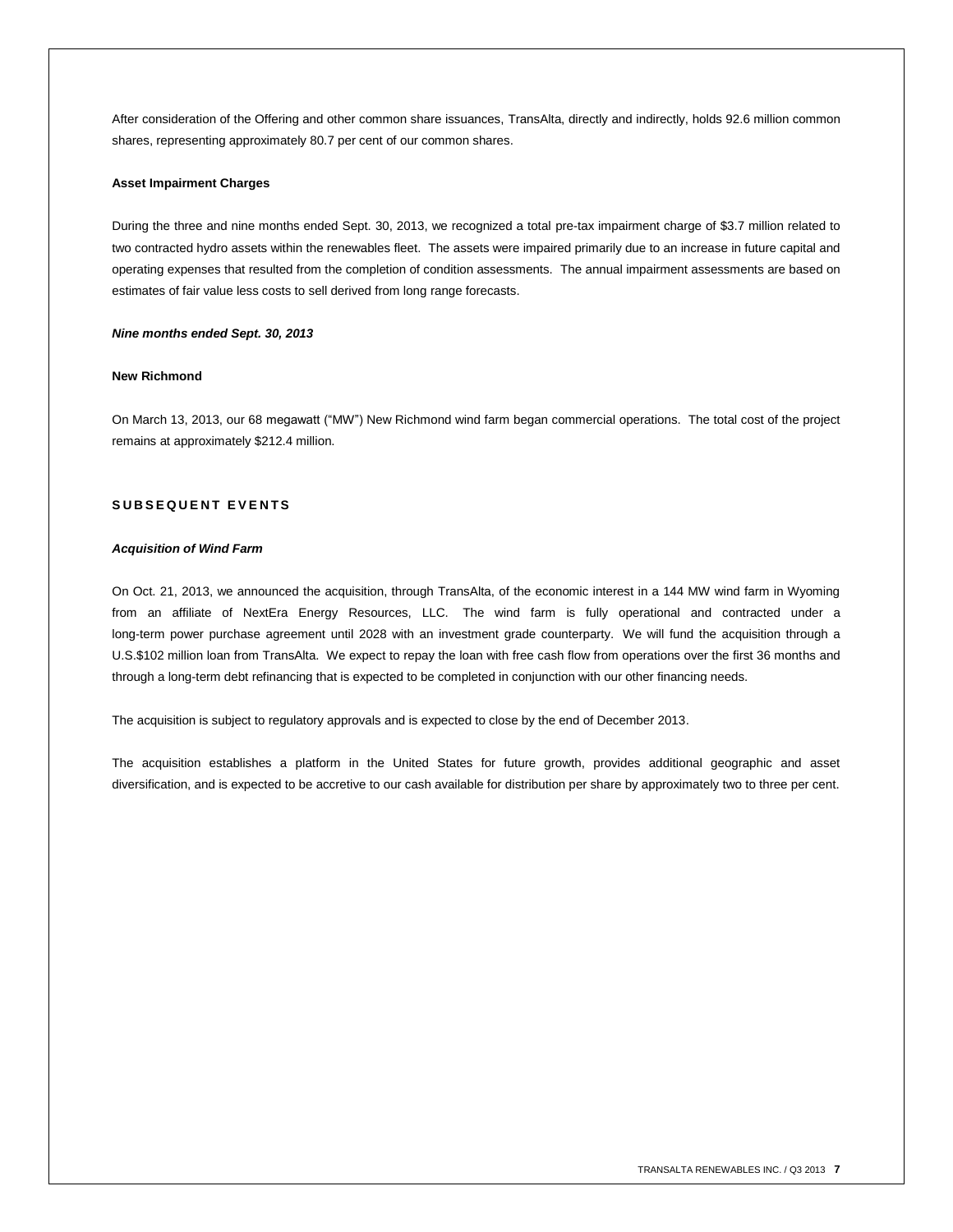**R E S U L T S O F O P E R A T I O N S :** *TransAlta Renewables owns and operates hydro facilities and wind farms in Western and Eastern Canada. At Sept. 30, 2013, our generating assets had 1,234 MW of gross generating capacity(1) in operation (1,112 MW net ownership interest).* 

The results of operations are as follows:

|                                             |        | 2013                                     |                                    |                        | 2012                         |                        |
|---------------------------------------------|--------|------------------------------------------|------------------------------------|------------------------|------------------------------|------------------------|
| 3 months ended Sept. 30                     | Total  | Comparable<br>adjustments <sup>(2)</sup> | Comparable<br>total <sup>(2)</sup> | Per<br>produced<br>MWh | Comparable<br>total $^{(2)}$ | Per<br>produced<br>MWh |
| Revenues                                    | 32,312 |                                          | 32,312                             | 59.51                  | 34,732                       | 66.28                  |
| Government incentives                       | 3,542  |                                          | 3,542                              | 6.52                   | 3,892                        | 7.43                   |
| Lease revenue                               | 7,681  |                                          | 7,681                              | 14.15                  | 3,272                        | 6.24                   |
| <b>Total revenue</b>                        | 43,535 |                                          | 43,535                             | 80.17                  | 41,896                       | 79.95                  |
| Royalties and other                         | 2,528  |                                          | 2,528                              | 4.66                   | 2,662                        | 5.08                   |
| Gross margin                                | 41,007 |                                          | 41,007                             | 75.51                  | 39,234                       | 74.87                  |
| Operations, maintenance, and administration | 10,015 | ÷                                        | 10,015                             | 18.44                  | 8,718                        | 16.64                  |
| Depreciation and amortization               | 16,324 |                                          | 16,324                             | 30.06                  | 18,661                       | 35.61                  |
| Asset impairment charges                    | 3,663  | (3,663)                                  |                                    |                        |                              |                        |
| Taxes, other than income taxes              | 1,900  |                                          | 1,900                              | 3.50                   | 1,751                        | 3.34                   |
| <b>Operating income</b>                     | 9,105  | 3,663                                    | 12,768                             | 23.51                  | 10,104                       | 19.28                  |
| Production (GWh)                            |        |                                          | 543                                |                        | 524                          |                        |
| Installed capacity (GWh)                    |        |                                          | 2,725                              |                        | 2,575                        |                        |

|                                            |         | 2013                      |                     |                               | 2012                |                          |
|--------------------------------------------|---------|---------------------------|---------------------|-------------------------------|---------------------|--------------------------|
| 9 months ended Sept. 30                    | Total   | Comparable<br>adjustments | Comparable<br>total | Per<br>produced<br><b>MWh</b> | Comparable<br>total | Per<br>produced<br>MWh   |
| Revenues                                   | 144,642 | ٠                         | 144,642             | 70.80                         | 130,364             | 64.22                    |
| Government incentives                      | 15,547  |                           | 15,547              | 7.61                          | 16,575              | 8.17                     |
| Lease revenue                              | 15,203  |                           | 15,203              | 7.44                          | 5,534               | 2.73                     |
| <b>Total revenue</b>                       | 175,392 |                           | 175,392             | 85.85                         | 152,473             | 75.11                    |
| Royalties and other                        | 9,854   | ۰                         | 9,854               | 4.82                          | 9,653               | 4.76                     |
| Gross margin                               | 165,538 |                           | 165,538             | 81.03                         | 142,820             | 70.35                    |
| Operations, maintenance and administration | 29,326  |                           | 29,326              | 14.35                         | 29,901              | 14.73                    |
| Depreciation and amortization              | 55,830  |                           | 55,830              | 27.33                         | 55,583              | 27.38                    |
| Asset impairment charges                   | 3,663   | (3,663)                   |                     | ۰                             |                     | $\overline{\phantom{a}}$ |
| Taxes, other than income taxes             | 5,543   |                           | 5,543               | 2.71                          | 5,281               | 2.60                     |
| <b>Operating income</b>                    | 71,176  | 3,663                     | 74,839              | 36.64                         | 52,055              | 25.64                    |
| Production (GWh)                           |         |                           | 2,043               |                               | 2,030               |                          |
| Installed capacity (GWh)                   |         |                           | 8,085               |                               | 7,668               |                          |

 *(1) We measure capacity as net maximum capacity (see glossary for definition of this and other key terms), which is consistent with industry standards. Capacity figures represent capacity owned and in operation unless otherwise stated.*

<sup>(2)</sup> Comparable figures are not defined under IFRS. Refer to the Non-IFRS Measures section of this MD&A for further discussion of these items, including, where<br>applicable, reconciliations to net earnings attributable to com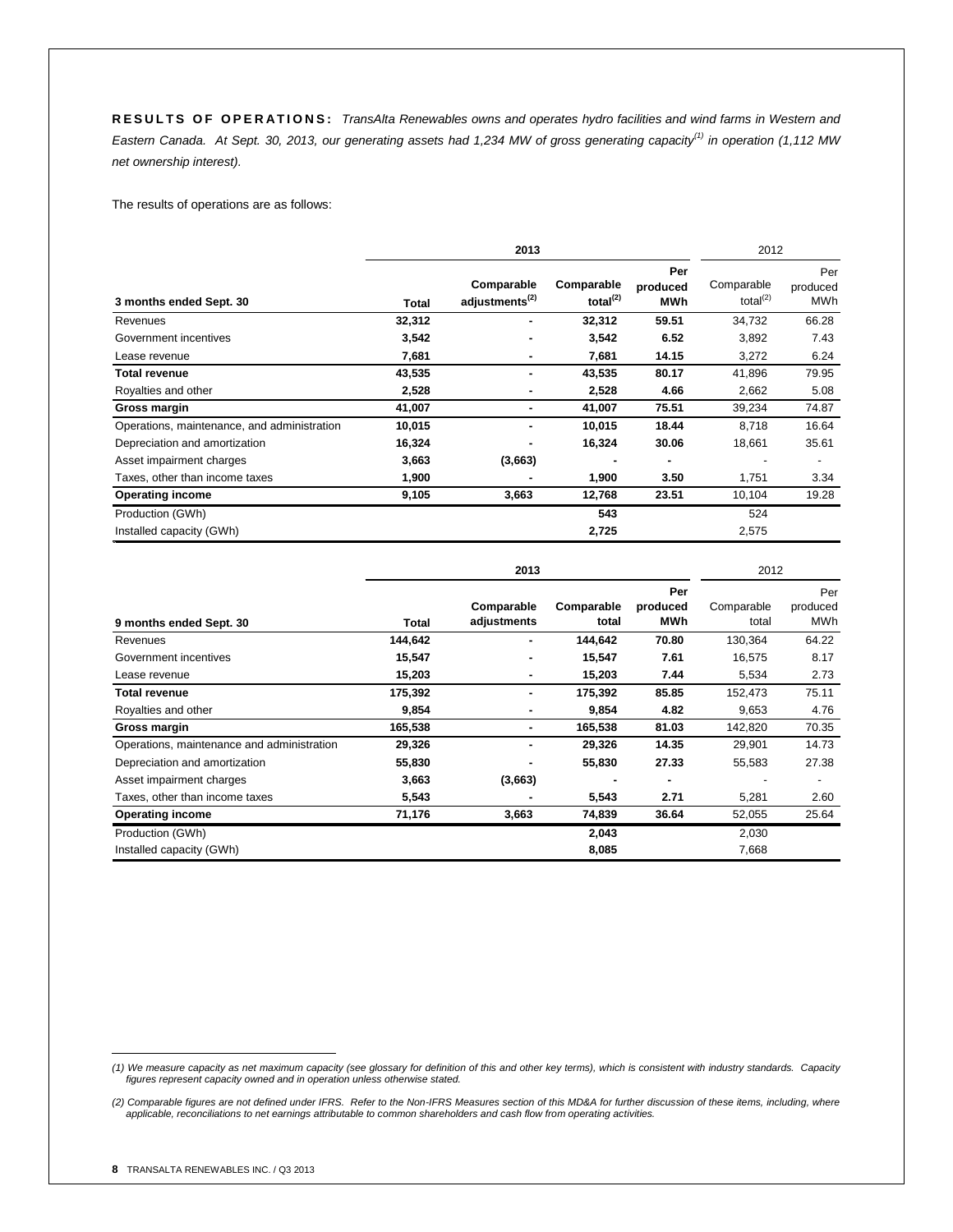## **Production and Gross Margins**

Production volumes, comparable revenues, royalties and other, and gross margins based on geographical regions are presented below.

| 3 months ended Sept. 30, 2013 | Installed<br>(GWh) | Production<br>(GWh) | <b>Revenues</b> | <b>Rovalties</b><br>and other | Gross margin | <b>Revenues per</b><br>produced MWh | <b>Rovalties and</b><br>other per<br>produced MWh | Gross margin per<br>produced MWh |
|-------------------------------|--------------------|---------------------|-----------------|-------------------------------|--------------|-------------------------------------|---------------------------------------------------|----------------------------------|
| Western Canada wind           | 1.084              | 149                 | 6.704           | 767                           | 5,937        | 44.99                               | 5.15                                              | 39.84                            |
| Eastern Canada wind           | 1.361              | 252                 | 25.836          | 1.121                         | 24.715       | 102.52                              | 4.45                                              | 98.07                            |
| Hydro                         | 280                | 142                 | 10.995          | 640                           | 10.355       | 77.43                               | 4.51                                              | 72.92                            |
|                               | 2.725              | 543                 | 43.535          | 2.528                         | 41.007       | 80.17                               | 4.66                                              | 75.51                            |

| 3 months ended Sept. 30, 2012 | Installed<br>(GWh) | Production<br>(GWh) | Revenues | Rovalties<br>and other | Gross margin |       | Revenues per Royalties and other<br>produced MWh per produced MWh | Gross margin per<br>produced MWh |
|-------------------------------|--------------------|---------------------|----------|------------------------|--------------|-------|-------------------------------------------------------------------|----------------------------------|
| Western Canada wind           | .084               | 161                 | 9.801    | 766                    | 9.035        | 60.88 | 4.76                                                              | 56.12                            |
| Eastern Canada wind           | .211               | 228                 | 22.292   | .210                   | 21.082       | 97.77 | 5.31                                                              | 92.46                            |
| Hydro                         | 280                | 135                 | 9.803    | 686                    | 9.117        | 72.61 | 5.08                                                              | 67.53                            |
|                               | 2.575              | 524                 | 41.896   | 2.662                  | 39.234       | 79.95 | 5.08                                                              | 74.87                            |

| 9 months ended Sept. 30, 2013 | <b>Installed</b><br>(GWh) | Production<br>(GWh) | <b>Revenues</b> | <b>Rovalties</b><br>and other | Gross margin | Revenues per<br>produced MWh | <b>Rovalties and</b><br>other per<br>produced MWh | Gross margin per<br>produced MWh |
|-------------------------------|---------------------------|---------------------|-----------------|-------------------------------|--------------|------------------------------|---------------------------------------------------|----------------------------------|
| Western Canada wind           | 3,217                     | 739                 | 51.607          | 3.970                         | 47.637       | 69.83                        | 5.37                                              | 64.46                            |
| Eastern Canada wind           | 4.036                     | 987                 | 100.288         | 4,422                         | 95.866       | 101.61                       | 4.48                                              | 97.13                            |
| Hydro                         | 832                       | 317                 | 23.497          | 1.462                         | 22.035       | 74.12                        | 4.61                                              | 69.51                            |
|                               | 8.085                     | 2.043               | 175.392         | 9.854                         | 165.538      | 85.85                        | 4.82                                              | 81.03                            |

| 9 months ended Sept. 30, 2012 | Installed<br>(GWh) | Production<br>(GWh) | Revenues | Rovalties<br>and other | Gross margin |       | Revenues per Royalties and other<br>produced MWh per produced MWh | Gross margin per<br>produced MWh |
|-------------------------------|--------------------|---------------------|----------|------------------------|--------------|-------|-------------------------------------------------------------------|----------------------------------|
| Western Canada wind           | 3.229              | 798                 | 40.234   | 3.605                  | 36.629       | 50.42 | 4.52                                                              | 45.90                            |
| Eastern Canada wind           | 3.604              | 923                 | 91.718   | 4.660                  | 87.058       | 99.37 | 5.05                                                              | 94.32                            |
| Hydro                         | 835                | 309                 | 20.521   | .388                   | 19.133       | 66.41 | 4.49                                                              | 61.92                            |
|                               | 7.668              | 2.030               | 152.473  | 9.653                  | 142.820      | 75.11 | 4.76                                                              | 70.35                            |

*Western Canada Wind*

Production for the three and nine months ended Sept. 30, 2013 decreased 12 gigawatt hours ("GWh") and 59 GWh, compared to the same periods in 2012 primarily due to lower wind volumes.

Gross margin for the three months ended Sept. 30, 2013 decreased \$3.1 million compared to the same period in 2012, primarily due to TransAlta PPAs and lower wind volumes.

For the nine months ended Sept. 30, 2013, gross margin increased \$11.0 million compared to the same period in 2012, primarily due to higher merchant prices prior to entering into TransAlta PPAs, partially offset by lower wind volumes.

#### *Eastern Canada Wind*

Production for the three and nine months ended Sept. 30, 2013 increased 24 GWh and 64 GWh compared to the same periods in 2012, primarily due to the commencement of commercial operations at New Richmond partially offset by lower wind volumes.

For the three and nine months ended Sept. 30, 2013, gross margins increased \$3.6 million and \$8.8 million, respectively, compared to the same periods in 2012, primarily due to the commencement of commercial operations at New Richmond and higher contract prices.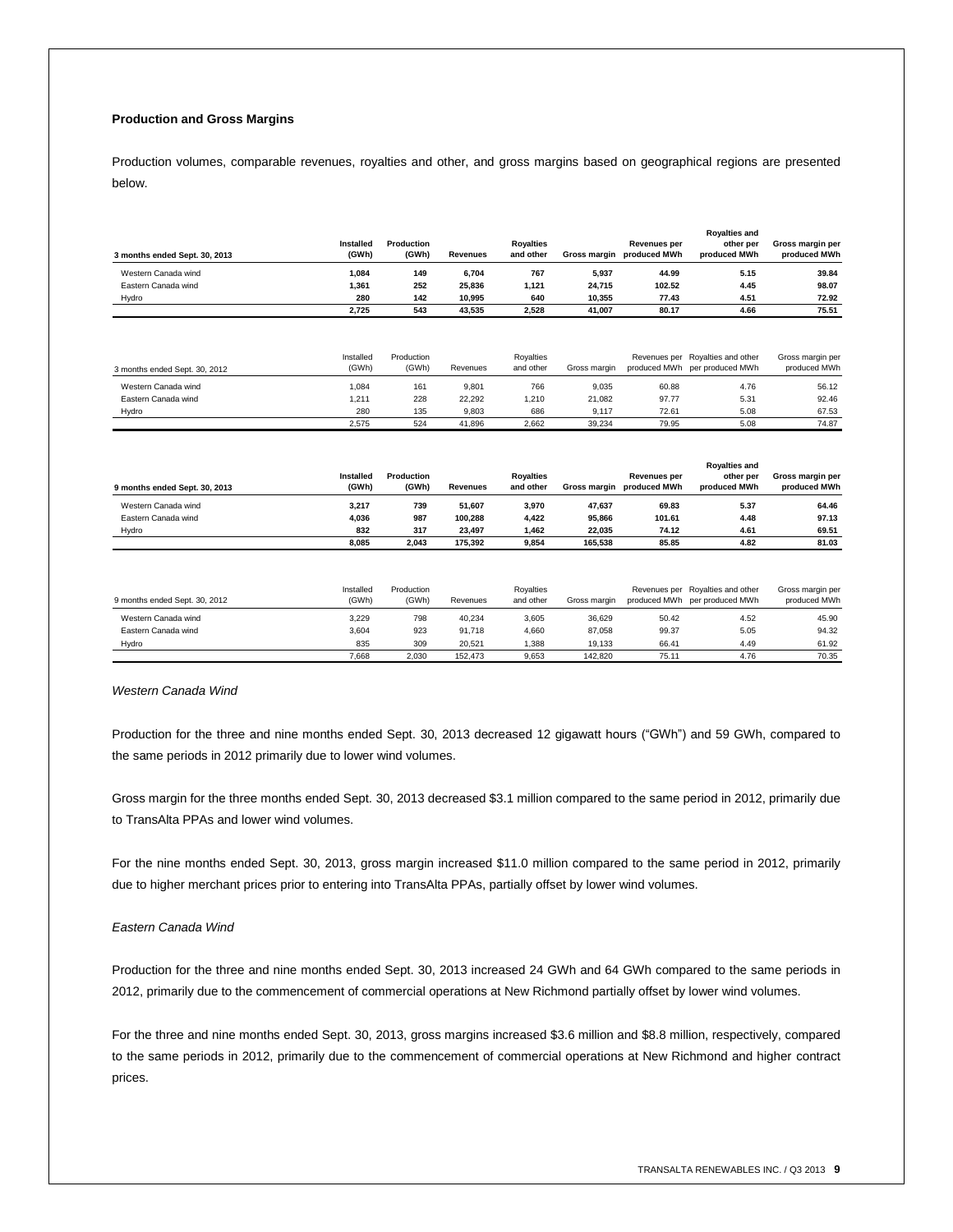#### *Hydro*

Production for the three months ended Sept. 30, 2013 increased 7 GWh compared to the same period in 2012, primarily due to lower unplanned outages.

For the nine months ended Sept. 30, 2013, production increased 8 GWh compared to the same period in 2012, primarily due to higher hydro volumes as a result of higher run-off and lower unplanned outages.

Gross margins for the three and nine months ended Sept. 30, 2013 increased \$1.2 million and \$2.9 million, respectively, compared to the same periods in 2012, primarily due to higher contract prices and volume levels.

#### **Operations, Maintenance, and Administration Expense**

OM&A expense for the three months ended Sept. 30, 2013 increased \$1.3 million compared to the same period in 2012, primarily due to the Management and Operational Services Agreement with TransAlta and the commencement of commercial operations at New Richmond.

For the nine months ended Sept. 30, 2013, OM&A expense decreased \$0.6 million compared to the same period in 2012, primarily due to lower compensation costs as a result of restructuring in the fourth quarter of 2012, partially offset by the Management and Operational Services Agreement with TransAlta and the commencement of commercial operations at our New Richmond wind farm.

#### **Depreciation and Amortization Expense**

Depreciation and amortization expense for the three months ended Sept. 30, 2013 decreased \$2.3 million compared to the same period in 2012, primarily due to a lower depreciable base caused by asset impairments. Please refer to the Significant Events section of this MD&A.

For the nine months ended Sept. 30, 2013, depreciation and amortization expense increased \$0.3 million compared to the same period in 2012, primarily due to the commencement of commercial operations at New Richmond, partially offset by a lower depreciable base caused by asset impairments.

#### **NET INTEREST EXPENSE**

The components of net interest expense are shown below:

|                                                                      | 3 months ended Sept. 30 |          |          | 9 months ended Sept. 30 |
|----------------------------------------------------------------------|-------------------------|----------|----------|-------------------------|
|                                                                      | 2013                    | 2012     | 2013     | 2012                    |
| Interest on debt                                                     | 7,183                   | 7.371    | 21,279   | 19,362                  |
| Interest on letters of credit and guarantees<br>pledged by TransAlta | 58                      | 1,055    | 2,283    | 3,101                   |
| Capitalized interest                                                 |                         | (1, 333) | (2, 147) | (2, 408)                |
| Interest income                                                      | (5)                     | (3)      | (11)     | (8)                     |
| Interest expense                                                     | 7,236                   | 7,090    | 21.404   | 20,047                  |
| Accretion of provisions                                              | 231                     | 167      | 640      | 547                     |
| Net interest expense                                                 | 7,467                   | 7,257    | 22.044   | 20.594                  |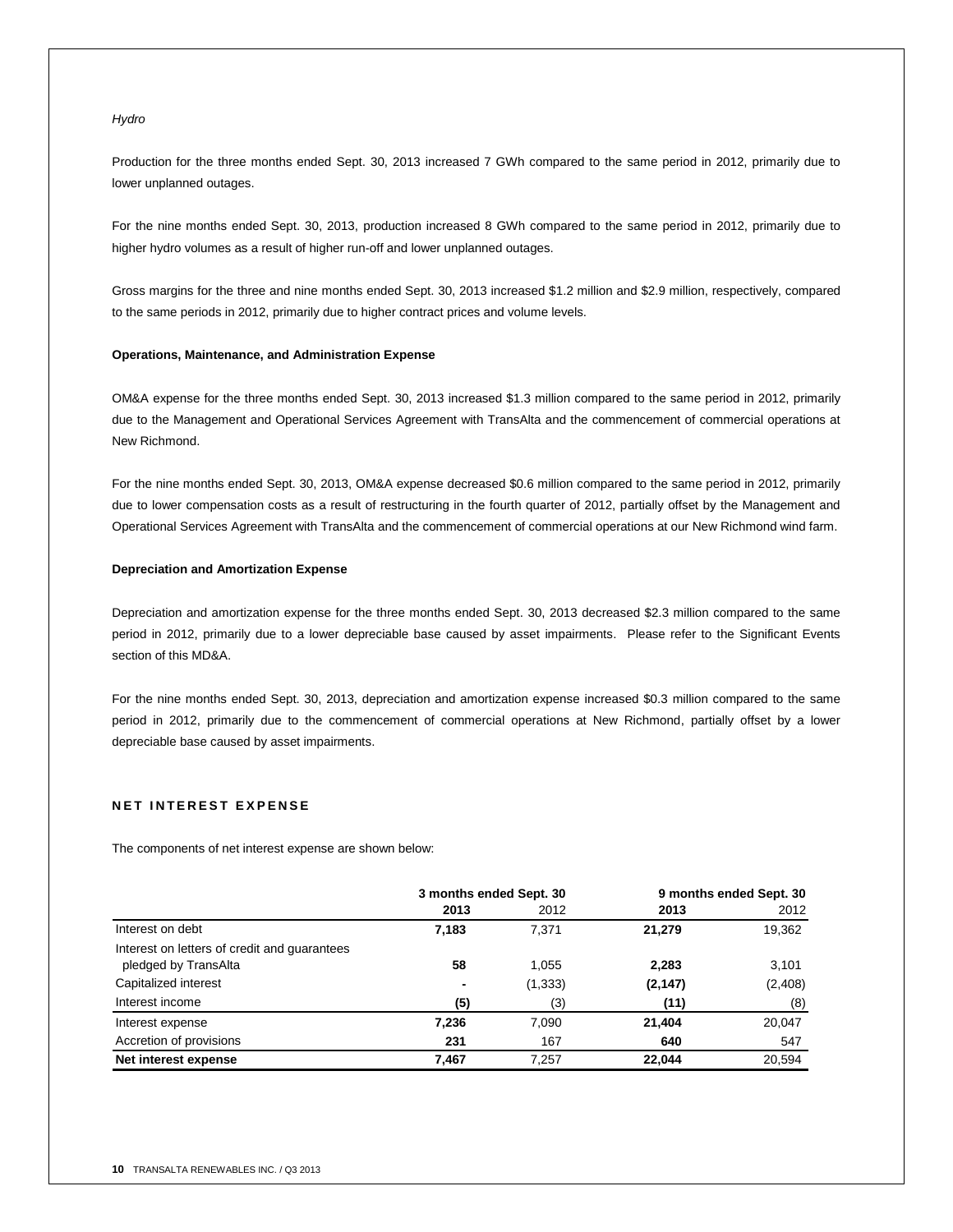The change in net interest expense for the three and nine months ended Sept. 30, 2013, compared to the same periods in 2012, is shown below:

|                                                                     | 3 months ended<br>Sept. 30 | 9 months ended<br>Sept. 30 |
|---------------------------------------------------------------------|----------------------------|----------------------------|
| Net interest expense, 2012                                          | 7,257                      | 20,594                     |
| Lower debt levels                                                   | (4)                        | (23)                       |
| Higher interest on Amortizing Term Loan                             | 1,162                      | 1,162                      |
| Higher accretion                                                    | 64                         | 93                         |
| Unfavourable foreign exchange impacts                               | 16                         | 28                         |
| Lower capitalized interest                                          | 1,333                      | 261                        |
| Lower interest on letters of credit and guarantees                  | (997)                      | (818)                      |
| Lower financing costs                                               | (7)                        | (8)                        |
| Lower interest income                                               | (2)                        | (3)                        |
| Higher (lower) interest charged from TransAlta for capital projects | (1, 333)                   | 814                        |
| Other                                                               | (22)                       | (56)                       |
| Net interest expense, 2013                                          | 7,467                      | 22,044                     |

## **I N C O M E T A X E S**

A reconciliation of income taxes and effective tax rates on earnings, excluding non-comparable items, is presented below:

|                                                         | 3 months ended Sept. 30 |       | 9 months ended Sept. 30 |         |
|---------------------------------------------------------|-------------------------|-------|-------------------------|---------|
|                                                         | 2013                    | 2012  | 2013                    | 2012    |
| Earnings before income taxes                            | 2,067                   | 3,978 | 48,463                  | 22,674  |
| Income attributable to non-controlling interests        | (473)                   | (454) | (1, 812)                | (1,762) |
| Asset impairment charges                                | 3,663                   |       | 3,663                   | 13,000  |
| Gain on sale of assets                                  |                         |       |                         | (3,000) |
| Earnings attributable to common shareholders,           |                         |       |                         |         |
| excluding non-comparable items, subject to tax          | 5,257                   | 3,524 | 50,314                  | 30,912  |
| Income tax expense                                      | 387                     | 712   | 11,928                  | 7,343   |
| Income tax recovery related to asset impairment charges | 916                     |       | 916                     | 3,613   |
| Income tax expense related to gain on sale of assets    |                         |       |                         | (750)   |
| Income tax expense excluding non-comparable items       | 1,303                   | 712   | 12,844                  | 10,206  |
| Effective tax rate on earnings attributable to common   |                         |       |                         |         |
| shareholders excluding non-comparable items (%)         | 25                      | 20    | 26                      | 33      |

The income tax expense excluding non-comparable items for the three and nine months ended Sept. 30, 2013 increased compared to the same periods in 2012 due to higher comparable earnings and the effect of certain tax adjustments in the prior year that do not fluctuate with earnings.

The effective tax rate on earnings attributable to common shareholders excluding non-comparable items for the three months ended Sept. 30, 2013 increased compared to the same period in 2012 due to the effect of certain tax adjustments in the prior year that do not fluctuate with earnings.

For the nine months ended Sept. 30, 2013, the effective tax rate on earnings attributable to common shareholders excluding non-comparable items decreased compared to the same period in 2012 due to the effect of certain tax adjustments in the prior year that do not fluctuate with earnings.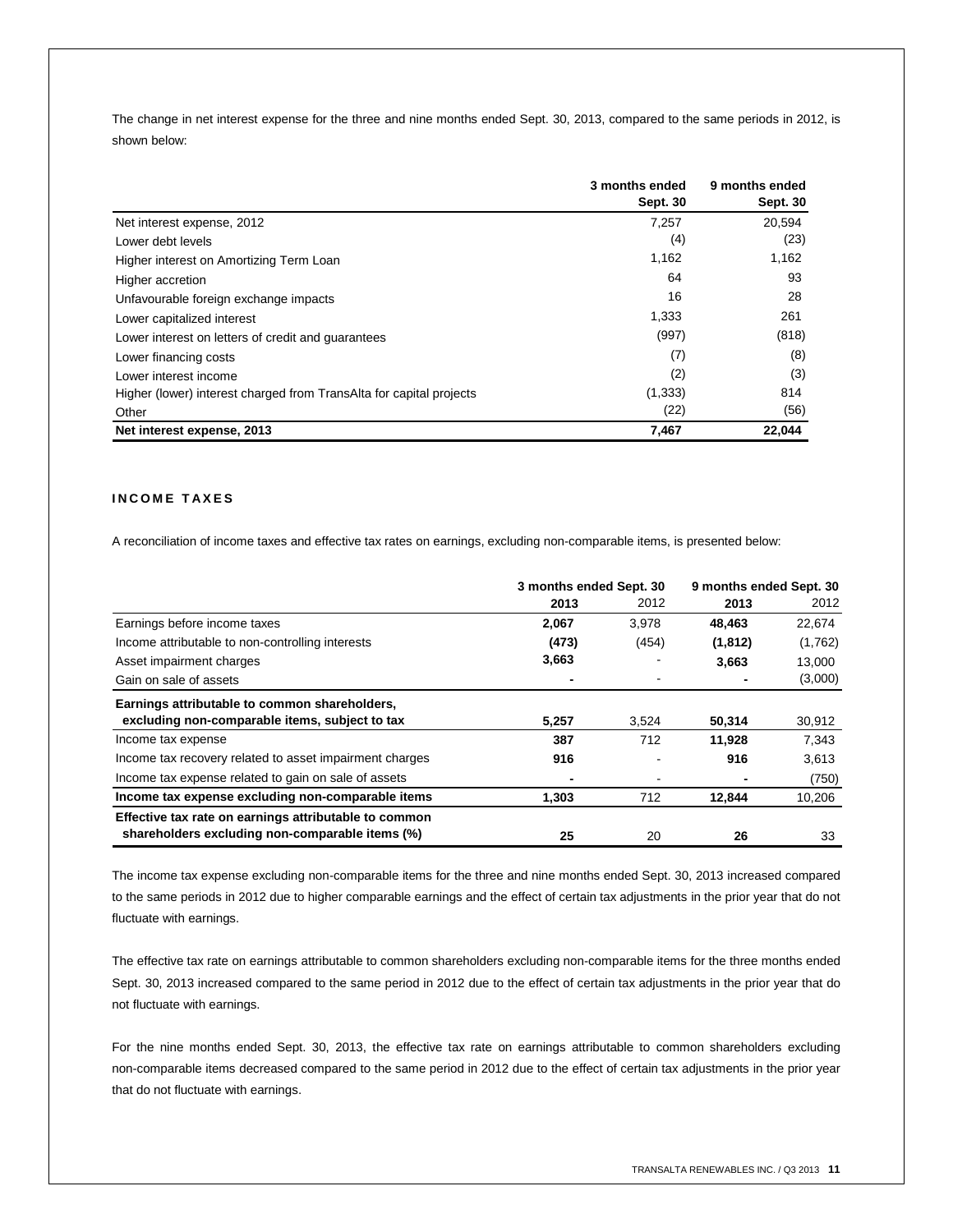### **N O N - C O N T R O L L I N G I N T E R E S T S**

Net earnings attributable to non-controlling interests for the three and nine months ended Sept. 30, 2013 increased compared to the same periods in 2012 primarily due to higher earnings at Kent Hills wind farm.

## **FINANCIAL POSITION**

The following chart highlights significant changes in the Condensed Consolidated Statements of Financial Position from Dec. 31, 2012 to Sept. 30, 2013:

|                                            | Increase/   |                                                                               |
|--------------------------------------------|-------------|-------------------------------------------------------------------------------|
|                                            | (Decrease)  | Primary factors explaining change                                             |
| Cash and cash equivalents                  | 3,395       | Timing of receipts and payments                                               |
| Accounts receivable                        | 3,379       | Timing of customer receipts                                                   |
| Due from related parties                   | (131, 171)  | Repaid during formation of Corporation                                        |
| Property, plant, and equipment, net        | (223, 915)  | Asset revaluation and amortization net of additions                           |
| Intangible assets                          | (6,213)     | Amortization                                                                  |
| Accounts payable and accrued liabilities   | 4,484       | Timing of payments                                                            |
| Dividends payable                          | 14,333      | Dividends declared on common shares during the quarter                        |
| Long-term debt (including current portion) | 201,872     | Issuance of Amortizing Term Loan                                              |
| Deferred income tax liabilities            | 33,399      | Increase in income tax provisions due to the formation<br>of the Corporation  |
| Net parental investment                    | (1,659,196) | Transferred to common share equity due to the<br>formation of the Corporation |
| Equity attributable to shareholders        | 1,048,605   | Formation of the Corporation and net earnings for the<br>period               |

## **FINANCIAL INSTRUMENTS**

Refer to the audited combined financial statements of The Business in Respect of the Acquired Assets as contained in the final long form prospectus available on SEDAR and *Note 11* of our Financial Statements for details on Financial Instruments. Refer to the Risk Factors section contained in the final long form prospectus available on SEDAR and *Note 11* of our Financial Statements for further details on our risks and how we manage them. Our risk management profile and practices have not changed materially from Dec. 31, 2012.

We may enter into commodity transactions involving non-standard features for which market observable data is not available. These are defined under IFRS as Level III financial instruments. Level III financial instruments are not traded in an active market and fair value is, therefore, developed using valuation models based upon internally developed assumptions or inputs. Our Level III fair values are determined using data such as unit availability, transmission congestion, or demand profiles.

We also have various contracts with terms that extend beyond five years. As forward market prices are not available for the full period of these contracts, the value of these contracts must be derived by reference to a forecast that is based on a combination of external and internal fundamental modeling, including discounting. As a result, these contracts are classified in Level III. These contracts are for specified prices with counterparties that we believe to be creditworthy.

Fair values are validated on a quarterly basis by using reasonably possible alternative assumptions as inputs to valuation techniques, and any material differences are disclosed in the notes to the financial statements.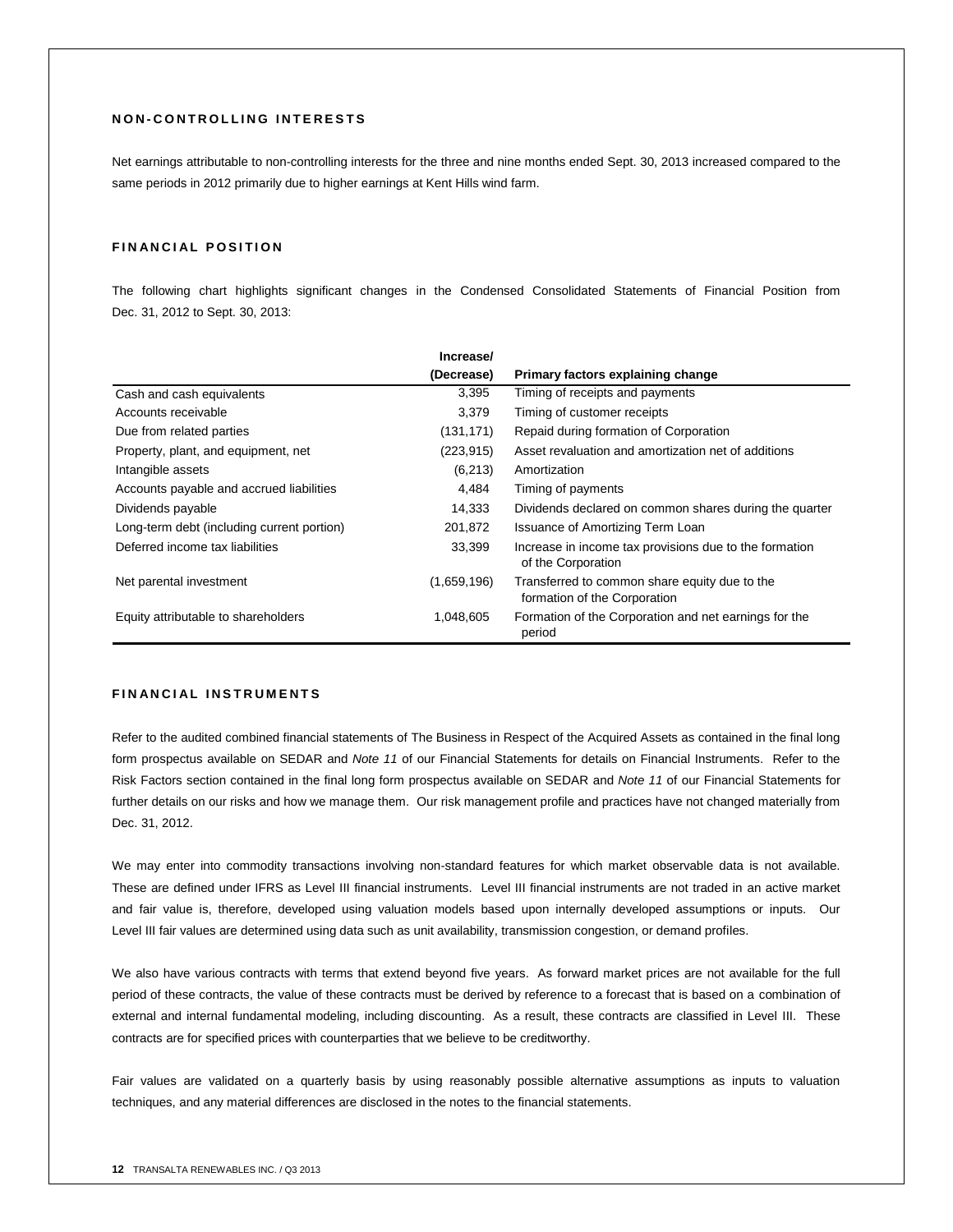At Sept. 30, 2013, total Level III financial instruments had a net carrying value of nil (Dec. 31, 2012 - \$0.2 million net asset).

## **STATEMENTS OF CASH FLOWS**

The following charts highlight significant changes in the Condensed Consolidated Statements of Cash Flows for the three and nine months ended Sept. 30, 2013 compared to the same periods in 2012:

| 3 months ended Sept. 30                                                      | 2013          |       | 2012 Primary factors explaining change                                                                                                                                                                                                                                                                                                                                                             |
|------------------------------------------------------------------------------|---------------|-------|----------------------------------------------------------------------------------------------------------------------------------------------------------------------------------------------------------------------------------------------------------------------------------------------------------------------------------------------------------------------------------------------------|
| Cash and cash equivalents, beginning<br>of period                            | 2,094         | 3,511 |                                                                                                                                                                                                                                                                                                                                                                                                    |
| Provided by (used in):                                                       |               |       |                                                                                                                                                                                                                                                                                                                                                                                                    |
| Operating activities                                                         | 25,172        |       | 23,286 Favourable changes in working capital of \$1.3 million<br>and higher cash earnings of \$0.6 million                                                                                                                                                                                                                                                                                         |
| Investing activities                                                         | (3, 499)      |       | (52,587) Decrease in additions to PP&E and intangibles of<br>\$44.5 million and an increase in investing non-cash<br>working capital balances of \$5.8 million, partially offset<br>by a decrease in realized risk management gains of<br>\$1.3 million                                                                                                                                            |
| Financing activities                                                         | (17, 167)     |       | 28,119 Increase in repayment of closing note and partial<br>repayment of acquisition note of \$208.0 million,<br>increase in repayment of net parental investment and<br>other related party amounts of \$38.1 million, and an<br>increase in dividends paid on common shares of \$5.4<br>million, partially offset by increase in net proceeds on<br>issuance of common shares of \$206.9 million |
| Cash and cash equivalents, end of period                                     | 6,600         | 2,329 |                                                                                                                                                                                                                                                                                                                                                                                                    |
| 9 months ended Sept. 30<br>Cash and cash equivalents, beginning<br>of period | 2013<br>3,205 | 3,990 | 2012 Primary factors explaining change                                                                                                                                                                                                                                                                                                                                                             |
| Provided by (used in):                                                       |               |       |                                                                                                                                                                                                                                                                                                                                                                                                    |
| Operating activities                                                         | 124,138       |       | 80,343 Higher cash earnings of \$22.1 million and favourable<br>changes in working capital of \$21.7 million                                                                                                                                                                                                                                                                                       |
| Investing activities                                                         | (54, 688)     |       | (113,912) Decrease in additions to PP&E and intangibles of<br>\$65.2 million an increase in realized risk management<br>gains of \$7.8 million, and a decrease in investing non-<br>cash working capital balances of \$12.9 million                                                                                                                                                                |
| Financing activities                                                         | (66, 055)     |       | 31,908 Increase in repayment of closing note and partial<br>repayment of acquisition note of \$208.0 million,<br>increase in repayment of net parental investment and<br>other related party amounts of \$91.8 million, and an<br>increase in dividends paid on common shares of \$5.4<br>million, partially offset by increase in net proceeds on<br>issuance of common shares of \$206.9 million |
| Cash and cash equivalents, end of period                                     | 6,600         | 2,329 |                                                                                                                                                                                                                                                                                                                                                                                                    |
|                                                                              |               |       |                                                                                                                                                                                                                                                                                                                                                                                                    |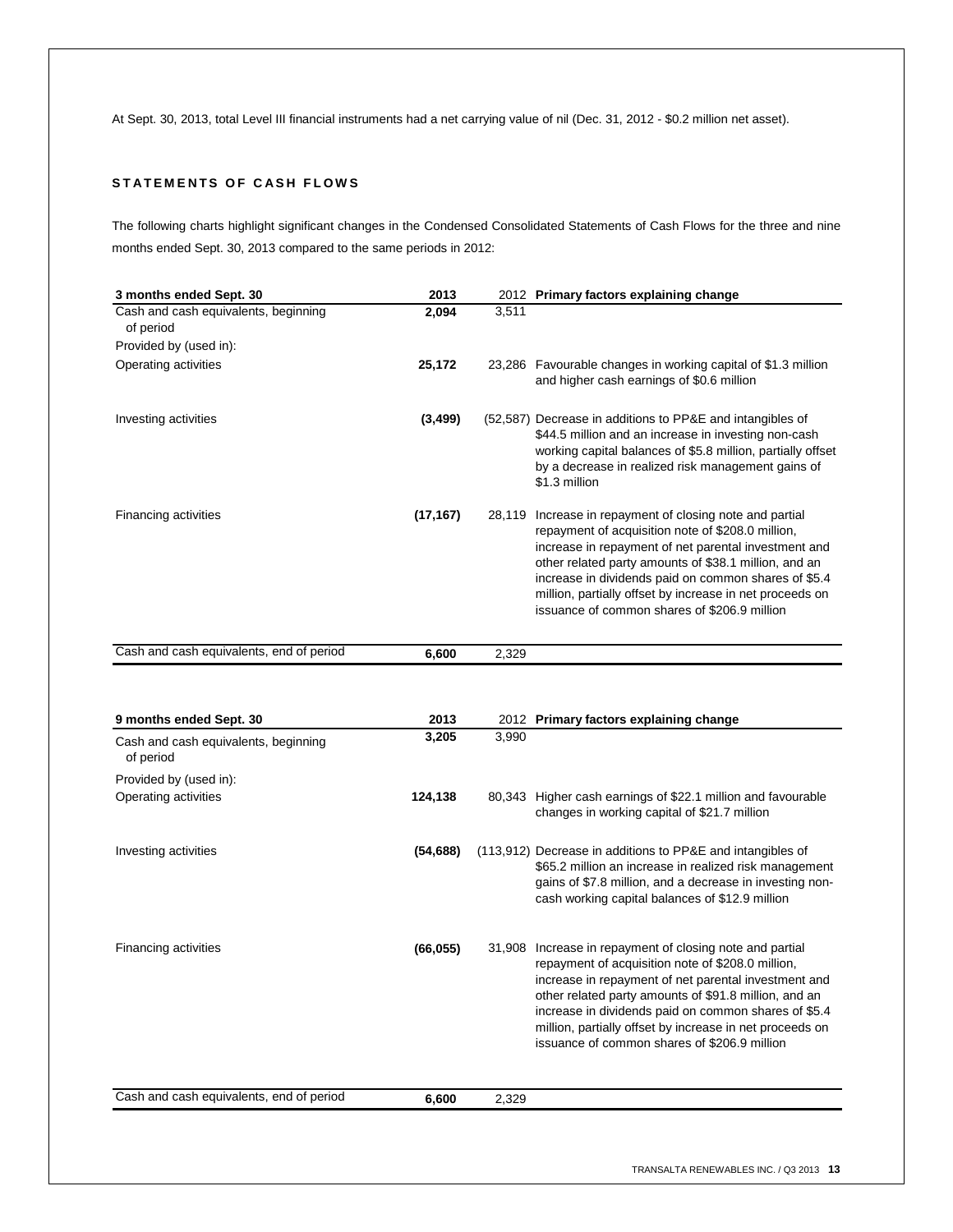#### **L I Q U I D I T Y A N D C A P I T A L R E S O U R C E S**

Liquidity risk arises from our ability to meet general funding needs, engage in trading and hedging activities, and manage the assets, liabilities, and capital structure of the Corporation. Liquidity risk is managed by maintaining sufficient liquid financial resources to fund obligations as they come due in the most cost-effective manner.

Our liquidity needs are met through a variety of sources, including cash generated from operations and funding from TransAlta. Our primary uses of funds are operational expenses, capital expenditures, distributions to non-controlling limited partners, interest and principal payments on debt, and dividends.

#### *Debt*

Long-term debt totalled \$574.6 million as at Sept. 30, 2013 compared to \$372.7 million as at Dec. 31, 2012. Long-term debt increased from Dec. 31, 2012 primarily due to the issuance of the Amortizing Term Loan, unfavourable changes in foreign exchange rates, and the amortization of deferred financing costs.

#### *Share Capital*

On Oct. 29, 2013, we had 114.7 million common shares issued and outstanding. At Sept. 30, 2013, we had 114.7 million common shares issued and outstanding.

During the three and nine months ended Sept. 30, 2013, 114.7 million common shares were issued. Please refer to the Significant Events section of this MD&A for further discussion.

#### *Due to Related Party*

At Sept. 30, 2013, the Corporation's related party borrowings due to TransAlta totalled \$200.0 million (Dec. 31, 2012 - \$131.2 million due from TransAlta).

#### **2 0 1 3 O U T L O O K**

#### *Business Environment*

#### **Environmental Legislation**

There are ongoing discussions between the federal and provincial governments regarding a national Air Quality Management System for air pollutants. In Alberta's recently released Clean Air Strategy, the province indicated that its provincial air quality management system will operationalize any national system. Our current outlook is that, for Alberta, provincial regulations will be considered as equivalent to any future national framework.

On Jan. 21, 2013, the Ontario government released a discussion paper for public input on reducing Greenhouse Gas ("GHG") emissions in the province, with the stated intent of developing GHG regulations for all major industrial sectors by 2015. No specific targets or regulatory approaches have yet been proposed.

We continue to closely monitor the progress and risks associated with environmental legislation changes on our future operations.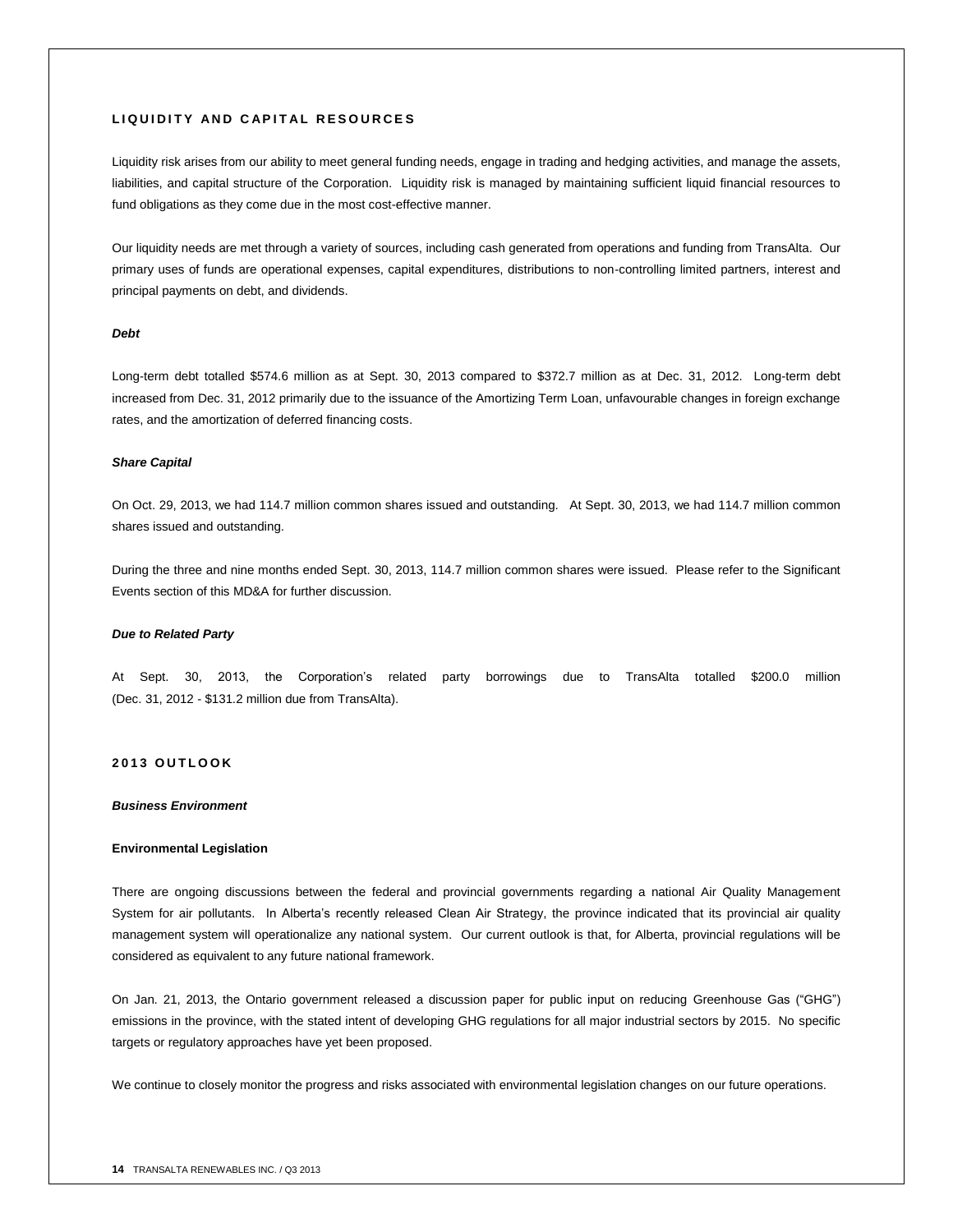The siting, construction, and operation of electrical energy facilities requires interaction with many stakeholders. Recently, certain stakeholders have brought actions against government agencies and owners over alleged adverse impacts of wind projects. We are monitoring these claims in order to assess the risk associated with these activities.

#### **Economic Environment**

We expect moderate growth in Alberta and low growth in Eastern Canada in 2013. Global events are monitored to assess their potential impact on the economy and supplier and commodity counterparty relationships.

#### *Operations*

#### **Contracted Cash Flows**

Through the use of long-term contracts and TransAlta PPAs, all of our capacity is currently contracted. Substantially all of our capacity is contracted over the next 10 to 20 years.

#### **Operations, Maintenance, and Administration Costs**

We expect OM&A costs for 2013 to increase primarily due to the commencement of operations at the New Richmond wind farm.

#### **Exposure to Fluctuations in Foreign Currencies**

All of our assets are located in Canada so there is minimal exposure to fluctuations in foreign currencies. Our strategy is to minimize the impact of fluctuations in the Canadian dollar against the U.S. dollar and Euro by entering into foreign exchange contracts.

#### **Net Interest Expense**

We are not exposed to interest rate risk from long-term debt as all instruments bear interest at a fixed rate. We expect net interest for 2013 to be approximately \$30.0 million.

#### **Liquidity and Capital Resources**

If there are low wind volumes, low hydro resources, or unexpected maintenance costs, we may need additional liquidity in the future. We expect to maintain adequate available liquidity under our Working Capital Credit Facility ("WC Facility") with TransAlta.

#### **Accounting Estimates**

A number of our accounting estimates, including those outlined in the Critical Accounting Judgments and Key Sources of Estimation Uncertainty section of our Financial Statements, are based on the current economic environment and outlook. As a result of the current economic environment, market fluctuations could impact, among other things, future commodity prices, foreign exchange rates, and interest rates, which could, in turn, impact future earnings and the unrealized gains or losses associated with our risk management assets and liabilities and asset valuation for our asset impairment calculations.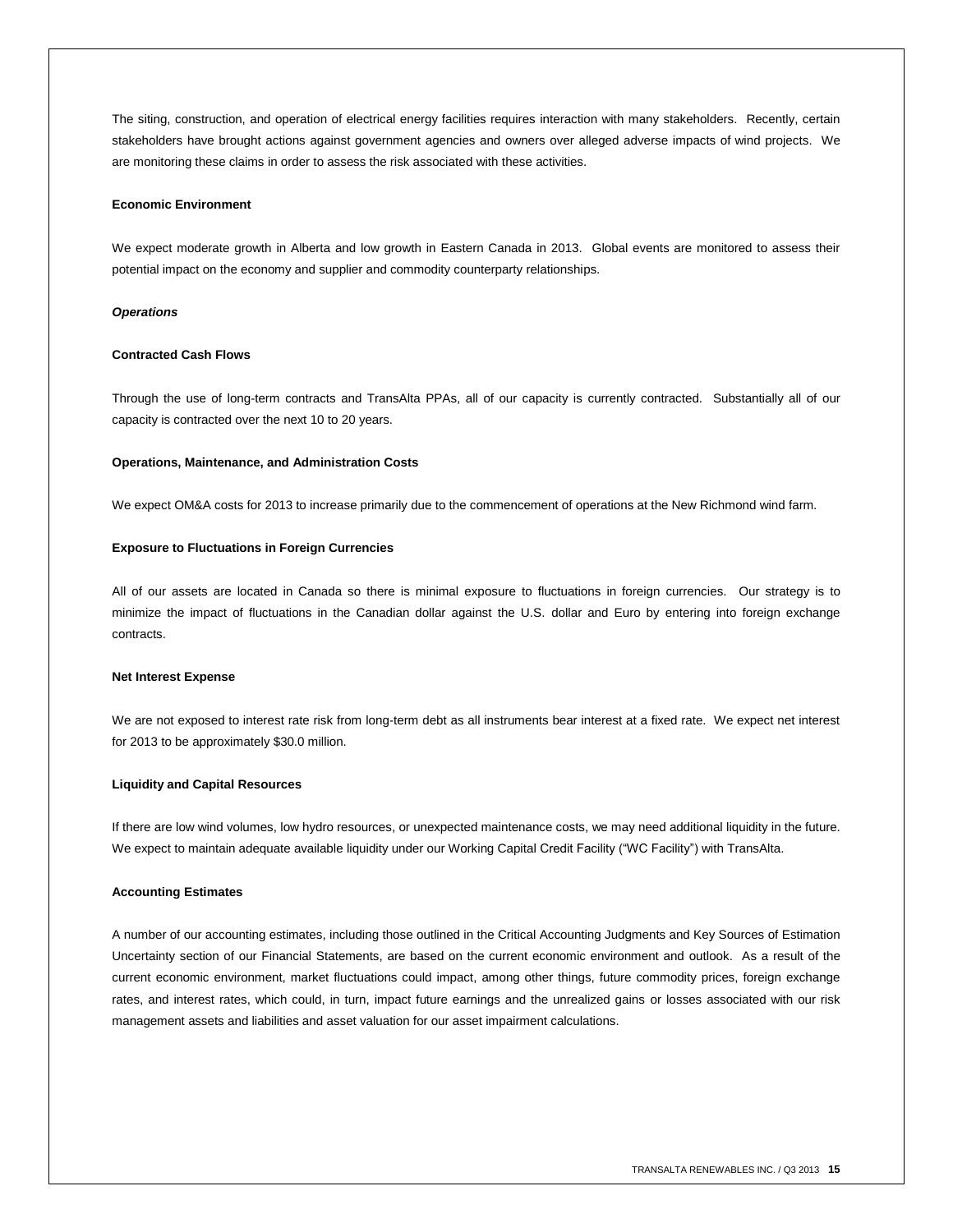#### **Income Taxes**

The effective tax rate on earnings excluding non-comparable items for 2013 is expected to be approximately 25 per cent, which is equivalent to the statutory tax rate of 25 per cent.

#### *Capital Expenditures*

#### **Sustaining Capital and Productivity Expenditures**

For 2013, our estimate for total sustaining capital and productivity expenditures, net of any contributions received, is \$9.0 million to \$10.0 million.

#### **Financing**

Financing for these capital expenditures is expected to be provided by cash flow from operating activities and existing borrowing capacity. The funds required for sustaining capital and productivity projects are not expected to be significantly impacted by the current economic environment due to the highly contracted nature of our cash flows and our financial position.

## **RELATED PARTIES TRANSACTIONS AND BALANCES**

Prior to the Aug. 9, 2013 acquisition of the Acquired Assets and separation of TransAlta Renewables as a stand-alone public entity, the Acquired Assets were historically managed and operated in the normal course of business by TransAlta along with other TransAlta operations and affiliates and not as a separate business.

After the Acquisition, we entered into certain agreements and transactions with TransAlta as follows:

#### *Management and Operational Services Agreement*

Under the Management and Operational Services Agreement, TransAlta provides all the general administrative services as may be required or advisable for the management of our affairs. As compensation for the services provided, TransAlta Renewables will pay TransAlta a fee (the "G&A Reimbursement Fee") equal to \$10.0 million per annum, adjusted annually for changes in the Consumer Price Index ("CPI"). The G&A Reimbursement Fee is payable in equal quarterly installments. The G&A Reimbursement Fee will be increased or decreased by an amount equal to 5.0 per cent of the amount of any increases or decreases, respectively, to our total Earnings Before Interest, Taxes, Depreciation, and Amortization resulting from the addition or divestiture of assets by the Corporation.

During the three and nine months ended Sept. 30, 2013, a pro-rated amount of \$1.5 million was recognized as an OM&A expense by the Corporation for the G&A Reimbursement Fee.

TransAlta also provides operational and maintenance services under the Management and Operational Services Agreement, which generally includes all services as may be necessary or requested for the operation and maintenance of our wind and hydro facilities. TransAlta will be reimbursed for all out-of-pocket and third party fees and costs, including salaries, wages and benefits associated with managing and operating the facilities not captured by the G&A Reimbursement Fee.

The Management and Operational Services Agreement has an initial 20 year term, which is automatically renewed for further successive terms of five years after the expiry of the initial term or any renewal term, unless terminated by either party.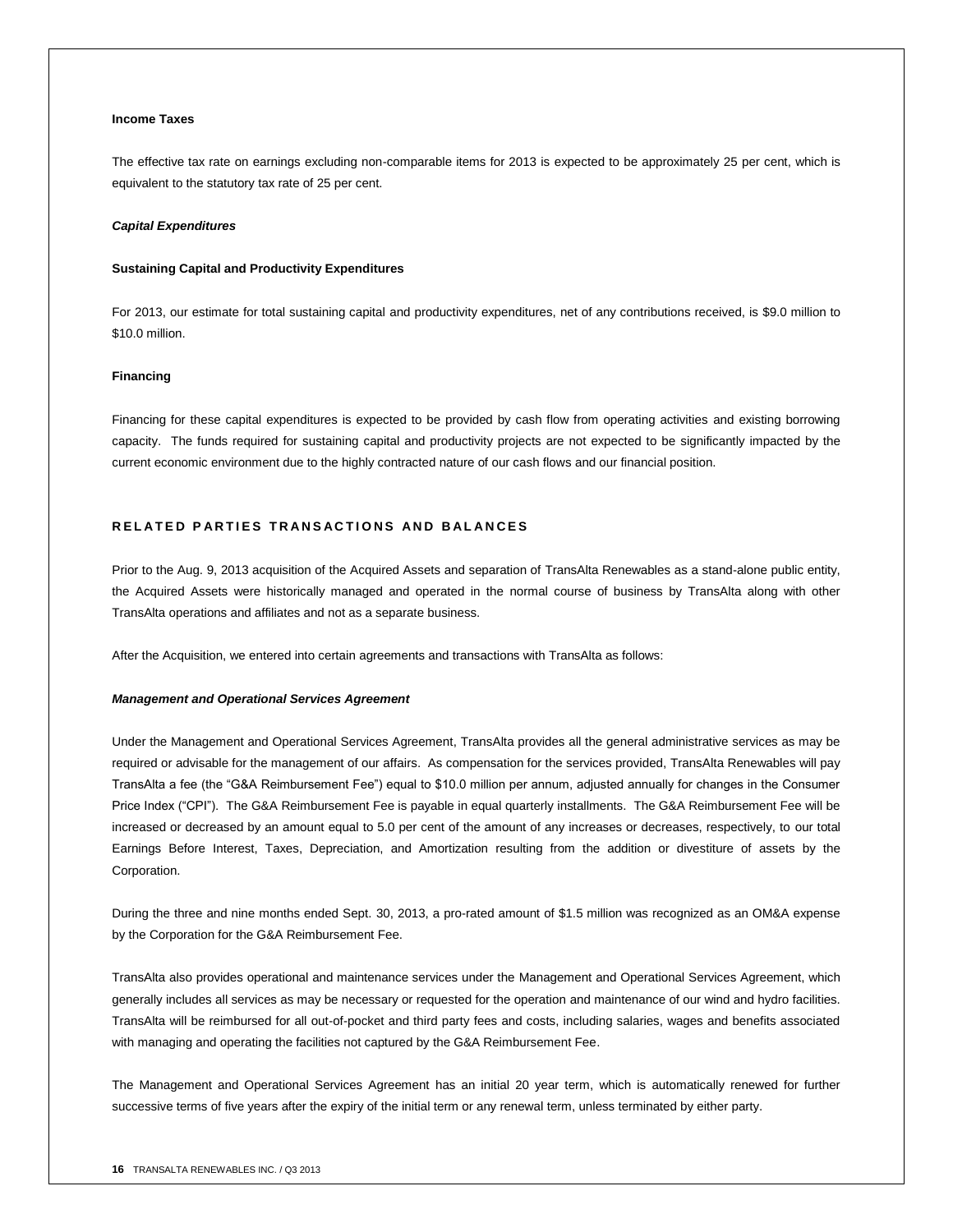#### *TransAlta PPAs*

On Aug. 9, 2013, we entered into agreements for each of our merchant wind and hydroelectric facilities, providing for the purchase by TransAlta, for a fixed price, of all of the power produced by such merchant facilities. The price payable by TransAlta for output under the TransAlta PPAs is \$30.00 per MWh for wind facilities and \$45.00 per MWh for hydroelectric facilities, which amounts will be adjusted annually for changes in the CPI. TransAlta is required to only purchase power that is actually produced. Each TransAlta PPA has a term of 20 years or end of asset life, where end of asset life is less than 20 years.

During the three and nine months ended Sept. 30, 2013, \$3.9 million was recognized as revenue for power sold pursuant to the TransAlta PPAs.

#### *Working Capital Credit Facility*

The Corporation entered into a \$100.0 million unsecured WC Facility with TransAlta as the lender. Borrowings under the WC Facility bear interest at the Bankers' Acceptance Rate plus a 200 basis point credit spread per annum. Currently, the borrowing rate is approximately 3.25 per cent. The WC Facility will be made available for general corporate purposes including financing and working capital requirements.

As at Sept. 30, 2013, no amounts have been drawn under the WC Facility.

#### *Amortizing Term Loan*

We issued a \$200.0 million Amortizing Term Loan in favour of TransAlta. Refer to Note 15 of our Financial Statements.

During the three and nine months ended Sept. 30, 2013, \$1.2 million was recognized as interest expense related to borrowings under the Amortizing Term Loan. Refer to Note 7 of our Financial Statements.

#### *Trade Accounts Receivable and Payable*

At Sept. 30, 2013, \$27.5 million (Dec. 31, 2012 - \$1.0 million) and \$20.8 million (Dec. 31, 2012 - \$3.1 million) was included in accounts receivable and accounts payable, respectively, related to power sales, operating costs, and capital expenditures due from or to TransAlta or other subsidiaries of TransAlta.

#### *Letters of Credit*

TransAlta has provided letters of credits on our behalf. Any amounts we owe for obligations under the contracts to which the letters of credit pertain are reflected in the Condensed Consolidated Statements of Financial Position. All letters of credit expire within one year and are expected to be renewed, as needed, in the normal course of business. The total outstanding letters of credit as at Sept. 30, 2013 was \$4.5 million (Dec. 31, 2012 - \$5.8 million) with nil (Dec. 31, 2012 - nil) amounts exercised by third parties under these arrangements. We pay the associated interest and fees on these letters of credit. Refer to Note 7 of our financial Statements.

#### *Guarantees*

TransAlta has entered into guarantee agreements totaling \$226.5 million on our behalf. Two guarantees totaling \$206.0 million related to the New Richmond wind facility. If we do not perform under the accompanying agreements, the counterparty may present claim for payment from TransAlta. We pay the associated interest and fees on these guarantees. Refer to Note 7 of our Financial **Statements**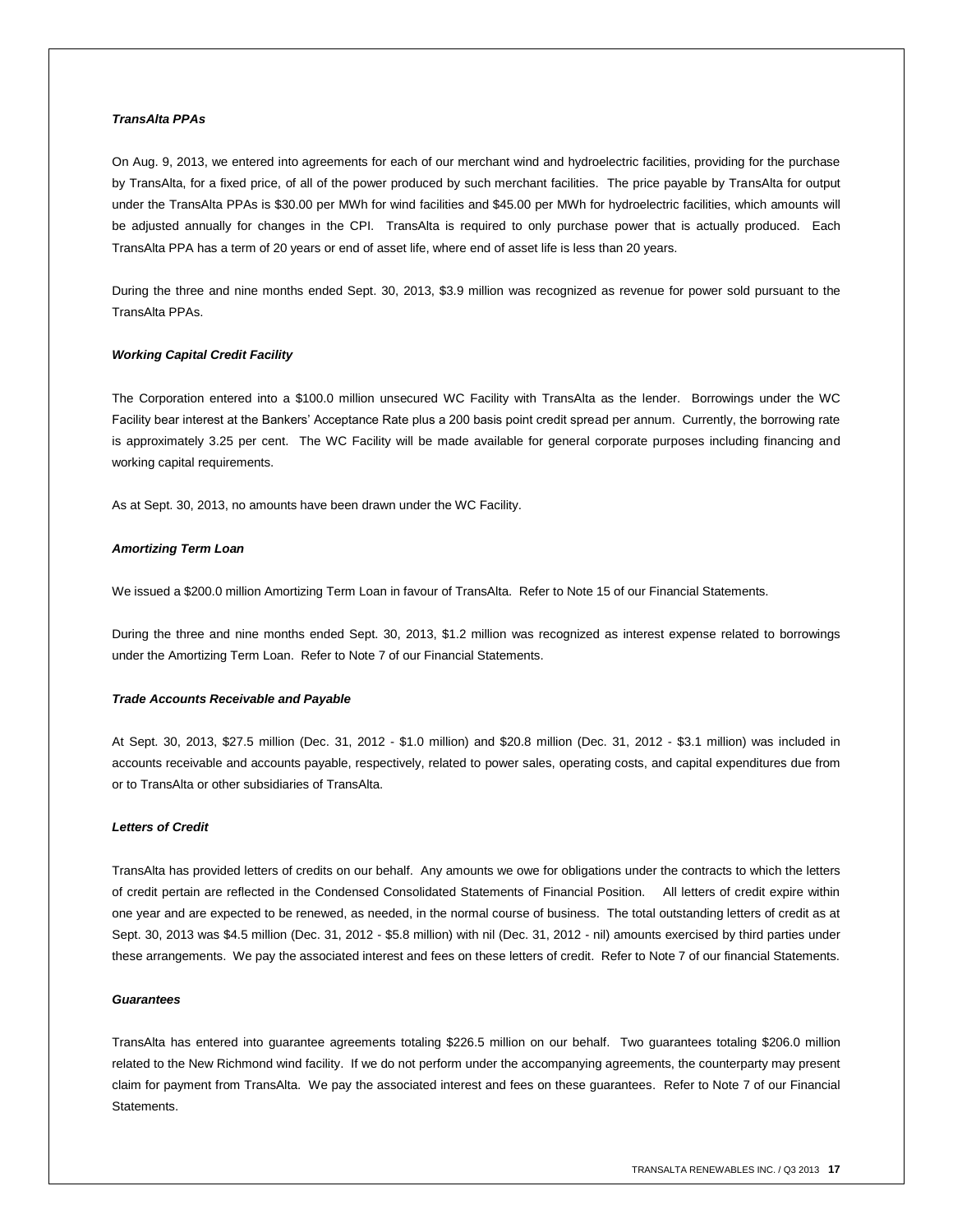#### *Pension and Other Post-Employment Benefit Plans*

We do not sponsor any pension, post-employment, or employee savings plans. However, employees of TransAlta providing operational services to the Corporation participate in certain funded final salary pension plans sponsored by TransAlta. TransAlta also provides other health and dental plans to its retired employees. There is no contractual agreement or stated policy between the Corporation and TransAlta for charging the net defined benefit costs. The net periodic benefit costs associated with employees that are beneficiaries of pensions and other employment plans are included in the reimbursement to TransAlta of operational and maintenance costs under the Management and Operational Services Agreement. These costs are included in OM&A expenses in the Condensed Consolidated Statements of Earnings.

All obligations pursuant to these plans are obligations of TransAlta and as such are not included in our Condensed Consolidated Statements of Financial Position. The Parent contributes to these plans. The amount contributed to these plans by the Parent on our behalf cannot be determined.

#### *Financial Instruments and Derivatives*

Financial instruments and derivatives that relate to the Corporation are entered into on our behalf by another TransAlta entity.

#### **PRE-ACQUISITION RELATIONSHIP WITH PARENT**

The Acquired Assets have historically been managed and operated in the normal course of business by TransAlta along with other TransAlta operations and affiliates. Financial statements have not historically been prepared by TransAlta for the Acquired Assets as they had not been operated as a separate business. Certain shared costs have been allocated to the Acquired Assets and reflected as expenses in the pre-Acquisition period financial statements. Management of TransAlta and the Corporation consider the allocation methodologies used to be reasonable and appropriate reflections of the related expenses attributable to the Acquired Assets; however, the expenses reflected in the pre-Acquisition period financial statements may not be indicative of the actual expenses that would have been incurred during the periods presented if we had historically operated as a separate entity. In addition, the expenses reflected in the pre-Acquisition period financial statements may not be indicative of expenses that we will incur in the future. Transactions between TransAlta and the Acquired Assets prior to the Acquisition have been identified as related party transactions in the pre-Acquisition period financial statements. It is possible that the terms of the transactions with TransAlta and its affiliates are not the same as those that would result from transactions among unrelated parties. In the opinion of TransAlta's management, all adjustments have been reflected that are necessary for a fair presentation of the pre-Acquisition period financial statements. Additional information related to the preparation of the pre-Acquisition period financial statements is as follows:

#### *Net Parental Investment*

TransAlta's net investment in the Acquired Assets is presented as "Net parental investment" and is shown in lieu of shareholders' equity in the pre-Acquisition period financial statements as there was no share ownership relationship between TransAlta and the Acquired Assets (as the Acquired Assets were not a separate legal entity). Changes in net parental investment include net cash transfers and other transfers to and from the Parent and the Acquired Assets.

#### *Cash Management*

The Acquired Assets historically participated in TransAlta's centralized cash management programs. For certain of the Acquired Assets, cash receipts were received and disbursements were made by the Parent, with any excess cash being retained by TransAlta. Changes in the net cash retained by the Parent for these facilities are, for purposes of the pre-Acquisition period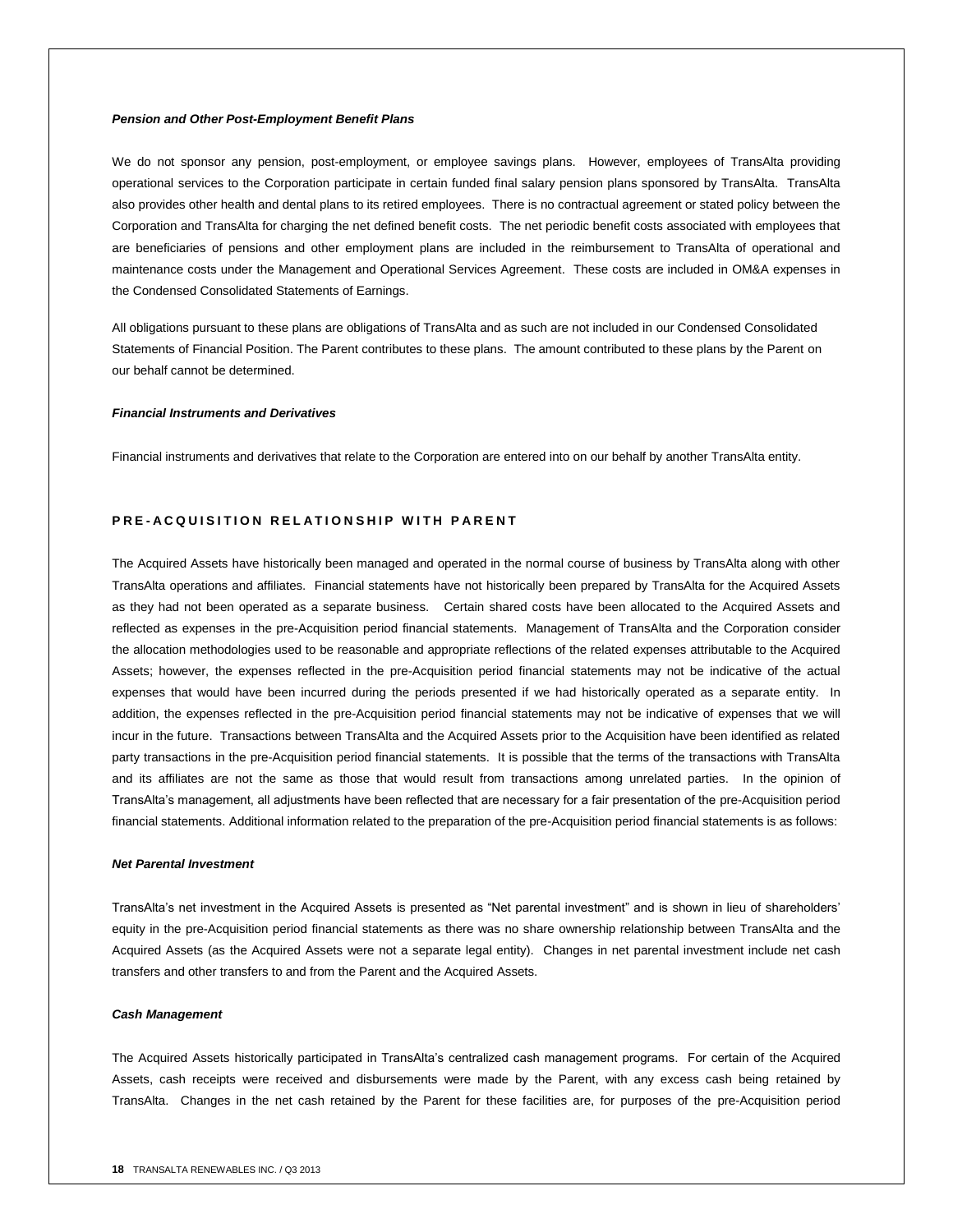financial statements, reflected through Net Transfers from Parent on the Consolidated Statements of Changes in Equity. For the remaining operating facilities, cash receipts and disbursements were managed directly by the company that owned the facility, and cash not required for near-term operating requirements was transferred to centralized bank accounts, maintained by TransAlta. For these operating facilities, cash transfers to and from the Parent were recorded through the Senior Loan, which is discussed below under Related Party Loans. Cash retained by TransAlta on behalf of the Acquired Assets was not kept in specific separate accounts and was instead comingled with cash from other TransAlta entities.

After the Acquisition, cash generated by TransAlta Renewables is maintained in separate accounts owned by TransAlta Renewables, and not comingled with cash from other TransAlta entities. Credit support is provided to TransAlta Renewables by TransAlta through the WC Facility.

#### *Allocation of Corporate Costs*

Allocated costs include TransAlta charges including, but not limited to: corporate accounting, human resources, government affairs, information technology, shared real estate expenses, legal, treasury, and pension and other post-employment benefits. These costs are included in OM&A expenses. The costs were allocated to the Acquired Assets based on GWh of production. Note that these expenses may have been different had the Acquired Assets been a separate entity during the periods presented. For the three and nine months ended Sept. 30, 2013, these pre-tax costs were \$0.2 million and \$3.5 million, respectively. For the three and nine months ended Sept. 30, 2012, these pre-tax costs were \$1.3 million and \$6.0 million, respectively.

After the Acquisition, these costs form part of the G&A Reimbursement Fee.

#### *Income Taxes*

TransAlta's historic consolidated financial statements included the operations of the Acquired Assets. For purposes of the financial statements prior to the Acquisition, current and deferred income taxes for certain of the Acquired Assets that were not held in separate legal entities, were computed and reported on a "legal entity" basis. Income taxes as presented herein represent an allocation of current and deferred income taxes of TransAlta to these Acquired Assets in a manner that is systematic, rational, and consistent with the asset and liability method prescribed by IFRS. Under the liability method, deferred income tax assets and liabilities are recognized for the future tax consequences attributable to differences between the financial statement carrying amounts of existing assets and liabilities and their respective tax bases and operating loss carry forwards. Accordingly, the sum of the amounts allocated to these Acquired Assets' tax provisions may not equal the historical consolidated provision. Current and deferred income taxes for those Acquired Assets that were held in separate legal entities represent the income taxes related to that separate legal entity, including deferred income tax assets recognized for the benefit expected from losses available for carryforward to the extent that is probable that future taxable earnings will be available against which the loses can be applied.

After the Acquisition, current and deferred income taxes are computed and reported on the basis of the legal entities that comprise the consolidated group.

#### *Pension and Other Post-Employment Benefit Plans*

We do not sponsor any pension, post-employment, or employee savings plan. However, employees of TransAlta providing operational services to the Acquired Assets participated in certain funded final salary pension plans sponsored by TransAlta. TransAlta also provides other health and dental plans to its retired employees. There is no contractual agreement or stated policy between the Acquired Assets and TransAlta for charging the net defined benefit costs (note that the Acquired Assets comprised parts of multiple legal entities).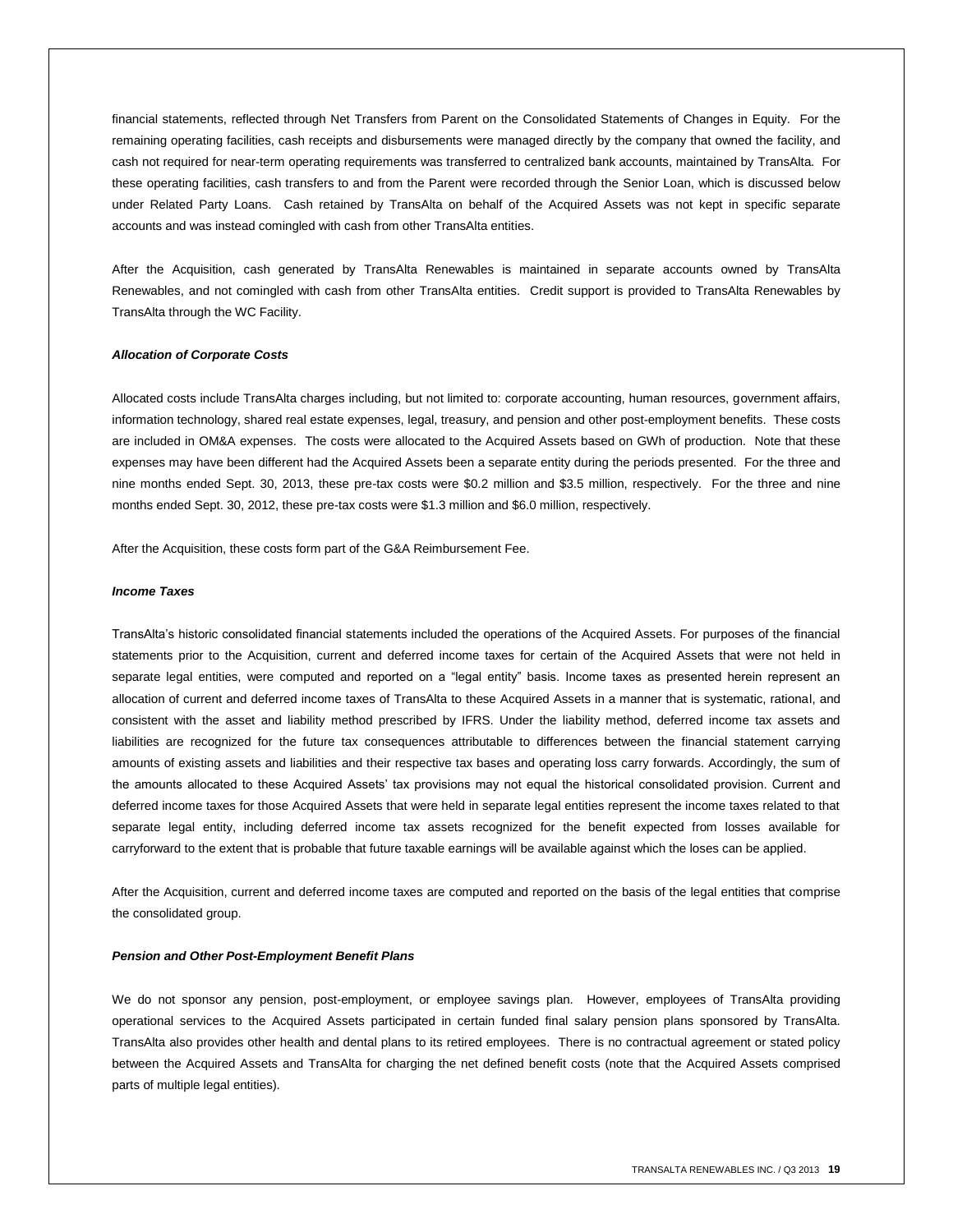All obligations pursuant to these plans are obligations of TransAlta and as such are not included in the pre-Acquisition period financial statements. TransAlta allocated to the Acquired Assets, the net periodic benefit costs associated with employees that are beneficiaries of pensions and other employment plans. These costs are included in OM&A expenses in the pre-Acquisition period financial statements.

After the Acquisition date, these costs are included in the reimbursement to TransAlta of operational and maintenance costs under the Management and Operational Services Agreement.

#### *Financial Instruments and Derivatives*

Financial instruments and derivatives that related to the Acquired Assets were entered into on behalf of the Acquired Assets by another TransAlta entity.

#### *Related Party Loans*

Prior to the Acquisition, borrowing agreements existed between our CHD subsidiary and TransAlta or certain subsidiaries of TransAlta. All loans are non-interest bearing and due on demand. The amounts receivable (payable) are shown below:

| As at                                         | Sept. 30, 2013 | Dec. 31, 2012 |
|-----------------------------------------------|----------------|---------------|
| Senior loan with TransAlta <sup>(1)</sup>     |                | 14.254        |
| Loan with TransAlta subsidiary <sup>(2)</sup> |                | 117.811       |
| Loan with TransAlta subsidiary <sup>(3)</sup> |                | (894)         |
|                                               |                |               |

*(1) Maximum amount of \$300 million.*

*(2) Maximum amount of \$150 million.*

*(3) Maximum amount of \$20 million.*

Coincident with the Acquisition, these loans have been reclassified against Net Parental Investment or paid out in cash.

## **C U R R E N T A C C O U N T I N G C H A N G E S**

#### *Adoption of New or Amended IFRS*

On Jan. 1, 2013, we adopted the following new accounting standards that were previously issued by the International Accounting Standard Board ("IASB"):

#### **IFRS 10** *Consolidated Financial Statements*

IFRS 10 replaces the parts of International Accounting Standard ("IAS") 27 *Consolidated and Separate Financial Statements* that deal with consolidated financial statements and Standing Interpretations Committee ("SIC") Interpretation 12 *Consolidation - Special Purpose Entities*. IFRS 10 defines the principle of control, establishes control as the basis for determining when entities are to be consolidated, and provides guidance on how to apply the principle of control to identify whether an investor controls an investee. Under IFRS 10, an investor controls an investee when it has all of the following: (i) power over the investee; (ii) exposure, or rights, to variable returns from the investee; and (iii) the ability to affect those returns.

We applied IFRS 10 retrospectively by reassessing whether, on Jan. 1, 2013, we had control of all of our previously consolidated entities. As a result of adopting IFRS 10, no changes arose in the entities we controlled and consolidated.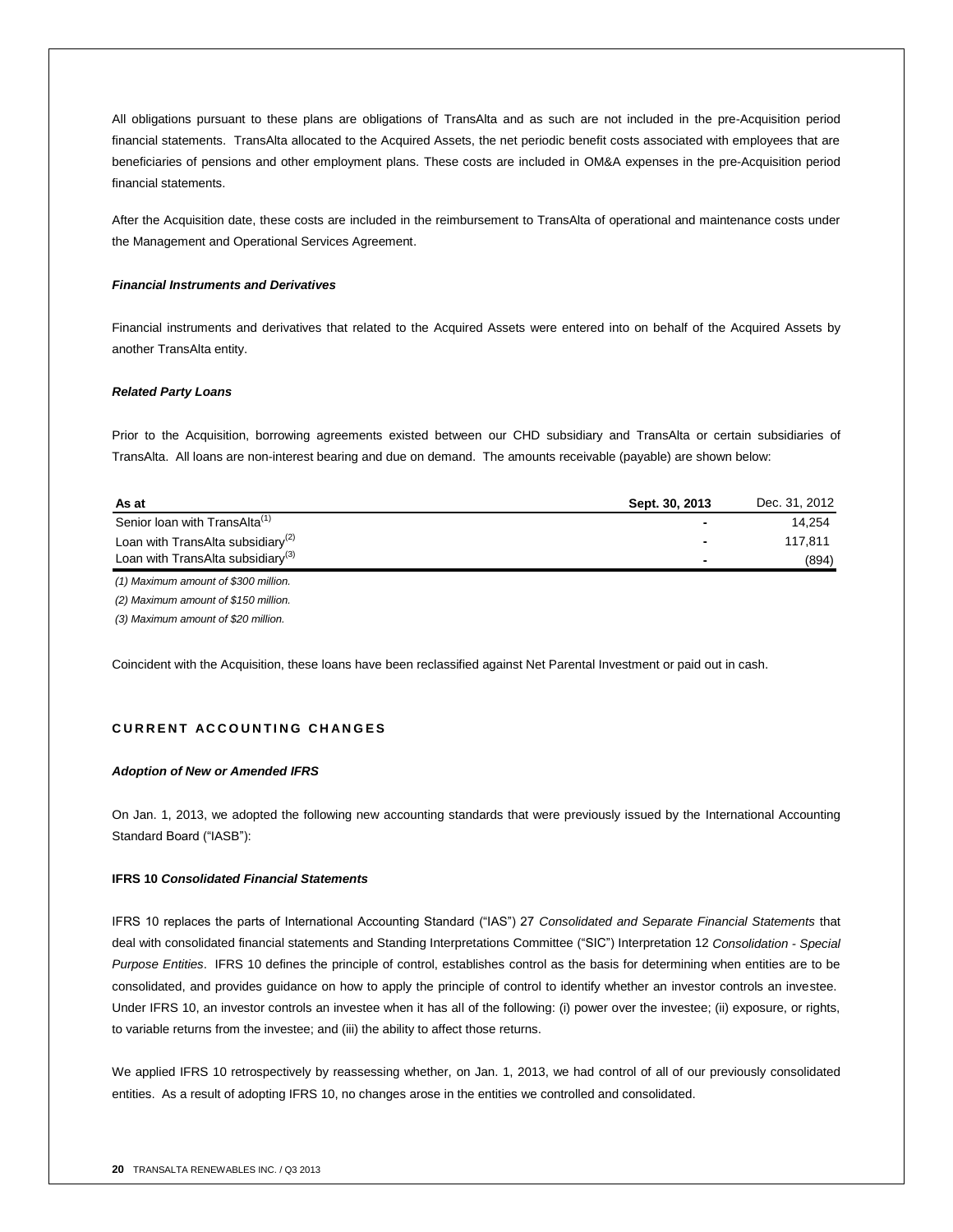#### **IFRS 11** *Joint Arrangements*

IFRS 11 replaces IAS 31 *Interests in Joint Ventures* and SIC-13 *Jointly Controlled Entities – Non-Monetary Contributions by Venturers*. IFRS 11 provides for a principles-based approach to the accounting for joint arrangements that requires an entity to recognize its contractual rights and obligations arising from its involvement in joint arrangements. A joint arrangement is an arrangement in which two or more parties have joint control. Under IFRS 11, joint arrangements are classified as either a joint operation or a joint venture, whereas under IAS 31, they were classified as a jointly controlled asset, jointly controlled operation or a jointly controlled entity. IFRS 11 requires the use of the equity method of accounting for interests in joint ventures, whereas IAS 31 permitted a choice of the equity method or proportionate consolidation for jointly controlled entities. Under IFRS 11, for joint operations, each party recognizes its respective share of the assets, liabilities, revenues and expenses of the arrangement, generally resulting in proportionate consolidation accounting.

We applied IFRS 11 retrospectively by reassessing the type of, and accounting for, each joint arrangement in existence at Jan. 1, 2013. No significant impacts resulted.

#### **IFRS 12** *Disclosure of Interests in Other Entities*

IFRS 12 contains enhanced disclosure requirements about an entity's interests in subsidiaries, joint arrangements, associates, and consolidated and unconsolidated structured entities (special purpose entities). The objective of IFRS 12 is that an entity should disclose information that helps financial statement users evaluate the nature of, and risks associated with, its interests in other entities and the effects of those interests on its financial statements. Disclosures arising from the adoption of IFRS 12 can be found in Note 10 of our Financial Statements.

#### **IFRS 13** *Fair Value Measurement*

IFRS 13 establishes a single source of guidance for all fair value measurements required by other IFRS, clarifies the definition of fair value, and enhances disclosures about fair value measurements. IFRS 13 applies when other IFRS require or permit fair value measurements or disclosures. IFRS 13 specifies how an entity should measure fair value and disclose fair value information. It does not specify when an entity should measure an asset, a liability, or its own equity instrument at fair value. Our adoption of IFRS 13, prospectively on Jan. 1, 2013, did not have a material financial impact upon the consolidated financial position or results of operations, however, certain new or enhanced disclosures are required and can be found in Note 11 of our Financial Statements.

## **IFRS 7** *Financial Instruments: Disclosures*

Amendments to IFRS 7 include disclosures about all recognized financial instruments that are set off in accordance with IAS 32. The amendments also require disclosure of information about recognized financial instruments subject to enforceable master netting arrangements and similar agreements even if they are not set off under IAS 32. No significant impacts resulted.

#### **Annual Improvements 2009-2011**

In May 2012, the IASB issued a collection of necessary, non-urgent amendments to several IFRS resulting from its annual improvements process. We have applied the amendments, as applicable, on Jan. 1, 2013. None of the amendments, which are generally technical and narrow in scope, had a material financial impact upon the consolidated financial position or results of operations.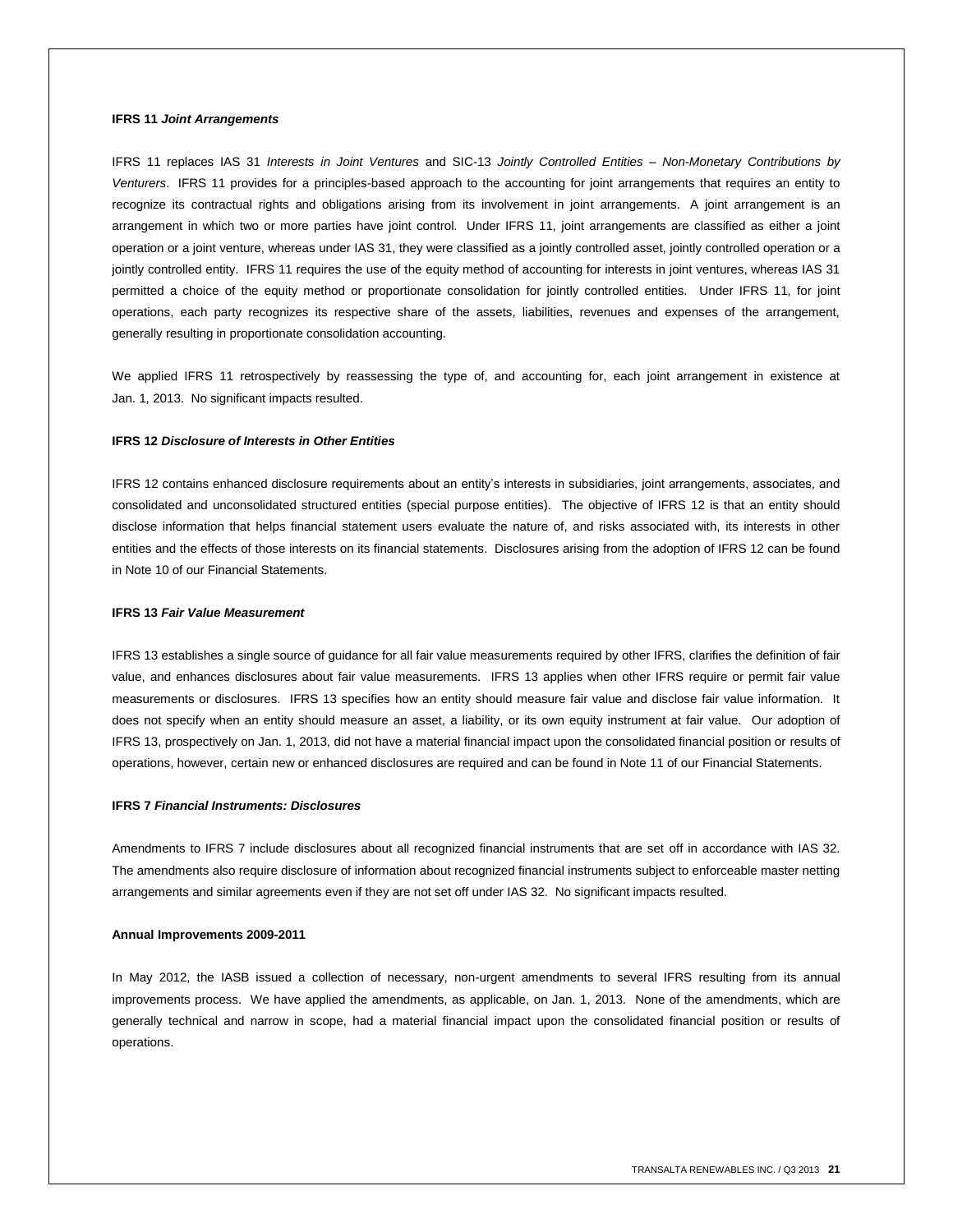#### **FUTURE ACCOUNTING CHANGES**

Additional new or amended accounting standards that have been previously issued by the IASB but are not yet effective, and have not yet been applied, are as follows: IFRS 9 *Financial Instruments*, IAS 32 *Financial Instruments: Presentation*, and *Investment Entities* (Amendments to IFRS 10 and 11 and IAS 27). Please refer to the audited combined financial statements of The Business in Respect of the Acquired Assets and MD&A as contained in the final long form prospectus available on SEDAR for more information.

#### **A D D I T I O N A L I F R S M E A S U R E S**

An additional IFRS measure is a line item, heading, or subtotal that is relevant to an understanding of the financial statements but is not a minimum line item mandated under IFRS, or the presentation of a financial measure that is relevant to an understanding of the financial statements but is not presented elsewhere in the financial statements. We have included line items entitled "gross margin" and "operating income (loss)" in our Condensed Consolidated Statements of Earnings (Loss) for the three and nine months ended Sept. 30, 2013 and 2012. Presenting these line items provides management and investors with a measurement of ongoing operating performance that is readily comparable from period to period.

## **N O N - I F R S M E A S U R E S**

We evaluate our performance and the performance of our business segments using a variety of measures. Those discussed below, and elsewhere in this MD&A, are not defined under IFRS and, therefore, should not be considered in isolation or as an alternative to or to be more meaningful than net earnings attributable to common shareholders or cash flow from operating activities, as determined in accordance with IFRS, when assessing our financial performance or liquidity. These Non-IFRS measures are not necessarily comparable to a similarly titled measure of another company.

Presenting earnings on a comparable basis, comparable gross margin, comparable operating income, and comparable EBITDA from period to period provides management and investors with supplemental information to evaluate earnings trends in comparison with results from prior periods.

Other adjustments to earnings, such as those included in the earnings on a comparable basis calculation, have also been excluded as management believes these transactions are not representative of our business operations. Earnings on a comparable basis per share are calculated using the weighted average common shares outstanding during the period.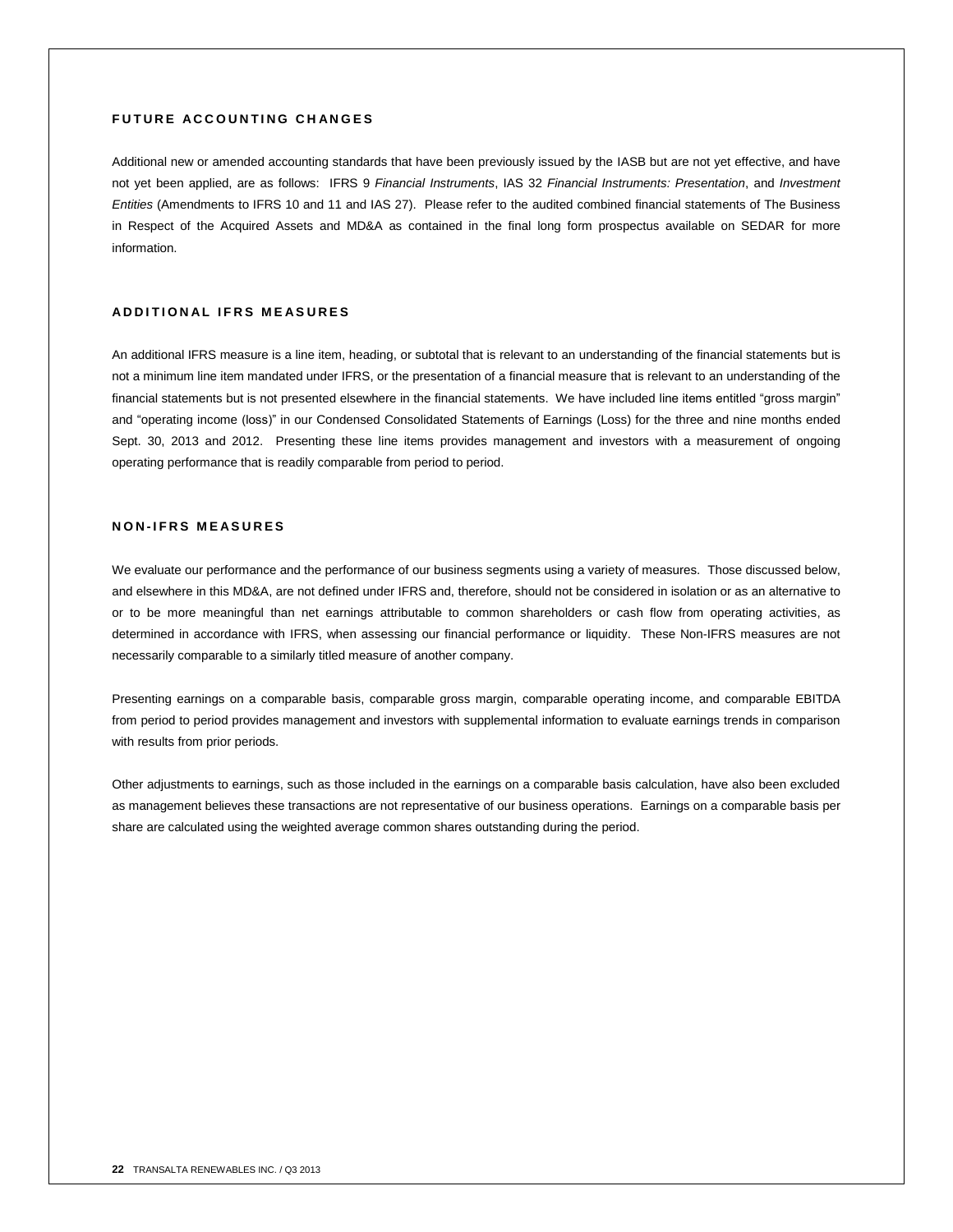## *Net Earnings on a Comparable Basis*

Net earnings on a comparable basis are reconciled to net earnings attributable to common shareholders below:

|                                                  | 3 months ended Sept. 30 |                | 9 months ended Sept. 30 |          |
|--------------------------------------------------|-------------------------|----------------|-------------------------|----------|
|                                                  | 2013                    | 2012           | 2013                    | 2012     |
| Net earnings attributable to common shareholders | 1.207                   | 2,812          | 34.723                  | 13,569   |
| Asset impairment charges, net of tax             | 2,747                   | $\blacksquare$ | 2,747                   | 9,387    |
| Gain on sale of assets, net of tax               | -                       | $\blacksquare$ | $\blacksquare$          | (2, 250) |
| Net earnings on a comparable basis               | 3.954                   | 2.812          | 37,470                  | 20,706   |
| Weighted average number of common shares         |                         |                |                         |          |
| outstanding in the period                        | 114.7                   | 114.7          | 114.7                   | 114.7    |
| Net earnings on a comparable basis per share     | 0.03                    | 0.02           | 0.33                    | 0.18     |

For comparative purposes the common shares issued under the Offering, including the Over-Allotment Option, have been assumed to be outstanding as of the beginning of each period, including periods prior to the Acquisition, presented. We have no dilutive or potentially dilutive instruments.

## *Comparable Operating Income*

A reconciliation of comparable operating income is as follows:

|                             | 3 months ended Sept. 30 |                | 9 months ended Sept. 30 |        |
|-----------------------------|-------------------------|----------------|-------------------------|--------|
|                             | 2013                    | 2012           | 2013                    | 2012   |
| Operating income            | 9.105                   | 10.104         | 71.176                  | 39.055 |
| Asset impairment charges    | 3.663                   | $\blacksquare$ | 3.663                   | 13.000 |
| Comparable operating income | 12.768                  | 10.104         | 74.839                  | 52,055 |

#### *Comparable EBITDA*

Presenting comparable EBITDA from period to period provides management and investors with a proxy for the amount of cash generated from operating activities before net interest expense, non-controlling interests, income taxes, and working capital adjustments.

A reconciliation of comparable EBITDA to operating income is as follows:

|                               | 3 months ended Sept. 30 |        | 9 months ended Sept. 30 |         |
|-------------------------------|-------------------------|--------|-------------------------|---------|
|                               | 2013                    | 2012   | 2013                    | 2012    |
| Operating income              | 9.105                   | 10.104 | 71.176                  | 39,055  |
| Asset impairment charges      | 3,663                   |        | 3,663                   | 13,000  |
| Depreciation and amortization | 16.324                  | 18.661 | 55,830                  | 55,583  |
| <b>Comparable EBITDA</b>      | 29.092                  | 28.765 | 130.669                 | 107,638 |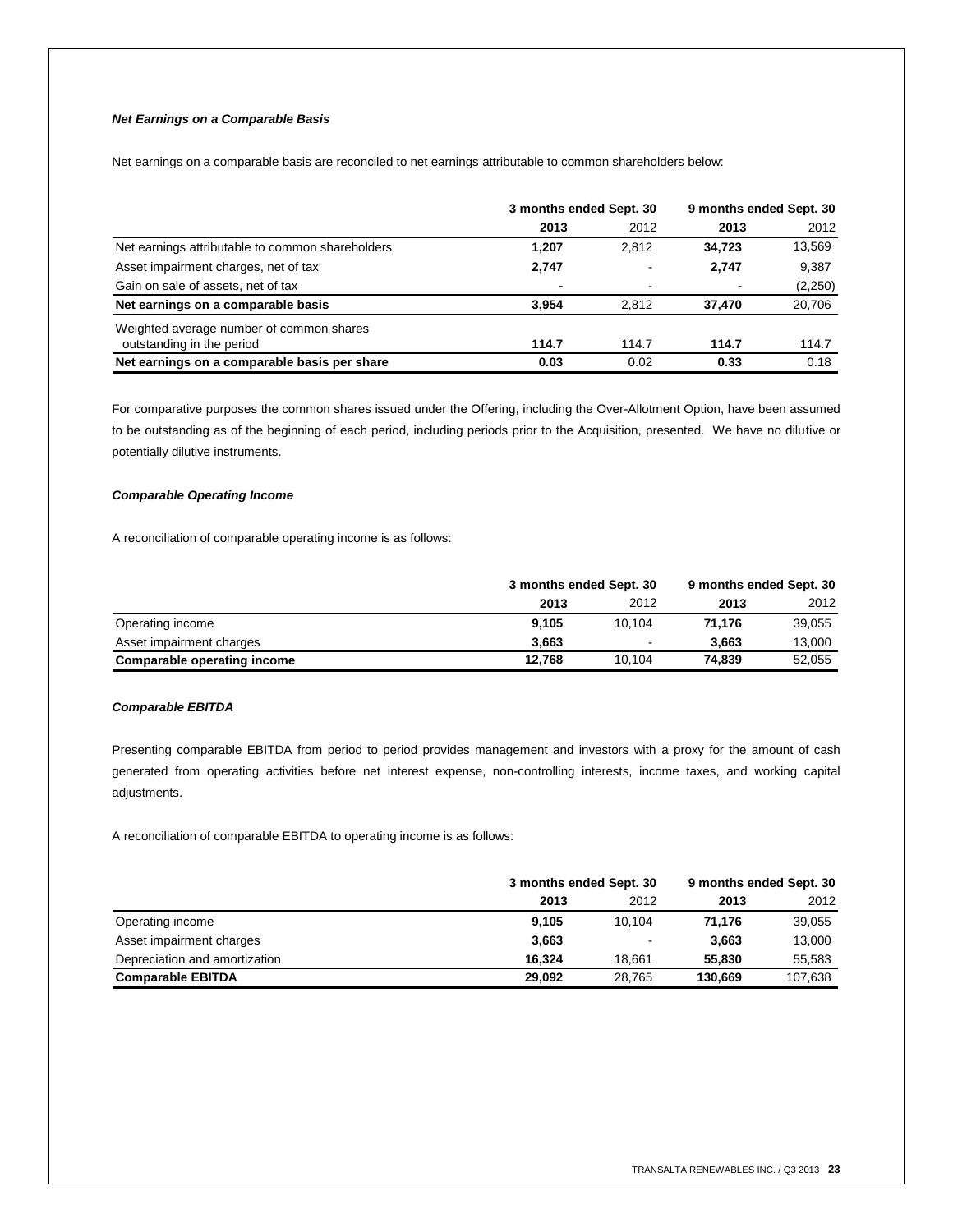## *Funds from Operations*

Presenting funds from operations from period to period provides management and investors with a proxy for the amount of cash generated from operating activities, before changes in working capital, and provides the ability to evaluate cash flow trends more readily in comparison with results from prior periods.

|                                                       | 3 months ended Sept. 30 |         | 9 months ended Sept. 30 |        |
|-------------------------------------------------------|-------------------------|---------|-------------------------|--------|
|                                                       | 2013                    | 2012    | 2013                    | 2012   |
| Cash flow from operating activities                   | 25,172                  | 23.286  | 124.138                 | 80,343 |
| Change in non-cash operating working capital balances | (3,237)                 | (1,969) | (15, 248)               | 6,425  |
| <b>Funds from operations</b>                          | 21.935                  | 21.317  | 108.890                 | 86,768 |
| Weighted average number of common shares              |                         |         |                         |        |
| outstanding in the period                             | 114.7                   | 114.7   | 114.7                   | 114.7  |
| Funds from operations per share                       | 0.19                    | 0.19    | 0.95                    | 0.76   |

For comparative purposes the common shares issued under the Offering, including the Over-Allotment Option, have been assumed to be outstanding as of the beginning of each period, including periods prior to the Acquisition, presented. We have no dilutive or potentially dilutive instruments.

#### *Cash Available for Distribution*

Cash available for distribution represents the amount of cash generated from operations by our business, before changes in working capital that is available to invest in growth initiatives, make scheduled principal repayments of debt, pay additional common share dividends, or repurchase common shares. Changes in working capital are excluded so as to not distort free cash flow with changes that we consider temporary in nature, reflecting, among other things, the impact of seasonal factors and the timing of capital projects.

Sustaining capital and productivity expenditures for the three and nine months ended Sept. 30, 2013 represent total additions to property, plant, and equipment and intangibles per the Condensed Consolidated Statements of Cash Flows less \$0.7 million and \$30.4 million, respectively, that we have invested in growth projects.

The reconciliation between cash flow from operating activities and cash available for distribution is outlined below:

|                                                               | 3 months ended Sept. 30 |         | 9 months ended Sept. 30 |         |
|---------------------------------------------------------------|-------------------------|---------|-------------------------|---------|
|                                                               | 2013                    | 2012    | 2013                    | 2012    |
| Cash flow from operating activities                           | 25.172                  | 23.286  | 124.138                 | 80,343  |
| Add (deduct):                                                 |                         |         |                         |         |
| Changes in non-cash operating working capital                 | (3,237)                 | (1,969) | (15, 248)               | 6,425   |
| Sustaining capital and productivity expenditures              | (1, 372)                | (668)   | (4,740)                 | (3,948) |
| Distributions paid to subsidiaries' non-controlling interests | (510)                   | (462)   | (2,772)                 | (2,730) |
| Scheduled principal repayments of debt                        |                         | (133)   |                         | (433)   |
| Cash available for distribution                               | 20.053                  | 20.054  | 101,378                 | 79.657  |

We seek to maintain sufficient cash balances and working capital credit facilities to fund periodic net cash outflows related to our business.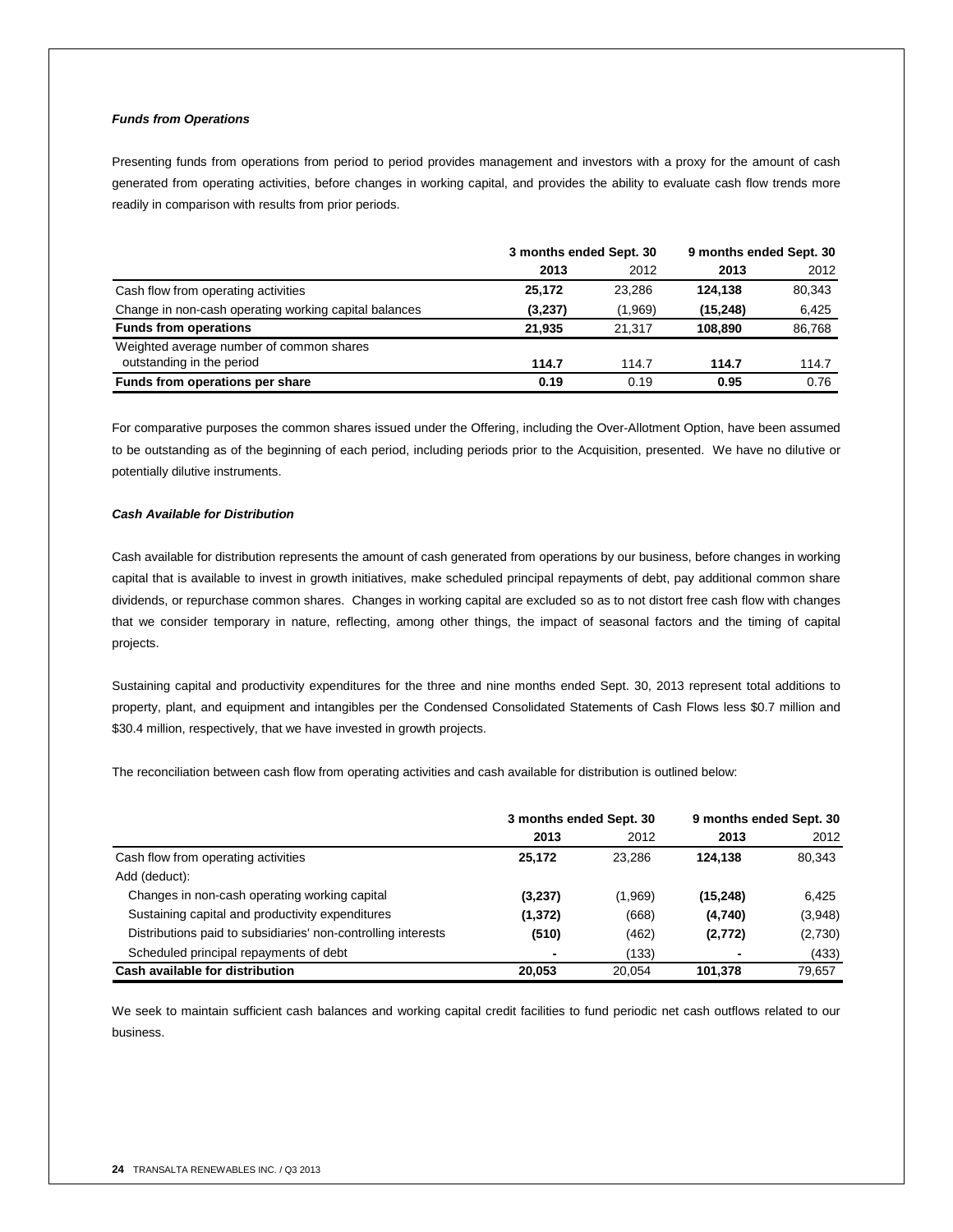## **F O R W A R D - L O O K I N G S T A T E M E N T S**

This MD&A, the documents incorporated herein by reference, and other reports and filings made with the securities regulatory authorities include forward-looking statements. All forward-looking statements are based on our beliefs as well as assumptions based on information available at the time the assumption was made and on management's experience and perception of historical trends, current conditions, and expected future developments, as well as other factors deemed appropriate in the circumstances. Forward-looking statements are not facts, but only predictions and generally can be identified by the use of statements that include phrases such as "may", "will", "believe", "expect", "anticipate", "intend", "plan", "foresee", "potential", "enable", "continue", or other comparable terminology. These statements are not guarantees of our future performance and are subject to risks, uncertainties, and other important factors that could cause our actual performance to be materially different from that projected.

In particular, this MD&A contains forward-looking statements pertaining to our business and anticipated financial performance including, for example: the closing of the acquisition of the Wyoming wind farm; the timing and the completion and commissioning of projects under development, including major projects, and their attendant costs; spend on growth and sustaining capital and productivity projects; expectations in terms of the cost of operations, capital spend, and maintenance, and the variability of those costs; the impact of certain hedges on future reported earnings and cash flows; expectations related to future earnings and cash flow from operating and contracting activities; expectations for demand for electricity in both the short term and long term, and the resulting impact on electricity prices; expected impacts of fewer anticipated turnarounds, load growth, and increased capacity on power prices; expectations in respect of generation availability, capacity, and production; expected financing of our capital expenditures; expected governmental regulatory regimes and legislation and their expected impact on us, as well as the cost of complying with resulting regulations and laws; our trading strategy and the risk involved in these strategies; estimates of future tax rates, future tax expense, and the adequacy of tax provisions; accounting estimates; anticipated growth rates in our markets; expectations for the outcome of existing or potential legal and contractual claims; expectations for the ability to access capital markets at reasonable terms; the estimated impact of changes in interest rates and the value of the Canadian dollar relative to the U.S. dollar; the monitoring of our exposure to liquidity risk; expectations in respect to the global economic environment; and our credit practices.

Factors that may adversely impact our forward-looking statements include risks relating to: the regulatory and political environments in the jurisdictions in which we operate; environmental requirements and changes in, or liabilities under, these requirements; changes in general economic conditions including interest rates; operational risks involving our facilities, including unplanned outages at such facilities; disruptions in the transmission and distribution of electricity; the effects of weather; disruptions in the source of water or wind required to operate our facilities; natural disasters; the threat of domestic terrorism and cyber-attacks; equipment failure and our ability to carry out repairs in a cost effective manner or timely manner; industry risk and competition; fluctuations in the value of foreign currencies; the need for additional financing; structural subordination of securities; counterparty credit risk; insurance coverage; our provision for income taxes; legal and contractual proceedings involving the Corporation; reliance on key personnel; labour relations matters; development projects and acquisitions; and the satisfactory receipt of applicable regulatory approvals for the closing of the Wyoming acquisition . The foregoing risk factors, among others, are described in further detail in the Risk Factors section contained in the final long form prospectus available on SEDAR.

Readers are urged to consider these factors carefully in evaluating the forward-looking statements and are cautioned not to place undue reliance on these forward-looking statements. The forward-looking statements included in this document are made only as of the date hereof and we do not undertake to publicly update these forward-looking statements to reflect new information, future events or otherwise, except as required by applicable laws. In light of these risks, uncertainties, and assumptions, the forward-looking events might occur to a different extent or at a different time than we have described, or might not occur. We cannot assure that projected results or events will be achieved.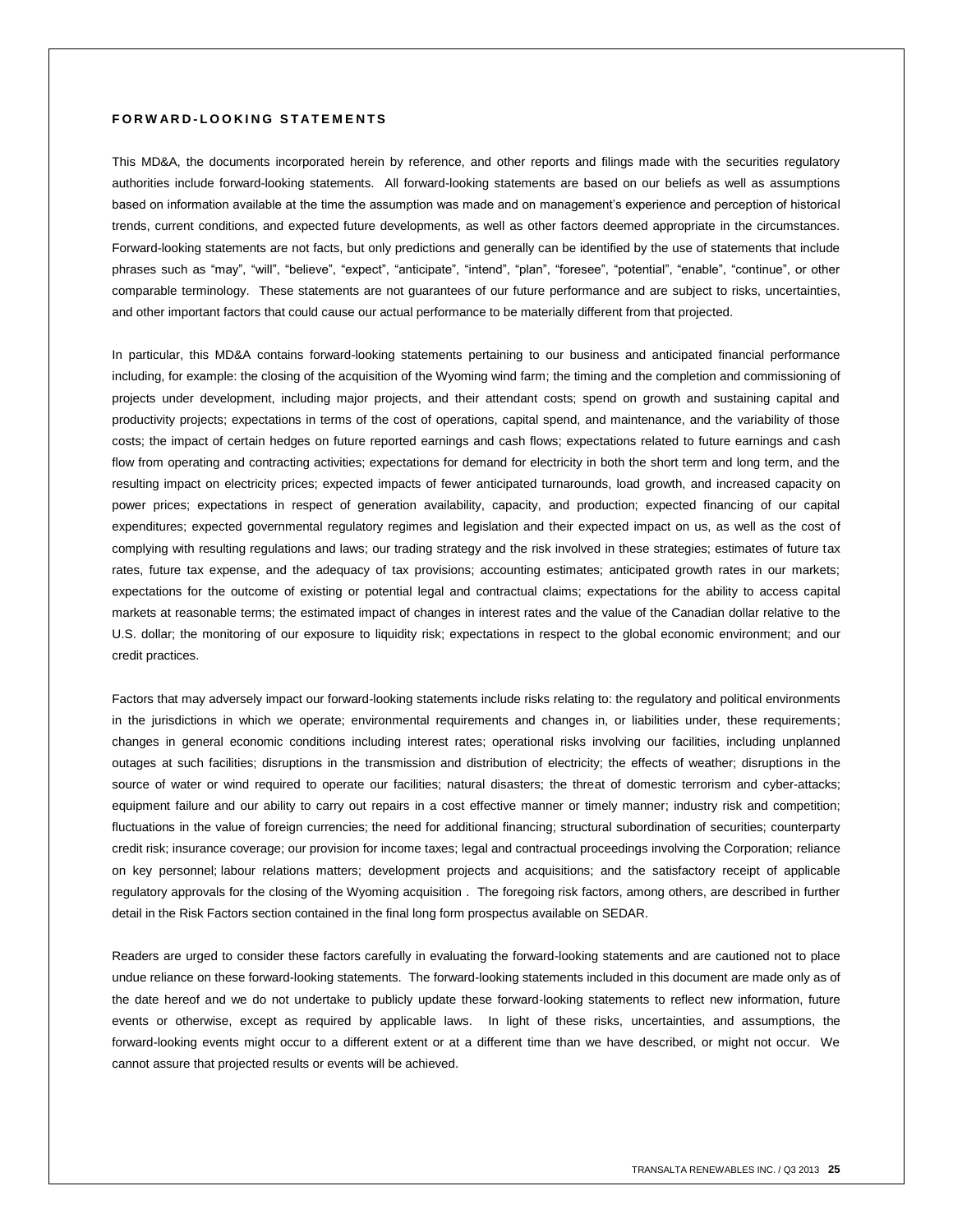## **CONDENSED CONSOLIDATED STATEMENTS OF EARNINGS**

*(in thousands of Canadian dollars except where noted)*

|                                                      | 3 months ended Sept. 30 |          | 9 months ended Sept. 30 |           |
|------------------------------------------------------|-------------------------|----------|-------------------------|-----------|
| Unaudited                                            | 2013                    | 2012     | 2013                    | 2012      |
| Revenues                                             | 32,312                  | 34,732   | 144,642                 | 130,364   |
| Government incentives (Note 3)                       | 3,542                   | 3,892    | 15.547                  | 16,575    |
| Lease revenue (Note 4)                               | 7,681                   | 3,272    | 15,203                  | 5,534     |
| <b>Total revenue</b>                                 | 43,535                  | 41,896   | 175,392                 | 152,473   |
| Royalties and other (Note 5)                         | 2,528                   | 2.662    | 9,854                   | 9,653     |
| Gross margin                                         | 41,007                  | 39,234   | 165,538                 | 142,820   |
| Operations, maintenance, and administration (Note 5) | 10,015                  | 8,718    | 29,326                  | 29,901    |
| Depreciation and amortization                        | 16,324                  | 18,661   | 55,830                  | 55,583    |
| Asset impairment charges (Note 6)                    | 3,663                   |          | 3,663                   | 13,000    |
| Taxes, other than income taxes                       | 1,900                   | 1,751    | 5,543                   | 5,281     |
| <b>Operating income</b>                              | 9,105                   | 10,104   | 71,176                  | 39,055    |
| Foreign exchange gain (loss)                         | 430                     | 1,131    | (891)                   | 561       |
| Net interest expense (Note 7)                        | (7, 467)                | (7, 257) | (22, 044)               | (20, 594) |
| Other income (expense)                               | (1)                     |          | 222                     | 652       |
| Gain on sale of assets (Note 8)                      |                         |          |                         | 3,000     |
| Earnings before income taxes                         | 2,067                   | 3,978    | 48,463                  | 22,674    |
| Income tax expense (Note 9)                          | 387                     | 712      | 11,928                  | 7,343     |
| <b>Net earnings</b>                                  | 1,680                   | 3,266    | 36,535                  | 15,331    |
| Net earnings attributable to:                        |                         |          |                         |           |
| Common shareholders                                  | 1,207                   | 2,812    | 34,723                  | 13,569    |
| Non-controlling interest (Note 10)                   | 473                     | 454      | 1,812                   | 1,762     |
|                                                      | 1,680                   | 3,266    | 36,535                  | 15,331    |
| Weighted average number of common shares             |                         |          |                         |           |
| outstanding in the period (millions) (Note 18)       | 114.7                   | 114.7    | 114.7                   | 114.7     |
| Net earnings per share attributable to common        |                         |          |                         |           |
| shareholders, basic and diluted (Note 18)            | 0.01                    | 0.02     | 0.30                    | 0.12      |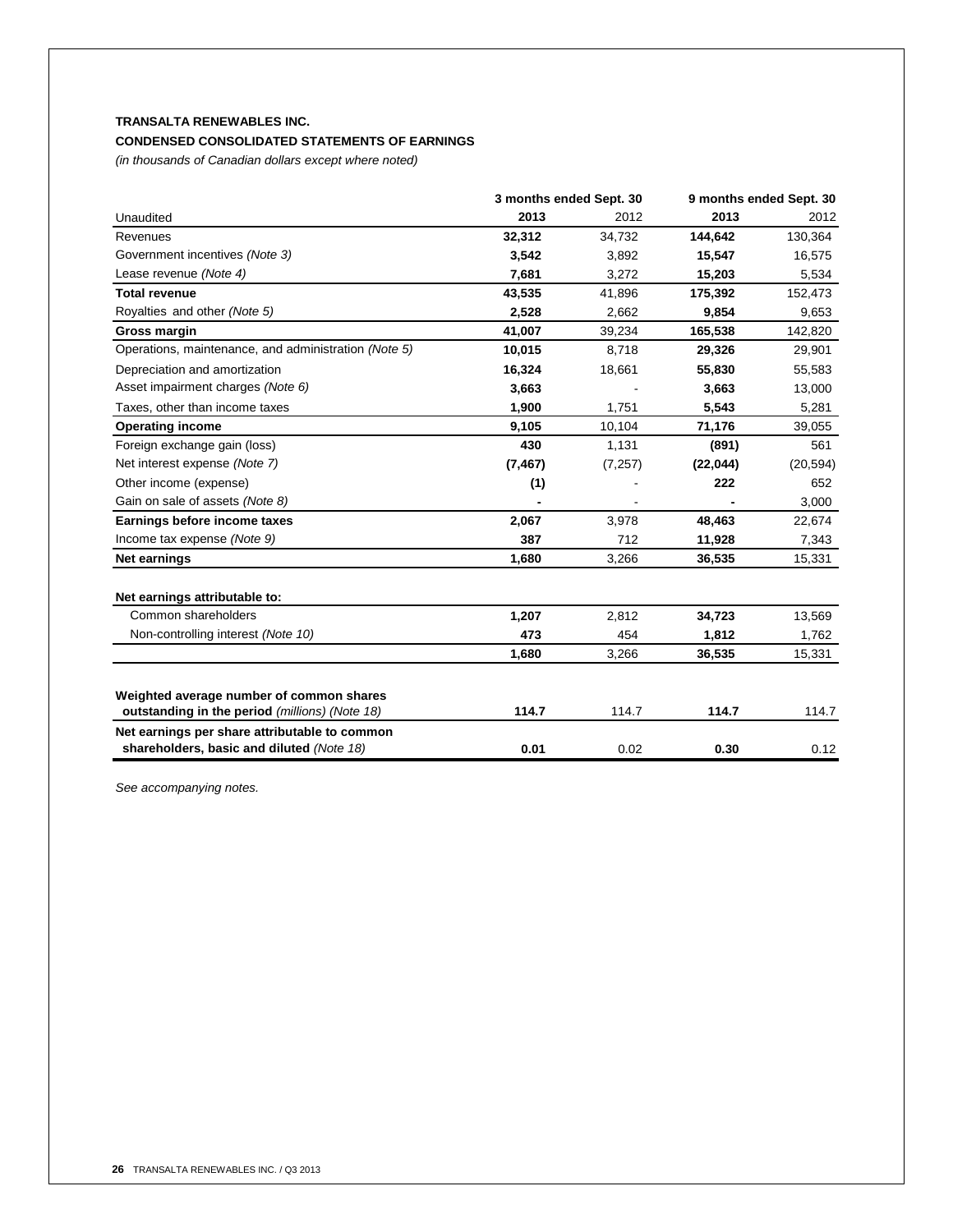## **TRANSALTA RENEWABLES INC. CONDENSED CONSOLIDATED STATEMENTS OF COMPREHENSIVE INCOME**

*(in thousands of Canadian dollars)*

|                                                                  |                | 3 months ended Sept. 30 |        | 9 months ended Sept. 30 |  |
|------------------------------------------------------------------|----------------|-------------------------|--------|-------------------------|--|
| Unaudited                                                        | 2013           | 2012                    | 2013   | 2012                    |  |
| Net earnings                                                     | 1,680          | 3.266                   | 36,535 | 15,331                  |  |
| Gains (losses) on derivatives designated as cash flow hedges,    |                |                         |        |                         |  |
| net of tax $(1)$                                                 | 30             | (1,356)                 | 74     | (3,083)                 |  |
| Reclassification of losses on derivatives designated as cash     |                |                         |        |                         |  |
| flow hedges to non-financial assets, net of $\text{tax}^{\{2\}}$ | $\blacksquare$ | 2,166                   | 1,265  | 3,040                   |  |
| Total items that will not be reclassified subsequently to        |                |                         |        |                         |  |
| net earnings                                                     | 30             | 810                     | 1,339  | (43)                    |  |
| Gains (losses) on derivatives designated as cash flow hedges,    |                |                         |        |                         |  |
| net of $\text{tax}^{(3)}$                                        | (5)            | 358                     | 34     | 634                     |  |
| Reclassification of gains on derivatives designated as           |                |                         |        |                         |  |
| cash flow hedges to net earnings, net of tax $(4)$               | (35)           | (184)                   | (250)  | (1, 167)                |  |
| Total items that will be reclassified subsequently to            |                |                         |        |                         |  |
| net earnings                                                     | (40)           | 174                     | (216)  | (533)                   |  |
| Other comprehensive income (loss)                                | (10)           | 984                     | 1,123  | (576)                   |  |
| Total comprehensive income                                       | 1,670          | 4,250                   | 37,658 | 14,755                  |  |

## **Total comprehensive income attributable to:**

| Common shareholders      | .197  | 3.796 | 35.846 | 12,993 |
|--------------------------|-------|-------|--------|--------|
| Non-controlling interest | 473   | 454   | 1.812  | .762   |
|                          | 1.670 | 250ء  | 37,658 | 14,755 |

*(1) Net of income tax expense of \$10 and \$25 for the three and nine months ended Sept. 30, 2013 (2012 - \$420 and \$1,026 recovery), respectively.*

*(2) Net of income tax recovery of nil and \$422 for the three and nine months ended Sept. 30, 2013 (2012 - \$722 and \$1,013 recovery), respectively.*

*(3) Net of income tax of nil and expense of \$11 for the three and nine months ended Sept. 30, 2013 (2012 - \$120 and \$284 expense), respectively.*

*(4) Net of income tax recovery of \$2 and expense of \$137 for the three and nine months ended Sept. 30, 2013 (2012 - \$61 and \$397 expense), respectively.*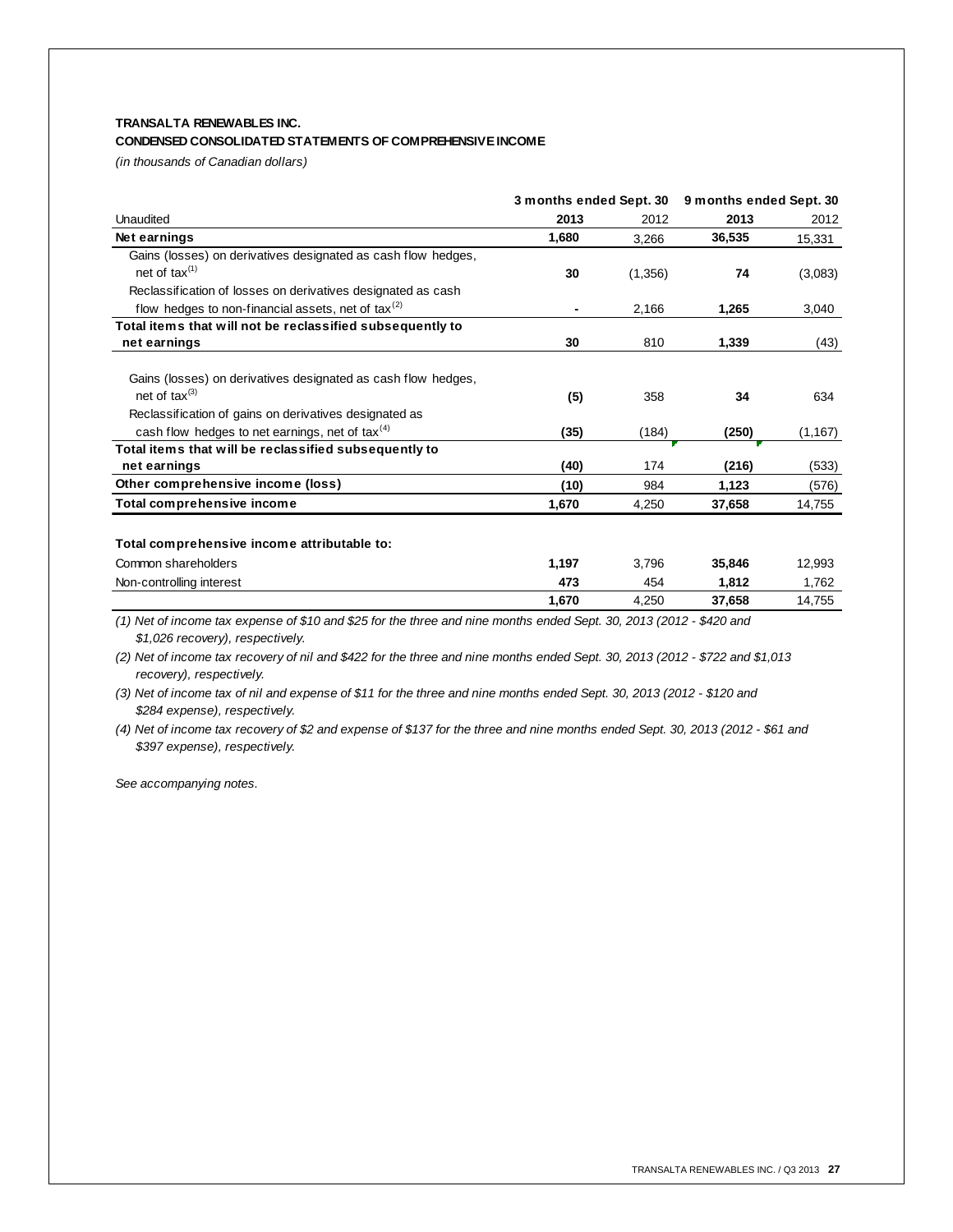## **CONDENSED CONSOLIDATED STATEMENTS OF FINANCIAL POSITION**

*(in thousands of Canadian dollars)*

| Unaudited                                                  | Sept. 30, 2013 | Dec. 31, 2012 |
|------------------------------------------------------------|----------------|---------------|
| Cash and cash equivalents (Note 11)                        | 6,600          | 3,205         |
| Accounts receivable (Notes 11 and 22)                      | 45,786         | 42,407        |
| Prepaid expenses                                           | 3,808          | 2,157         |
| Risk management assets (Note 11)                           | 60             | 944           |
| Income taxes receivable                                    | 854            | 674           |
| <b>Inventory</b>                                           | 114            | 157           |
| Due from related parties (Notes 11 and 23)                 |                | 131,171       |
|                                                            | 57,222         | 180,715       |
| Property, plant and equipment (Note 12)                    |                |               |
| Cost                                                       | 2,010,120      | 2,184,118     |
| Accumulated depreciation                                   | (295,538)      | (245, 621)    |
|                                                            | 1,714,582      | 1,938,497     |
|                                                            |                |               |
| Intangible assets (Note 13)                                | 107,048        | 113,261       |
| Risk management assets (Note 11)                           | 13             |               |
| Other assets (Note 14)                                     | 3,071          | 4,933         |
| <b>Total assets</b>                                        | 1,881,936      | 2,237,406     |
|                                                            |                |               |
| Accounts payable and accrued liabilities (Notes 11 and 22) | 40,800         | 36,316        |
| Risk management liabilities (Note 11)                      | 9              | 7             |
| Income taxes payable                                       | 832            |               |
| Dividends payable                                          | 14,333         |               |
| Current portion of long-term debt (Notes 11,15, and 22)    | 21,636         |               |
|                                                            | 77,610         | 36,323        |
| Long-term debt (Notes 11,15, and 22)                       | 552,969        | 372,733       |
| Decommissioning provisions (Note 16)                       | 12,577         | 10,945        |
| Deferred revenues (Note 17)                                | 7,083          | 7,544         |
| Deferred income tax liabilities                            | 143,585        | 110,186       |
| Risk management liabilities (Note 11)                      | 51             | 63            |
|                                                            |                |               |
| Net parental investment                                    |                | 1,660,166     |
| Common shares (Note 18)                                    | 1,223,845      |               |
| Retained earnings                                          | (175, 393)     |               |
| Accumulated other comprehensive income (loss)              | 153            | (970)         |
| Equity attributable to shareholders                        | 1,048,605      | 1,659,196     |
| Non-controlling interest (Note 10)                         | 39,456         | 40,416        |
| Total equity                                               | 1,088,061      | 1,699,612     |
| <b>Total liabilities and equity</b>                        | 1,881,936      | 2,237,406     |

Commitments and contingencies *(Note 21)*

Subsequent events *(Note 24)*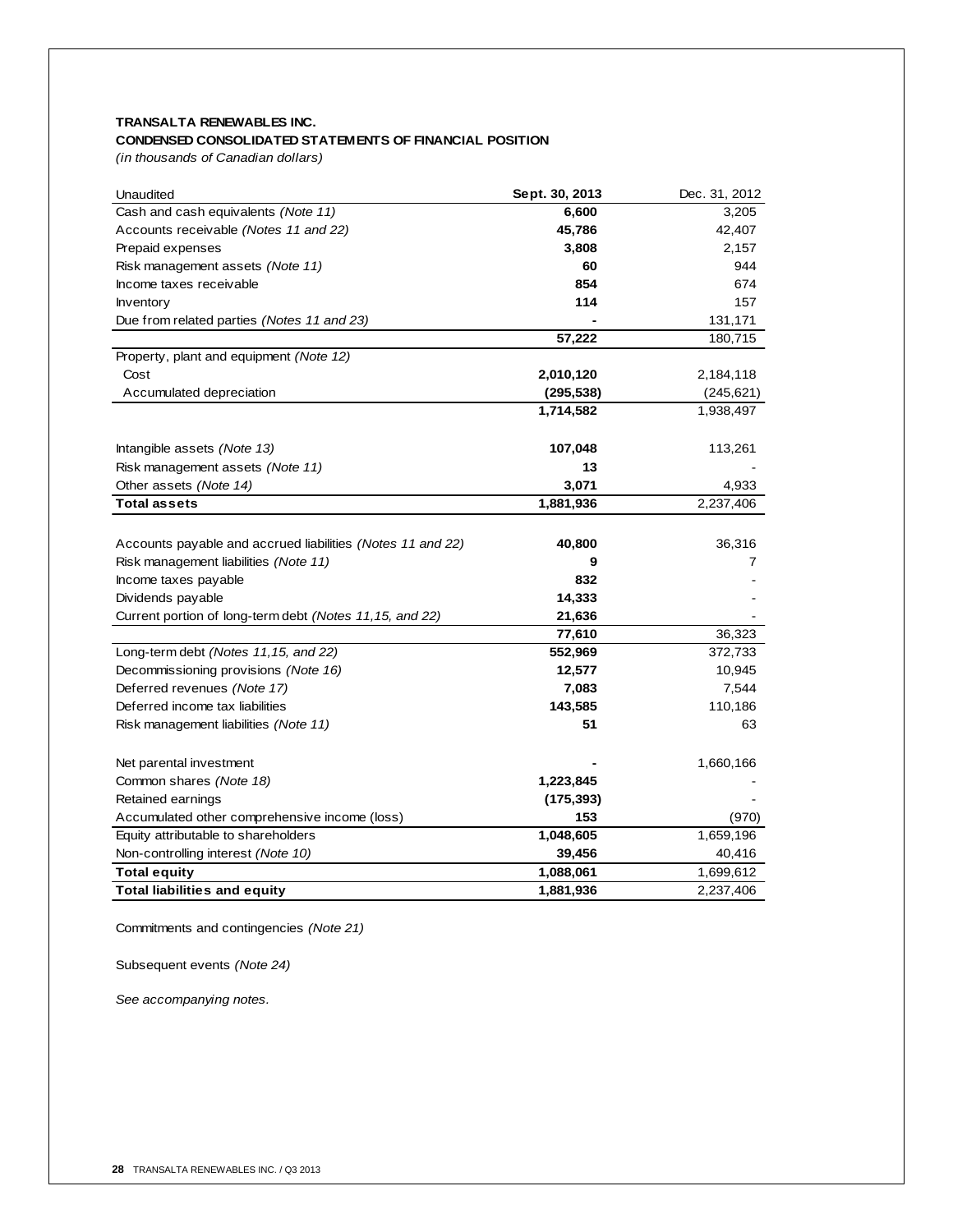**CONDENSED CONSOLIDATED STATEMENTS OF CHANGES IN EQUITY** *(in thousands of Canadian dollars)*

| 9 months ended Sept. 30, 2013 |  |
|-------------------------------|--|
|                               |  |

| Unaudited                                        | Net parental<br>investment | Common<br>shares | Retained<br>earnings | Accumulated other<br>comprehensive<br>income (loss) | shareholders | Attributable to<br>Attributable to non-controlling<br>interest | Total      |
|--------------------------------------------------|----------------------------|------------------|----------------------|-----------------------------------------------------|--------------|----------------------------------------------------------------|------------|
| Balance, Dec. 31, 2012                           | 1,660,166                  |                  |                      | (970)                                               | 1,659,196    | 40.416                                                         | 1,699,612  |
| Net earnings $(1)$                               | 35.487                     |                  | (764)                |                                                     | 34.723       | 1.812                                                          | 36.535     |
| Other comprehensive income (loss)                |                            |                  |                      | 1.123                                               | 1,123        |                                                                | 1,123      |
| Total comprehensive income (loss)                | 35,487                     |                  | (764)                | 1.123                                               | 35.846       | 1.812                                                          | 37,658     |
| Changes in capitalization by Parent (Note 2)     | (682, 231)                 |                  | (154, 877)           |                                                     | (837, 108)   | -                                                              | (837, 108) |
| Completion of share offering to Parent (Note 18) | (1,013,422)                | 1,013,422        |                      |                                                     |              |                                                                |            |
| Completion of public share offering (Note 18)    |                            | 210.423          |                      |                                                     | 210.423      |                                                                | 210.423    |
| Common share dividends                           |                            |                  | (19, 752)            |                                                     | (19, 752)    | $\overline{\phantom{0}}$                                       | (19, 752)  |
| Distributions to non-controlling interest        |                            |                  |                      |                                                     |              | (2,772)                                                        | (2,772)    |
| Balance, Sept. 30, 2013                          |                            | 1.223.845        | (175, 393)           | 153                                                 | 1.048.605    | 39.456                                                         | 1,088,061  |
|                                                  |                            |                  |                      |                                                     |              |                                                                |            |

*(1) Net earnings (loss) for the period is split between Net parental investment for the period prior to Aug, 9 2013 and Retained earnings for the period after the formation of the Corporation.*

## **9 months ended Sept. 30, 2012**

|                                           |              | Accumulated other | Total net  | Attributable to |           |
|-------------------------------------------|--------------|-------------------|------------|-----------------|-----------|
|                                           | Net parental | comprehensive     | parental   | non-controlling |           |
| Unaudited                                 | investment   | loss              | investment | interest        | Total     |
| Balance, Dec. 31, 2011                    | 1.635.254    | (3,503)           | 1,631,751  | 40,889          | 1,672,640 |
| Net earnings                              | 13.569       |                   | 13.569     | 1.762           | 15,331    |
| Other comprehensive income (loss)         |              | (576)             | (576)      |                 | (576)     |
| Total comprehensive income (loss)         | 13.569       | (576)             | 12.993     | 1.762           | 14,755    |
| Net transfers to Parent                   | (22,516)     |                   | (22, 516)  |                 | (22,516)  |
| Distributions to non-controlling interest |              |                   |            | (1,989)         | (1,989)   |
| Balance, Sept. 30, 2012                   | 1.626.307    | (4,079)           | 1.622.228  | 40.662          | 1.662.890 |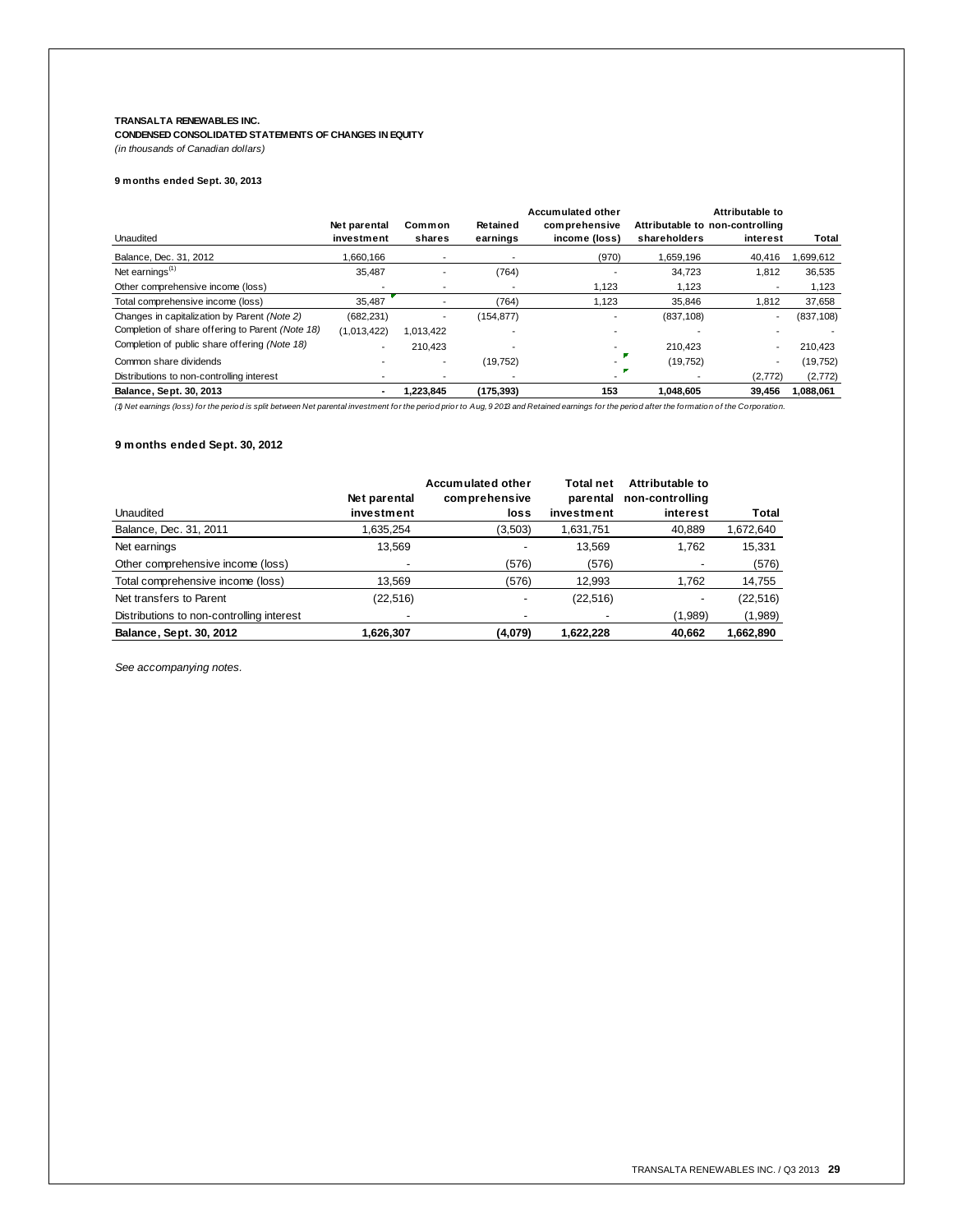## **CONDENSED CONSOLIDATED STATEMENTS OF CASH FLOWS**

*(in thousands of Canadian dollars)*

|                                                                           | 3 months ended Sept. 30 9 months ended Sept. 30 |                |                |            |
|---------------------------------------------------------------------------|-------------------------------------------------|----------------|----------------|------------|
| Unaudited                                                                 | 2013                                            | 2012           | 2013           | 2012       |
| <b>Operating activities</b>                                               |                                                 |                |                |            |
| Net earnings                                                              | 1,680                                           | 3,266          | 36,535         | 15,331     |
| Depreciation and amortization                                             | 16,324                                          | 18,661         | 55,830         | 55,583     |
| Gain on sale of assets (Note 8)                                           | $\qquad \qquad \blacksquare$                    | $\blacksquare$ | $\blacksquare$ | (3,000)    |
| Accretion of provisions (Notes 7 and 16)                                  | 231                                             | 167            | 640            | 547        |
| Decommissioning and restoration costs settled                             |                                                 | (16)           |                | (115)      |
| Deferred income tax expense (Note 9)                                      | 313                                             | 712            | 10,667         | 6,621      |
| Unrealized foreign exchange (gain) loss                                   | (430)                                           | (2, 147)       | 689            | (1,944)    |
| Unrealized (gain) loss from risk management activities (Note 11)          | (226)                                           | 453            | (105)          | (92)       |
| Provisions                                                                |                                                 | (100)          |                | (100)      |
| Asset impairment charges (Note 6)                                         | 3,663                                           | $\blacksquare$ | 3,663          | 13,000     |
| Deferred credits                                                          | 180                                             | (75)           |                | (231)      |
| Other non-cash items                                                      | 200                                             | 396            | 971            | 1,168      |
| Cash flow from operations before changes in w orking capital              | 21,935                                          | 21,317         | 108,890        | 86,768     |
| Change in non-cash operating w orking capital balances (Note 19)          | 3,237                                           | 1,969          | 15,248         | (6, 425)   |
| Cash flow from operating activities                                       | 25,172                                          | 23,286         | 124,138        | 80,343     |
| <b>Investing activities</b>                                               |                                                 |                |                |            |
| Additions to property, plant, and equipment (Note 12)                     | (1,827)                                         | (46, 727)      | (35,012)       | (99, 914)  |
| Additions to intangibles                                                  | (287)                                           | 64             | (138)          | (422)      |
| Proceeds on sale of assets                                                | $\qquad \qquad \blacksquare$                    |                |                | 264        |
| Change in other assets                                                    | (289)                                           | (111)          |                | 830        |
| Realized risk management gain (loss)                                      | 81                                              | 1,424          | 2,416          | (5,336)    |
| Change in non-cash investing w orking capital balances                    | (1, 478)                                        | (7,237)        | (22, 255)      | (9, 334)   |
| Other                                                                     | 301                                             |                | 301            |            |
| Cash flow used in investing activities                                    | (3, 499)                                        | (52, 587)      | (54, 688)      | (113, 912) |
| <b>Financing activities</b>                                               |                                                 |                |                |            |
| Repayment of net parental investment and related party advances (Note 23) | (10, 136)                                       | 28,714         | (56, 762)      | 35,071     |
| Long-term debt repayments (Note 15)                                       |                                                 | (133)          |                | (433)      |
| Net proceeds on issuance of common shares (Note 18)                       | 206,898                                         | $\overline{a}$ | 206,898        |            |
| Repayment of Closing and Acquisition Notes to TransAlta                   | (208,000)                                       | $\blacksquare$ | (208,000)      |            |
| Dividends paid on common shares (Note 18)                                 | (5, 419)                                        | $\blacksquare$ | (5, 419)       |            |
| Distributions to non-controlling interest (Note 10)                       | (510)                                           | (462)          | (2,772)        | (2,730)    |
| Cash flow from (used in) financing activities                             | (17, 167)                                       | 28,119         | (66, 055)      | 31,908     |
| Increase (decrease) in cash and cash equivalents                          | 4,506                                           | (1, 182)       | 3,395          | (1,661)    |
| Cash and cash equivalents, beginning of period                            | 2,094                                           | 3,511          | 3,205          | 3,990      |
| Cash and cash equivalents, end of period                                  | 6,600                                           | 2,329          | 6,600          | 2,329      |
| Cash income taxes paid                                                    | 227                                             | 345            | 607            | 1,067      |
| Cash interest paid                                                        | 6,072                                           | 5,780          | 22,313         | 20,137     |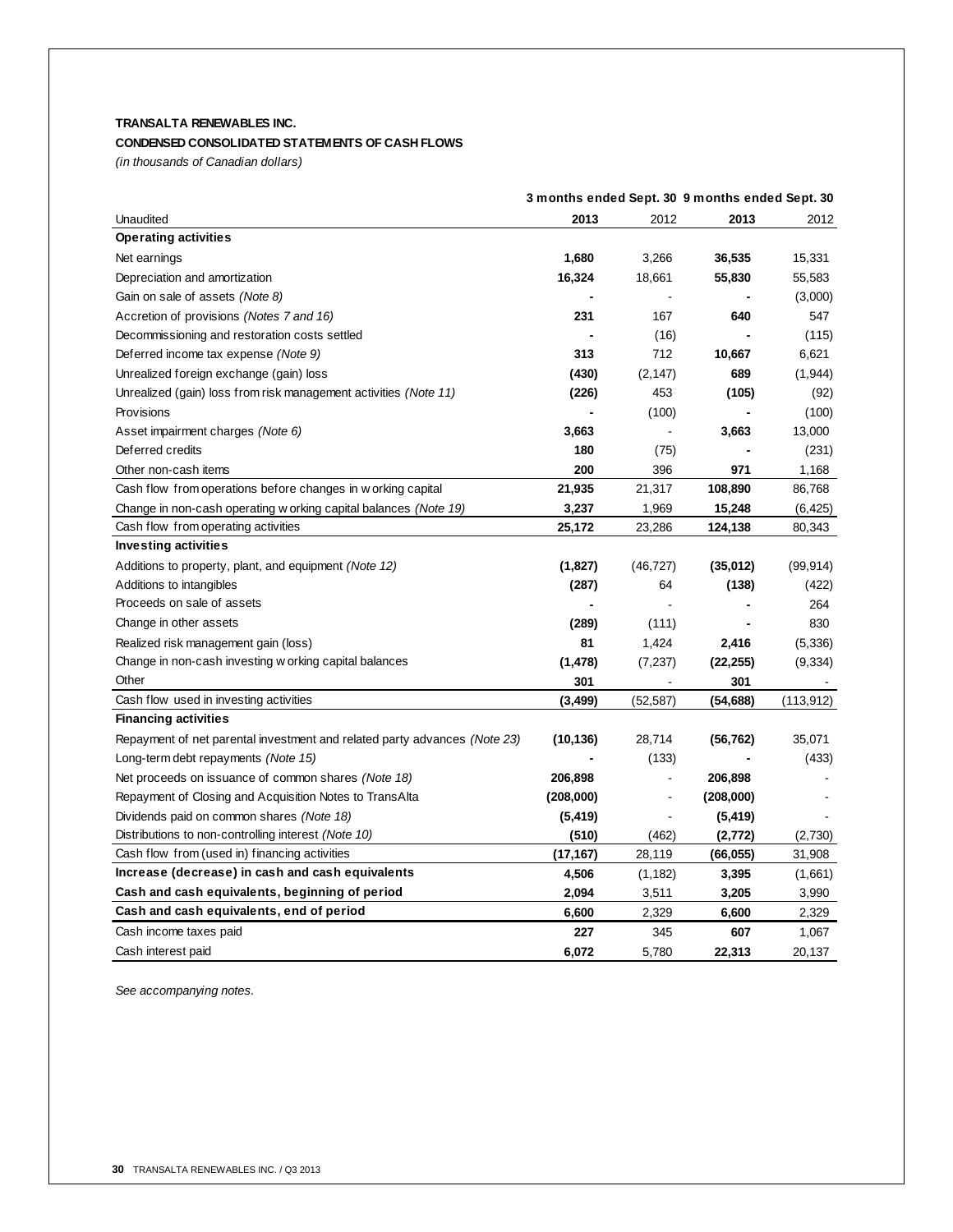## **NOTES TO CONDENSED CONSOLIDATED FINANCIAL STATEMENTS ( U N A U D I T E D )**

*(Tabular amounts in thousands of Canadian dollars, except as otherwise noted)*

#### **1 . B A C K G R O U N D A N D A CCO U N T I N G P O L I C I E S**

#### **A. Formation of the Corporation**

TransAlta Renewables Inc. (the "Corporation" or "TransAlta Renewables") was incorporated on May 28, 2013 under the Canada Business Corporations Act and has been formed to own a portfolio of renewable power generation facilities. The Corporation had no active operations from the date of incorporation until Aug. 9, 2013 when it indirectly acquired 28 wind and hydroelectric generating assets (the "Acquired Assets") from TransAlta Corporation ("TransAlta" or the "Parent") (the "Acquisition") and completed an initial public offering of 22.1 million common shares (see Note 2).

#### **B. Basis of Preparation**

The unaudited interim condensed consolidated financial statements ("Financial Statements") include the accounts of the Corporation and, from Aug. 9, 2013, the subsidiaries, Canadian Hydro Developers, Inc. ("CHD") and Western Sustainable Power Inc. ("WSP") that it controls. These Financial Statements also include the combined financial statements of the Acquired Assets for all periods prior to the Acquisition, as the Acquired Assets are ultimately controlled by TransAlta before and after the Acquisition and there has been no substantive change in operations (see Note 2).

These Financial Statements have been prepared in accordance with International Accounting Standard ("IAS") 34 *Interim Financial Reporting* using the same accounting policies as those used in the Audited Combined Financial Statements of The Business in Respect of the Acquired Assets as contained in the Corporation's final long form prospectus available on SEDAR, except as outlined in Note 1(D).

These Financial Statements have been prepared on a historical cost basis, except for certain financial assets and liabilities, which are stated at fair value.

These Financial Statements reflect all adjustments which consist of normal recurring adjustments and accruals that are, in the opinion of management, necessary for a fair presentation of results. The Corporation's results are partly seasonal due to the nature of electricity, which cannot be stored; and the nature of wind and run-of-river hydroelectric resources, which fluctuate based on both seasonal patterns and annual weather variation. Typically, run-of-river hydroelectric facilities generate most of their electricity and revenues during the spring and summer months when the melting snow starts feeding the watersheds and the rivers. Inversely, wind speeds are historically greater during the cold winter months when the air density is at its peak.

These Financial Statements are presented in Canadian dollars, which is the Corporation's functional currency. All financial information presented in the tables is in Canadian dollars and has been rounded to the nearest thousand unless otherwise noted.

These Financial Statements were authorized for issue by the Board of Directors on Oct. 29, 2013.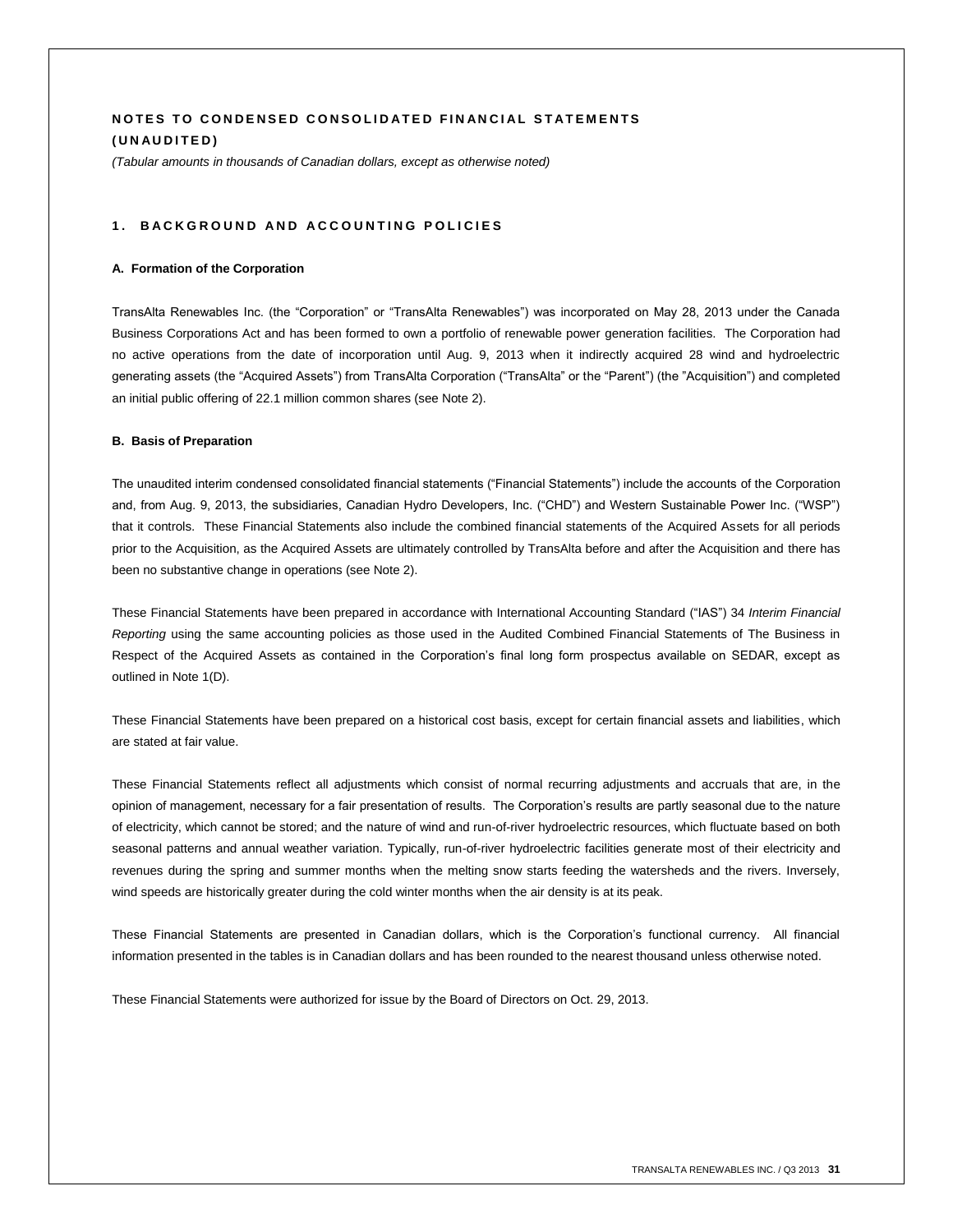#### **C. Basis of Preparation Prior to the Acquisition**

The comparative financial statements as at Dec. 31, 2012 and for the three and nine months ended Sept. 30, 2012, and the current period financial statements from Jan. 1, 2013 to Aug. 8, 2013, have been prepared in accordance with IAS 34 *Interim Financial Reporting* using the using the same accounting policies as those used in the Audited Combined Financial Statements of The Business in Respect of the Acquired Assets as contained in the Corporation's final long form prospectus available on SEDAR, except as outlined in Note 1(D), and the financial reporting framework specified in subsection 3.11(6) of National Instrument 52-107 *Acceptable Accounting Principles and Auditing Standards* for carve-out financial statements.

Historically, financial statements have not been prepared by TransAlta for the Acquired Assets as they had not been operated as a separate business by TransAlta. Accordingly, the financial statements for periods prior to the Acquisition reflect the financial statements for the Acquired Assets in a manner consistent with how TransAlta managed the Acquired Assets and as though the Acquired Assets had been a separate company. All material assets and liabilities specifically identified to the Acquired Assets and all material revenues and expenses specifically attributable to the Acquired Assets and allocations of overhead expenses have been presented in the financial statements for periods prior to the Acquisition. The financial statements for periods prior to the Acquisition may not necessarily reflect the financial position, results of operations, or cash flows that the Acquired Assets might have had in the past had they existed as a separate business during the periods prior to the Acquisition (see Note 23).

#### **D. Adoption of New or Amended IFRS**

On Jan. 1, 2013, the Corporation adopted the following new accounting standards that were previously issued by the International Accounting Standards Board ("IASB"):

#### **I. IFRS 10** *Consolidated Financial Statements*

IFRS 10 replaces the parts of IAS 27 *Consolidated and Separate Financial Statements* that deal with consolidated financial statements and Standing Interpretations Committee ("SIC") Interpretation 12 *Consolidation - Special Purpose Entities*.IFRS 10 defines the principle of control, establishes control as the basis for determining when entities are to be consolidated, and provides guidance on how to apply the principle of control to identify whether an investor controls an investee. Under IFRS 10, an investor controls an investee when it has all of the following: (i) power over the investee; (ii) exposure, or rights, to variable returns from the investee; and (iii) the ability to affect those returns.

IFRS 10 was applied retrospectively by the Corporation by reassessing whether, on Jan. 1, 2013, the Corporation had control of all of its previously consolidated entities. As a result of adopting IFRS 10, no changes arose in the entities controlled and consolidated by the Corporation.

#### **II. IFRS 11** *Joint Arrangements*

IFRS 11 replaces IAS 31 *Interests in Joint Ventures* and SIC-13 *Jointly Controlled Entities – Non-Monetary Contributions by Venturers*. IFRS 11 provides for a principles-based approach to the accounting for joint arrangements that requires an entity to recognize its contractual rights and obligations arising from its involvement in joint arrangements. A joint arrangement is an arrangement in which two or more parties have joint control. Under IFRS 11, joint arrangements are classified as either a joint operation or a joint venture, whereas under IAS 31, they were classified as a jointly controlled asset, jointly controlled operation or a jointly controlled entity. IFRS 11 requires the use of the equity method of accounting for interests in joint ventures, whereas IAS 31 permitted a choice of the equity method or proportionate consolidation for jointly controlled entities. Under IFRS 11, for joint operations, each party recognizes its respective share of the assets, liabilities, revenues and expenses of the arrangement, generally resulting in proportionate consolidation accounting.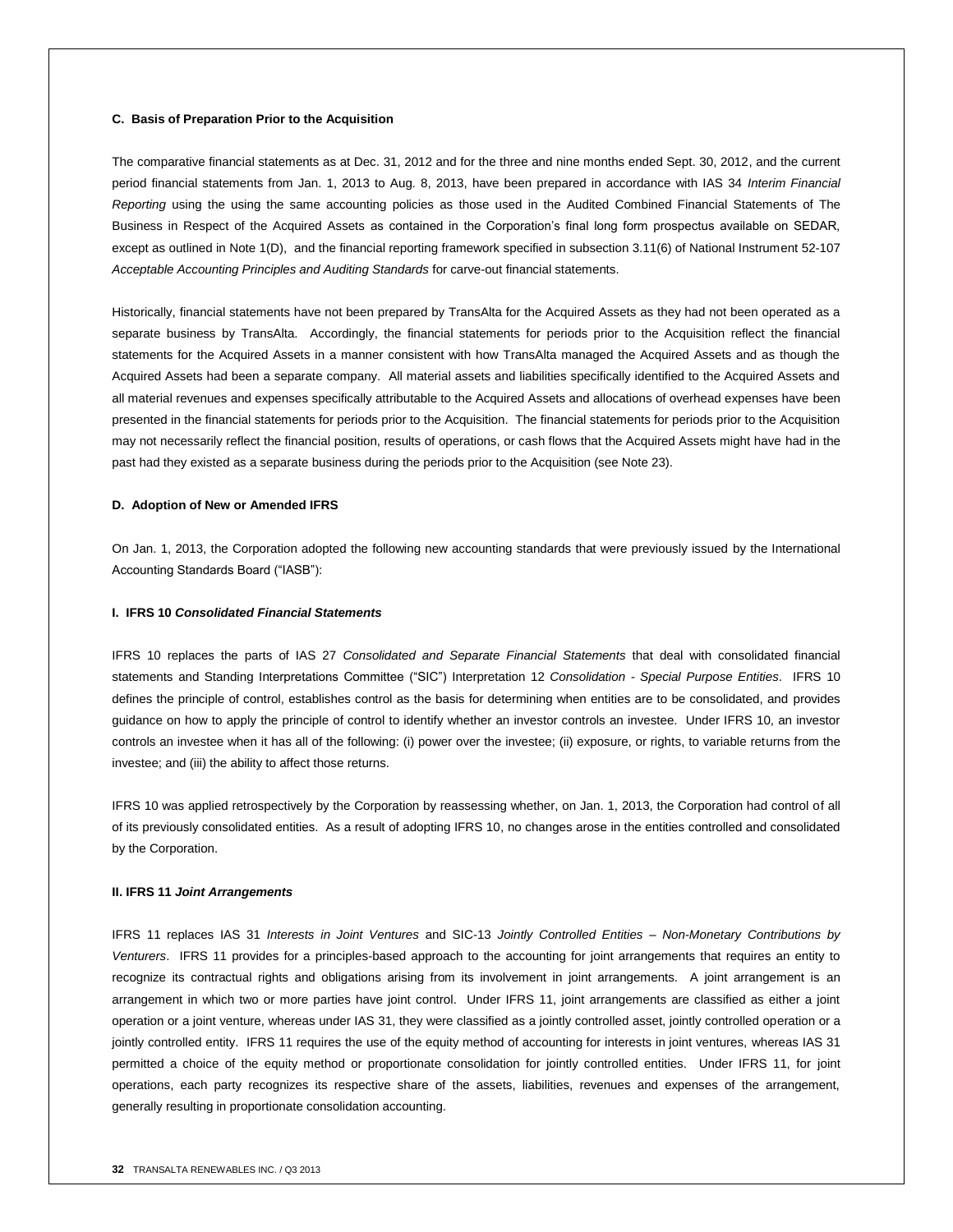IFRS 11 was applied retrospectively by the Corporation by reassessing the type of, and accounting for, each joint arrangement in existence at Jan. 1, 2013. No significant impacts resulted.

#### **III. IFRS 12** *Disclosure of Interests in Other Entities*

IFRS 12 contains enhanced disclosure requirements about an entity's interests in subsidiaries, joint arrangements, associates, and consolidated and unconsolidated structured entities (special purpose entities). The objective of IFRS 12 is that an entity should disclose information that helps financial statement users evaluate the nature of, and risks associated with, its interests in other entities and the effects of those interests on its financial statements. Disclosures arising from the adoption of IFRS 12 can be found in Note 10.

#### **IV. IFRS 13** *Fair Value Measurement*

IFRS 13 establishes a single source of guidance for all fair value measurements required by other IFRS; clarifies the definition of fair value; and enhances disclosures about fair value measurements. IFRS 13 applies when other IFRS require or permit fair value measurements or disclosures. IFRS 13 specifies how an entity should measure fair value and disclose fair value information. It does not specify when an entity should measure an asset, a liability, or its own equity instrument at fair value. The Corporation's adoption of IFRS 13, prospectively on Jan. 1, 2013, did not have a material financial impact upon the consolidated financial position or results of operations.

#### **V. IFRS 7** *Financial Instruments: Disclosures*

Amendments to IFRS 7 include disclosures about all recognized financial instruments that are set off in accordance with IAS 32. The amendments also require disclosure of information about recognized financial instruments subject to enforceable master netting arrangements and similar agreements even if they are not set off under IAS 32. No significant impacts resulted.

#### **VI. Annual Improvements 2009-2011**

In May 2012, the IASB issued a collection of necessary, non-urgent amendments to several IFRS resulting from its annual improvements process. The amendments, as applicable, have been applied by the Corporation on Jan. 1, 2013. None of the amendments, which are generally technical and narrow in scope, had a material financial impact upon the consolidated financial position or results of operations.

#### **E. Prior Year Accounting Changes**

In June 2011, the IASB issued amendments to IAS 1 *Presentation of Financial Statements* to improve the consistency and clarity of the presentation of items of comprehensive income by requiring that items presented in OCI be grouped on the basis of whether they are at some point reclassified from OCI to net earnings or not. The amendments to IAS 1 were effective on Jan. 1, 2013 and were adopted for the 2012 fiscal year. The items presented within Condensed Consolidated Statements of Comprehensive Income have been reorganized to comply with the required groupings.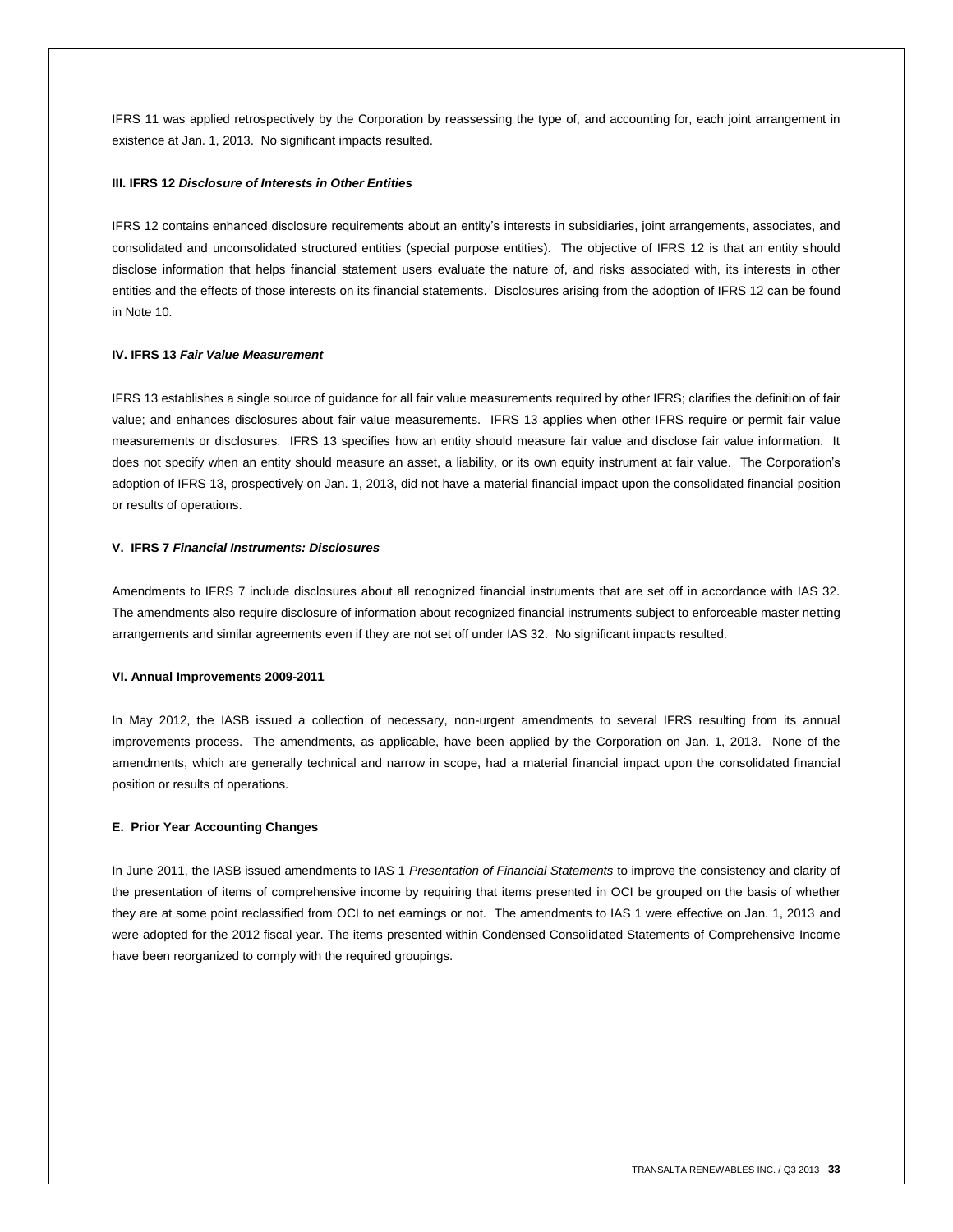#### **F. Comparative Figures**

Certain comparative figures have been reclassified to conform to the current period's presentation. These reclassifications did not impact previously reported net earnings.

#### **G. Future Accounting Changes**

Additional new or amended accounting standards that have been previously issued by the IASB but are not yet effective, and have not been applied by the Corporation, are as follows: IFRS 9 *Financial Instruments,* IAS 32 *Financial Instruments: Presentation, and Investment Entities* (Amendments to IFRS10 and 11 and IAS 27). Please refer to the Audited Combined Financial Statements of the Business in respect of the Acquired Assets as contained in the Corporation's long form prospectus available on SEDAR for more information.

## **2. SIGNIFICANT EVENTS**

#### **A. Acquisition of Generating Assets**

On Aug. 9, 2013, the Corporation indirectly acquired 28 wind and hydroelectric generating assets from TransAlta by purchasing all of the issued and outstanding shares of two of TransAlta's subsidiaries: CHD and WSP. The purchase price of \$1.7 billion was satisfied by indirectly assuming outstanding debentures of CHD in the aggregate principal sum of \$0.4 billion and consideration transferred of \$1.3 billion, as follows:

| <b>Consideration Transferred</b>                       | Amount    |
|--------------------------------------------------------|-----------|
| Issuance of 66,666,667 Common Shares at \$10 per share | 666,667   |
| <b>Issuance of Closing Note</b>                        | 187,000   |
| <b>Issuance of Short Term Note</b>                     | 250,000   |
| <b>Issuance of Acquisition Note</b>                    | 30,000    |
| <b>Issuance of Amortizing Term Loan</b>                | 200,000   |
| <b>Total</b>                                           | 1,333,667 |

The Acquisition was accounted for as a business combination under common control which results when the business subject to the acquisition is ultimately controlled by the same party before and after the business combination transaction. TransAlta controlled the Acquired Assets prior to the Aug. 9, 2013 acquisition by TransAlta Renewables and continues to indirectly control the Acquired Assets after the acquisition date by virtue of its approximate 80.7 per cent ownership of the Corporation's common shares. The acquisition method of business combination accounting as prescribed by IFRS 3 *Business Combinations*, which requires that the assets and liabilities acquired are stated at their fair values, does not apply. Consequently, as there are no other IFRSs that specifically apply to this type of transaction, the Corporation has applied the guidance issued by the United States Financial Accounting Standards Board ("FASB") in Subtopic 805-50, Related Issues, of Topic 805 Business Combinations, as contained in the FASB Accounting Standards Codification. As a result, the pooling of interests, or book value, method of accounting has been used by TransAlta Renewables to account for the Acquired Assets in the current and comparative periods.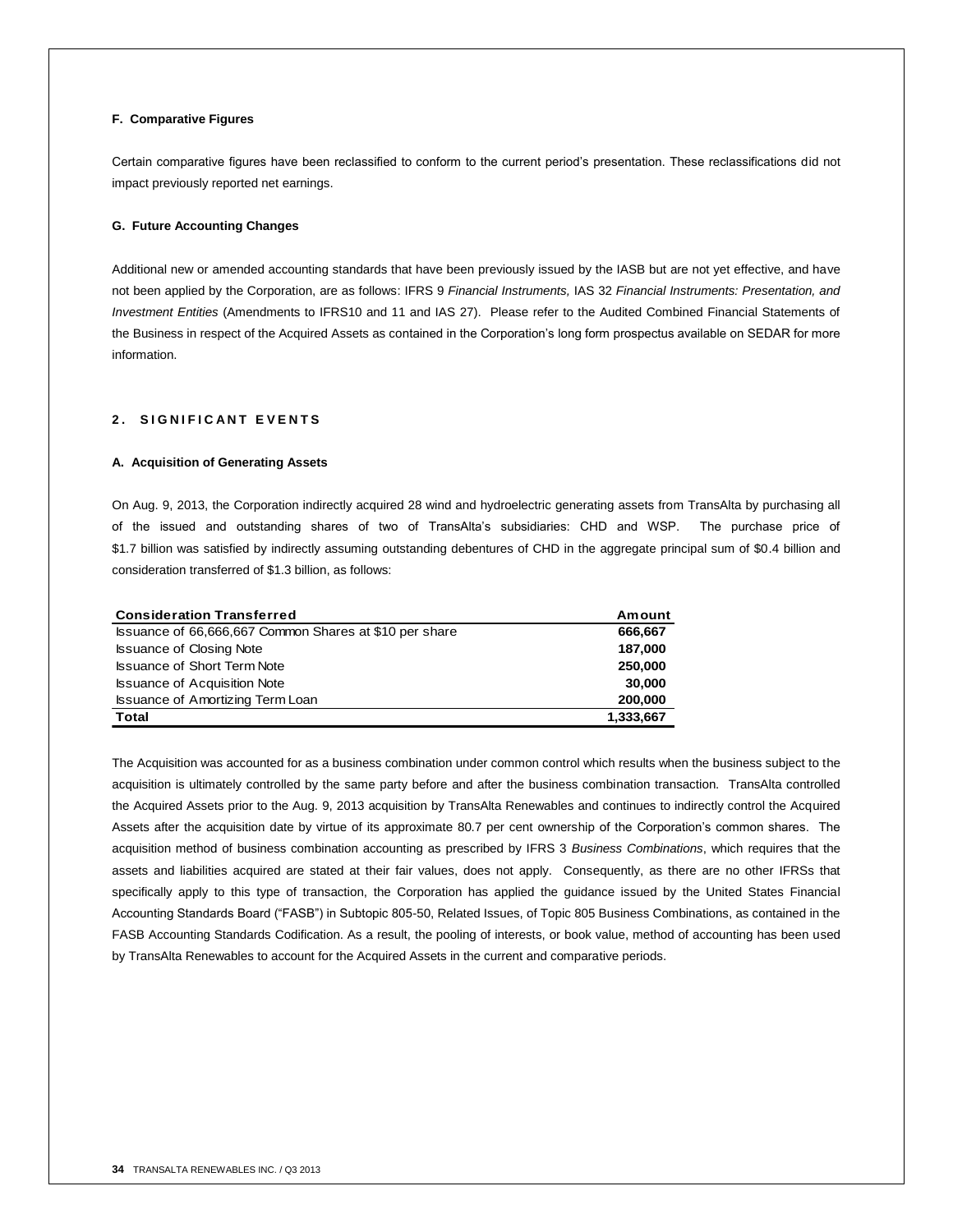The financial statements of the Acquired Assets and the Corporation have been combined together at book values, as if the Acquired Assets had always been owned by TransAlta Renewables, with the exception of the recognition of a reduction in the carrying amount of certain hydroelectric and wind generating facilities resulting from a revaluation based on the terms of the TransAlta Power Purchase Agreements ("TransAlta PPAs"). The revaluation resulted in a pre-tax reduction of \$205.8 million in the carrying amount of the facilities (see Note 12) with the corresponding after-tax amount of \$154.9 million being charged to retained earnings.

#### **B. Initial Public Offering of Common Shares**

On July 31, 2013, the Corporation filed a final prospectus to qualify the distribution of 20.0 million of its common shares, to be issued pursuant to the terms of an Underwriting Agreement at a price of \$10.00 per common share (the "Offering"). The Corporation granted to the underwriters an option (the "Over-Allotment Option"), exercisable in whole or in part for a period of 30 days following Closing, to purchase, at the Offering price, up to an additional 3.0 million common shares.

On Aug. 9, 2013, the Corporation completed the Offering and issued 20.0 million common shares for gross proceeds of \$200.0 million. The net proceeds of the Offering were used by TransAlta Renewables to repay the Closing Note issued to TransAlta. On Aug. 29, 2013, the underwriters exercised their Over-Allotment Option in part to purchase an additional 2.1 million common shares at the offering price of \$10.00 per common share for gross proceeds of \$21.0 million. The Corporation used the net proceeds received from the partial exercise of the Over-Allotment Option to repay a portion of the amount outstanding under the Acquisition Note issued to TransAlta. The remaining principal amount of \$9.0 million outstanding under the Acquisition Note after such payment has been converted into 0.9 million common shares on the basis of one common share for each \$10.00 owing to TransAlta under the Acquisition Note.

Immediately prior to the closing of the Offering, the Corporation repaid the \$250.0 million Short Term Note issued to TransAlta by the indirect issuance to TransAlta of 25.0 million common shares at a deemed price of \$10.00 per common share.

After consideration of the Offering and other common share issuances, TransAlta, directly and indirectly, holds 92.6 million common shares, representing approximately 80.7 per cent of the common shares of TransAlta Renewables.

#### **C. Changes in Capitalization by the Parent**

As a result of the Acquisition, the completion of the Offering, and the separation of the Corporation as a separate stand-alone entity, the Net parental investment previously attributed to the Acquired Assets changed as follows: i) \$408.0 million was converted into debt, comprised of the \$200.0 million Amortizing term loan, the \$187.0 million Closing note and the \$21.0 million of the Acquisition note, of which the Closing note and the Acquisition note were repaid in cash.; ii) amounts due from related parties, including increases in these amounts since Dec. 31, 2012, totalling approximately \$198.2, were reclassified from the Statement of Financial Position against the Net parental investment; and iii) the Corporation's deferred income tax liabilities were increased by approximately \$76.0 million, with a corresponding offset in Net parental investment, for the tax benefit that remained with TransAlta associated with non-capital losses related to certain wind facilities.

## **3 . G O V E R N M E N T I N C E N T I V E S**

Certain of the Corporation's wind facilities are eligible to receive incentives under the Wind Power Production Incentive or the EcoENERGY for Renewable Power incentive programs sponsored by the Canadian federal government to encourage the development of clean power generation projects in Canada.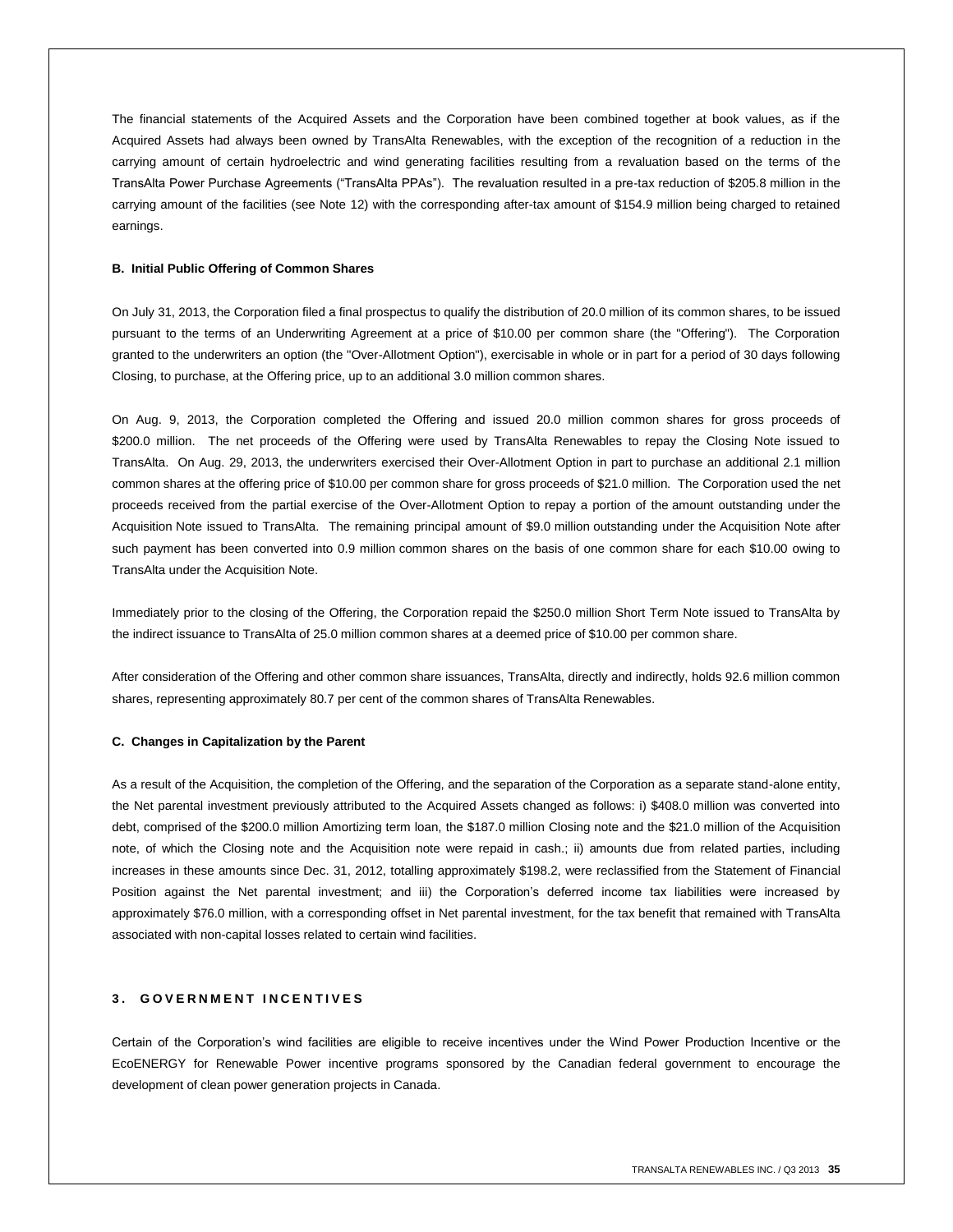## **4 . L E A S E R E V E N U E**

Several of the Corporation's wind and hydroelectric power purchase agreements or other long-term agreements for the sale of electrical energy meet the criteria of operating leases, whereby the Corporation is the lessor and the customer is the lessee. Revenues earned under these contracts are reported as lease revenue.

## **5 . E X P E N S E S B Y N A T U R E**

Expenses classified by nature are as follows:

|                          | 3 months ended Sept. 30, 2013 |                  |           | 3 months ended Sept. 30, 2012 |
|--------------------------|-------------------------------|------------------|-----------|-------------------------------|
|                          |                               | Operations,      |           | Operations,                   |
|                          | <b>Royalties</b>              | maintenance, and | Royalties | maintenance, and              |
|                          | and other                     | administration   | and other | administration                |
| Rovalties                | 1.934                         | ٠                | 2,199     |                               |
| Purchased pow er         | 594                           | ٠                | 463       |                               |
| Salaries and benefits    | $\overline{\phantom{0}}$      | 2,696            |           | 2,182                         |
| Other operating expenses |                               | 7.319            |           | 6,536                         |
| Total                    | 2.528                         | 10,015           | 2,662     | 8.718                         |

|                          | 9 months ended Sept. 30, 2013 |                  |           | 9 months ended Sept. 30, 2012 |
|--------------------------|-------------------------------|------------------|-----------|-------------------------------|
|                          |                               | Operations,      |           | Operations,                   |
|                          | <b>Royalties</b>              | maintenance, and | Rovalties | maintenance, and              |
|                          | and other                     | administration   | and other | administration                |
| Royalties                | 7,056                         | ٠                | 8.017     |                               |
| Purchased pow er         | 2.798                         | ٠                | 1,636     |                               |
| Salaries and benefits    |                               | 6,787            |           | 6,012                         |
| Other operating expenses | $\overline{\phantom{0}}$      | 22,539           |           | 23,889                        |
| Total                    | 9.854                         | 29,326           | 9,653     | 29.901                        |

## **6 . A S S E T I M P A I R M E N T C H A R G E S**

During the three and nine months ended Sept. 30, 2013, the Corporation recognized a pre-tax impairment charge of \$3.7 million related to two hydro generating assets. These assets were impaired primarily due to an increase in capital and operating expenses that resulted from the completion of condition assessments. The annual impairment assessments are based on estimates of fair value less costs to sell, derived from long range forecasts.

During 2012, the Corporation recognized a pre-tax impairment charge of \$13.0 million related to three wind and one hydro generating asset. The impairments resulted from the completion of the annual impairment assessment based on estimates of fair value less costs to sell, derived from long range forecasts and prices evidenced in the market place. The assets were impaired primarily due to expectations regarding lower market prices estimated using a combination of third-party and internal price forecasts. Had the TransAlta PPA's been in effect in 2012, the valuation adjustment would have been recorded at that time and the assets would not have been impaired.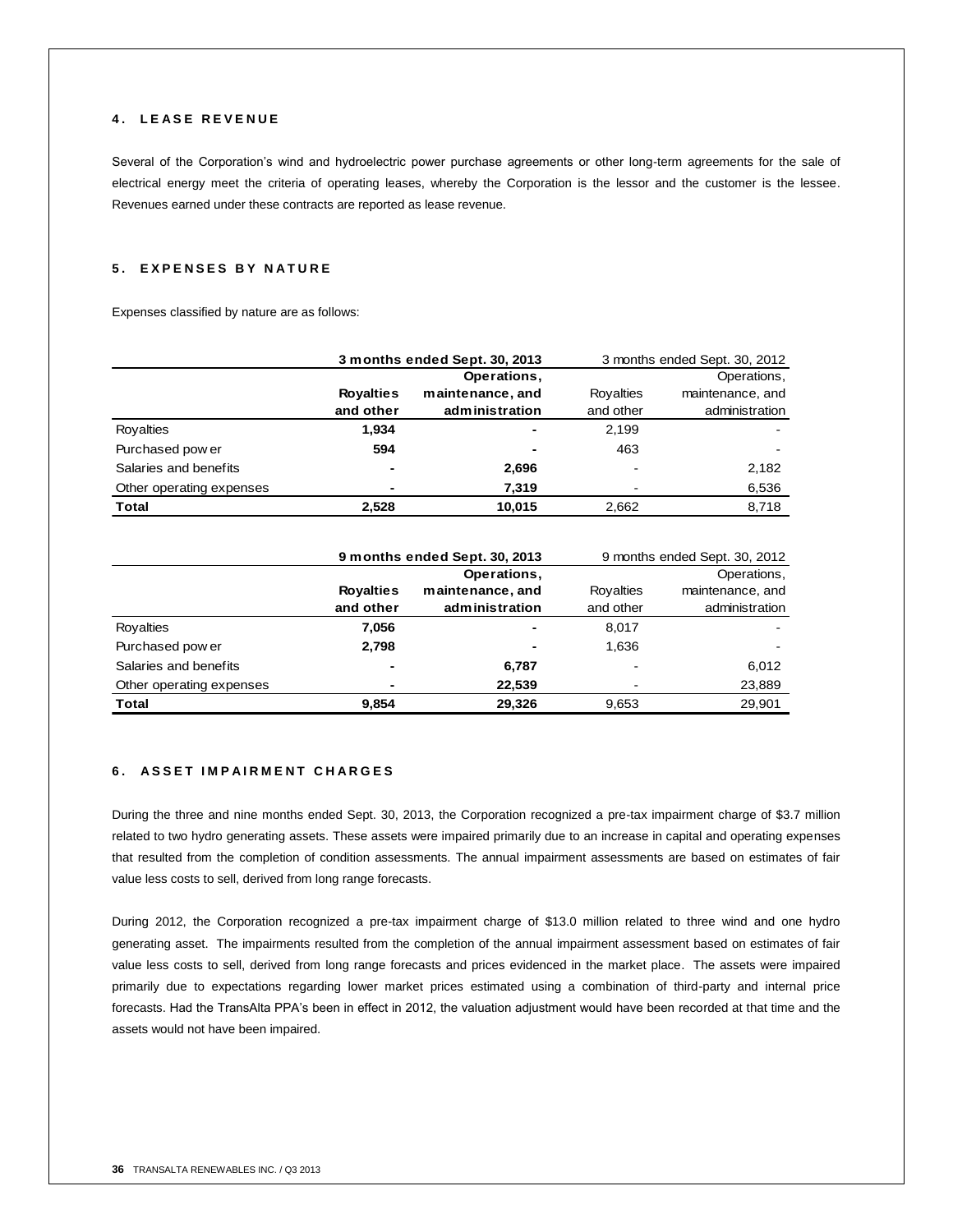## **7 . N E T I N T E R E S T E X P E N S E**

The components of interest expense are as follows:

|                                                                                     | 3 months ended Sept. 30 9 months ended Sept. 30 |         |          |         |
|-------------------------------------------------------------------------------------|-------------------------------------------------|---------|----------|---------|
|                                                                                     | 2013                                            | 2012    | 2013     | 2012    |
| Interest on long-term debt                                                          | 7.183                                           | 7.371   | 21.279   | 19,362  |
| Interest on letters of credit and quarantees pledged by TransAlta (Notes 22 and 23) | 58                                              | 1,055   | 2,283    | 3.101   |
| Capitalized interest (Note 12)                                                      | ۰                                               | (1,333) | (2, 147) | (2,408) |
| Interest income                                                                     | (5)                                             | (3)     | (11)     | (8)     |
| Interest expense                                                                    | 7,236                                           | 7.090   | 21,404   | 20,047  |
| Accretion of provisions (Note 16)                                                   | 231                                             | 167     | 640      | 547     |
| Net interest expense                                                                | 7.467                                           | 7.257   | 22.044   | 20,594  |

## **8 . D I S P O S A L S**

During 2012, the Corporation realized a pre-tax gain of \$3.0 million related to the 2011 sale of its biomass facility located in Grande Prairie. The gain resulted from the release of the remaining consideration related to the achievement of the Environmental Attribute Conditions by the purchaser in 2012. The sale was effective Sept. 1, 2011 and closed on Oct. 1, 2011 and resulted in the Corporation realizing a pre-tax gain of \$8.7 million in 2011.

## **9 . I N C O M E T A X E S**

The components of income tax expenses are as follows:

|                             |      | 3 months ended Sept. 30 9 months ended Sept. 30 |        |       |
|-----------------------------|------|-------------------------------------------------|--------|-------|
|                             | 2013 | 2012                                            | 2013   | 2012  |
| Current income tax expense  | 74   | $\sim$                                          | 1.261  | 722   |
| Deferred income tax expense | 313  | 712                                             | 10.667 | 6,621 |
| Income tax expense          | 387  | 712                                             | 11.928 | 7,343 |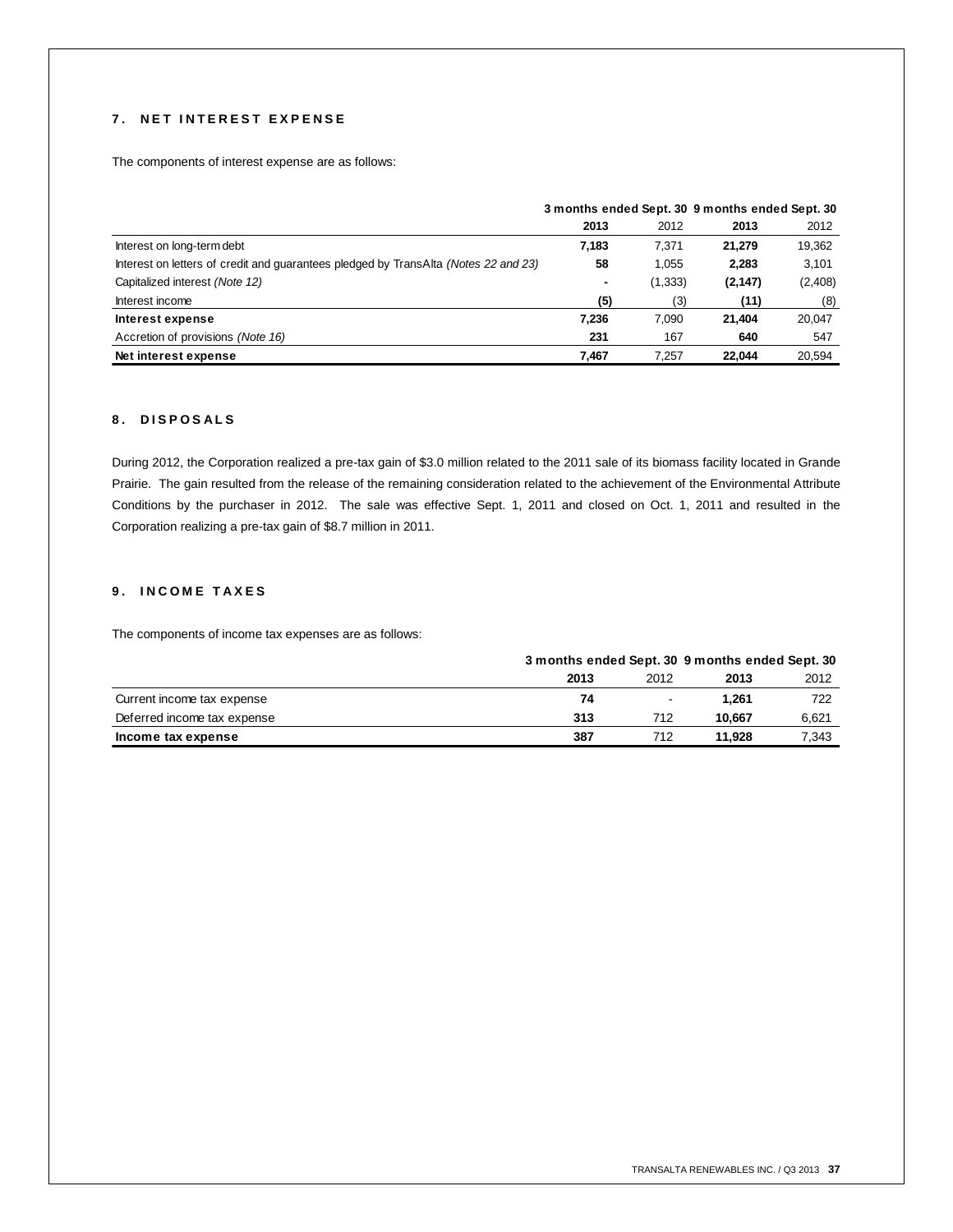## **1 0 . N O N - C O N T R O L L I N G I N T E R E S T**

The Corporation's operations that have a non-controlling interest are as follows:

| Operation             | Non-controlling interest               |
|-----------------------|----------------------------------------|
| Kent Hills w ind farm | 17% - Natural Forces Technologies Inc. |
|                       |                                        |

Summarized financial information relating to Kent Hills as follows:

|                                                        | 3 months ended Sept. |               | 9 months ended Sept. |        |
|--------------------------------------------------------|----------------------|---------------|----------------------|--------|
|                                                        | 2013                 | 2012          | 2013                 | 2012   |
| <b>Results of operations</b>                           |                      |               |                      |        |
| <b>Revenues</b>                                        | 6.947                | 6.354         | 22.735               | 22,595 |
| Net earnings and total comprehensive income            | 2.785                | 2.686         | 10.691               | 10,492 |
| Amounts attributable to the non-controling interest:   |                      |               |                      |        |
| Net earnings and total comprehensive income            | 473                  | 454           | 1.812                | 1,762  |
| Distributions paid to Natural Forces Technologies Inc. | 510                  | 462           | 2,772                | 2,730  |
|                                                        |                      |               |                      |        |
| As at                                                  | Sept. 30, 2013       | Dec. 31, 2012 |                      |        |

| As at                                               | Sept. 30, 2013 | Dec. 31, 2012 |
|-----------------------------------------------------|----------------|---------------|
| <b>Financial position</b>                           |                |               |
| <b>Current assets</b>                               | 13,398         | 4.520         |
| Long-term assets                                    | 229.412        | 236,079       |
| <b>Current liabilities</b>                          | (2,838)        | (566)         |
| Long-term liabilities                               | (417)          | (406)         |
| <b>Total equity</b>                                 | (239,555)      | (239, 627)    |
| Equity attributable to the non-controlling interest | (39,456)       | (40,416)      |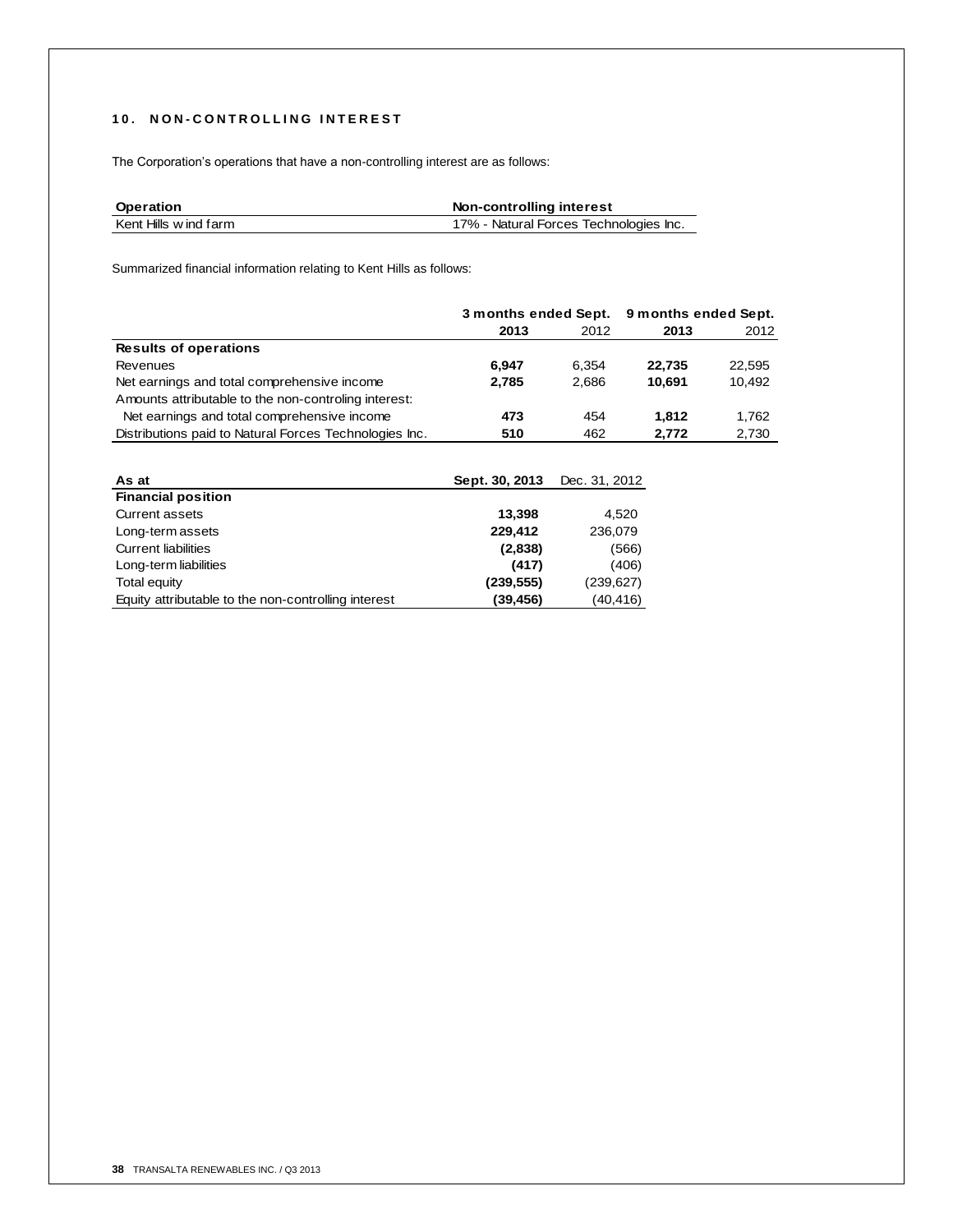#### 11. FINANCIAL INSTRUMENTS AND RISK MANAGEMENT

#### **A. Financial Assets and Liabilities – Classification and Measurement**

Financial assets and financial liabilities are measured on an ongoing basis at fair value or amortized cost. The following table highlights the carrying amounts and classifications of the financial assets and liabilities:

## **Carrying value of financial instruments as at Sept. 30, 2013**

|                                          |           |                    |                         | Other              |         |
|------------------------------------------|-----------|--------------------|-------------------------|--------------------|---------|
|                                          |           | <b>Derivatives</b> |                         | financial          |         |
|                                          | Cash flow | classified as held | Loans and               | assets and         |         |
|                                          | hedges    |                    | for trading receivables | <b>liabilities</b> | Total   |
| <b>Financial assets</b>                  |           |                    |                         |                    |         |
| Cash and cash equivalents                |           |                    |                         | 6.600              | 6,600   |
| Accounts receivable                      |           |                    | 45,786                  |                    | 45,786  |
| Risk management assets                   |           |                    |                         |                    |         |
| Current                                  | 12        | 48                 |                         |                    | 60      |
| Long-term                                | 13        |                    |                         |                    | 13      |
| <b>Financial liabilities</b>             |           |                    |                         |                    |         |
| Accounts payable and accrued liabilities |           |                    |                         | 40.800             | 40,800  |
| Risk management liabilities              |           |                    |                         |                    |         |
| Current                                  |           | 8                  |                         |                    | 9       |
| Long-term                                | 2         | 49                 |                         |                    | 51      |
| Long-term debt <sup>(1)</sup>            |           |                    |                         | 574,605            | 574,605 |

*(1) Includes current portion.*

| Carrying value of financial instruments as at Dec. 31, 2012 |                     |                                                  |                          |                                                 |         |
|-------------------------------------------------------------|---------------------|--------------------------------------------------|--------------------------|-------------------------------------------------|---------|
|                                                             | Cash flow<br>hedges | Derivatives<br>classified as held<br>for trading | Loans and<br>receivables | Other<br>financial<br>assets and<br>liabilities | Total   |
| <b>Financial assets</b>                                     |                     |                                                  |                          |                                                 |         |
| Cash and cash equivalents                                   |                     |                                                  |                          | 3,205                                           | 3,205   |
| Accounts receivable                                         |                     |                                                  | 42,407                   |                                                 | 42,407  |
| Risk management assets                                      |                     |                                                  |                          |                                                 |         |
| Current                                                     | 677                 | 267                                              |                          |                                                 | 944     |
| Due from related parties                                    |                     |                                                  | 131,171                  |                                                 | 131,171 |
| <b>Financial liabilities</b>                                |                     |                                                  |                          |                                                 |         |
| Accounts payable and accrued liabilities                    |                     |                                                  |                          | 36,316                                          | 36,316  |
| Risk management liabilities                                 |                     |                                                  |                          |                                                 |         |
| Current                                                     |                     |                                                  |                          |                                                 |         |
| Long-term                                                   | 6                   | 57                                               |                          |                                                 | 63      |
| Long-term debt                                              |                     |                                                  |                          | 372,733                                         | 372,733 |

#### **B. Fair Value of Financial Instruments**

The fair value of a financial instrument is the amount of consideration that would be agreed upon in an arm's-length transaction between knowledgeable and willing parties who are under no compulsion to act. Fair values can be determined by reference to prices for that instrument in active markets to which the Corporation has access. In the absence of an active market, the Corporation determines fair values based on valuation models or by reference to other similar products in active markets.

Fair values determined using valuation models require the use of assumptions. In determining those assumptions, the Corporation looks primarily to external readily observable market inputs. In limited circumstances, the Corporation uses inputs that are not based on observable market data.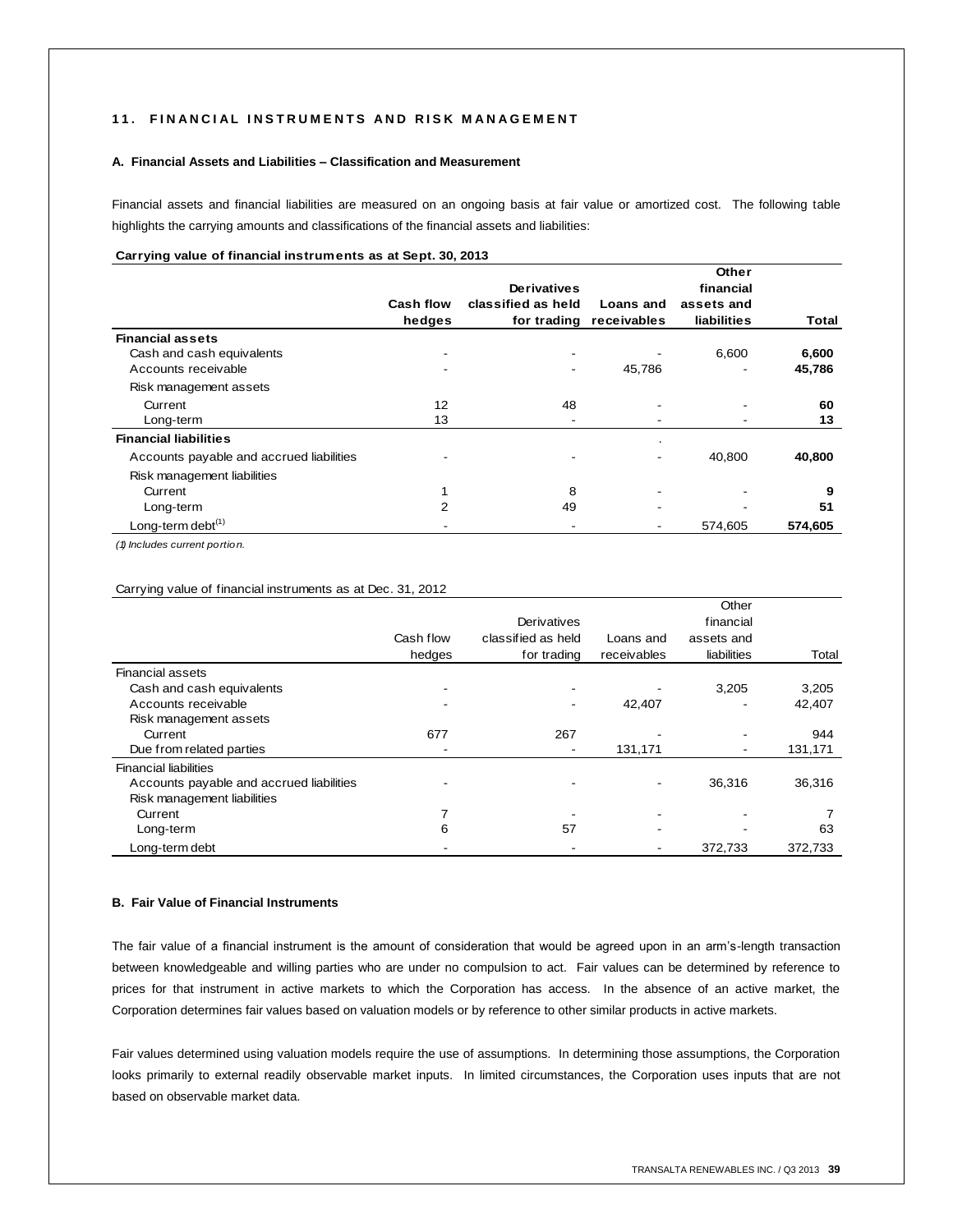#### **I. Level Determinations and Classifications**

The Level I, II and III classifications in the fair value hierarchy utilized by the Corporation are defined below:

#### **a. Level I**

Fair values are determined using inputs that are quoted prices (unadjusted) in active markets for identical assets or liabilities that the Corporation has the ability to access.

#### **b. Level II**

Fair values are determined, directly or indirectly, using inputs that are observable for the asset or liability.

Fair values falling within the Level II category are determined through the use of quoted prices in active markets, which in some cases are adjusted for factors specific to the asset or liability, such as basis, credit valuation, and location differentials.

Level II fair values include, over-the-counter derivatives with values based on observable commodity futures curves and derivatives with inputs validated by broker quotes or other publicly available market data providers. Level II fair values are also determined using valuation techniques, such as option pricing models and regression or extrapolation formulas, where the inputs are readily observable, including commodity prices for similar assets or liabilities in active markets, and implied volatilities for options.

Level II fair values of other risk management assets and liabilities are determined using valuation techniques, such as discounted cash flow methods. The Corporation uses observable inputs other than unadjusted quoted prices that are observable for the asset or liability, such as interest rate yield curves, credit valuation adjustments, and currency rates. For certain financial instruments where insufficient trading volume or lack of recent trades exists, the Corporation relies on similar interest or currency rate inputs and other third party information such as credit spreads.

#### **c. Level III**

Fair values are determined using inputs for the asset or liability that are not readily observable.

The Corporation may enter into commodity transactions for which market-observable data is not available. In these cases, Level III fair values are determined using valuation techniques such as the Mark-to-forecast model with inputs that are based on historical data such as unit availability, transmission congestion, demand profiles for individual non-standard deals and structured products, and/or volatilities and correlations between products derived from historical prices.

The Corporation also has various contracts with terms that extend beyond a liquid trading period. As forward price forecasts are not available for the full period of these contracts, the value of these contracts is derived by reference to a forecast that is based on a combination of external and internal fundamental modelling, including discounting. As a result, these contracts are classified in Level III.

The Corporation has a Commodity Exposure Management Policy ("the Policy"), which governs both proprietary and hedging commodity transactions. The Policy defines and specifies the controls and management responsibilities associated with commodity trading activities, as well as the nature and frequency of required reporting of such activities.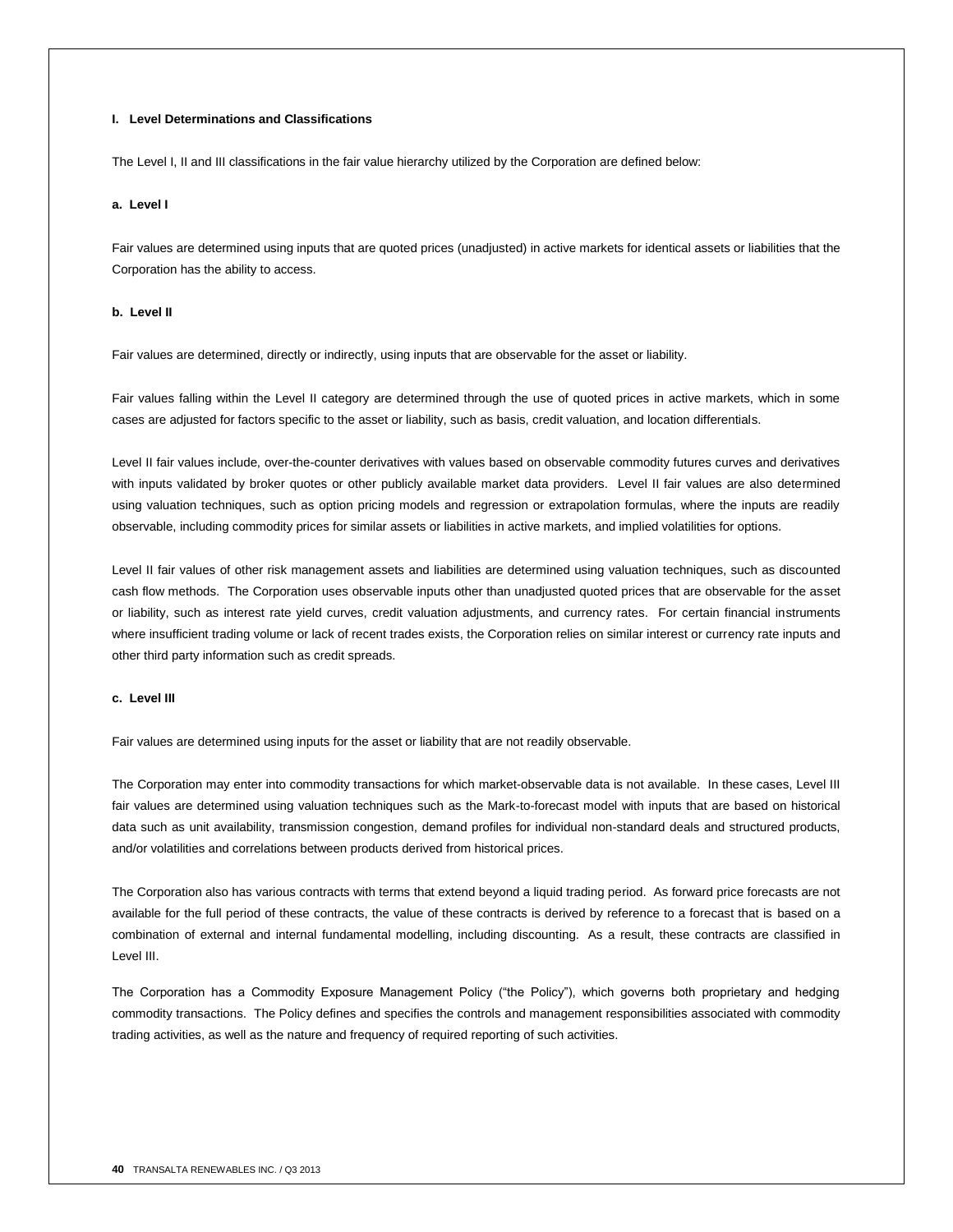Methodologies and procedures regarding commodity-based Level III fair value measurements are determined by the Corporation's Risk Management department. Level III fair values are calculated within the Corporation's Energy Trading Risk Management system based on underlying contractual data and observable and non-observable inputs. Development of non-observable inputs requires the use of judgment. To ensure reasonability, system generated Level III fair value measurements are reviewed and validated by Risk Management and Finance Departments. Review occurs formally on a quarterly basis or more frequently if daily review and monitoring procedures identify unexpected changes to fair value, or changes to key parameters.

The effect of using reasonably possible alternative assumptions as inputs to valuation techniques from which the Level III commodity fair values are determined at Sept. 30, 2013 is estimated to be +/- \$0.1 million (Dec. 31, 2012 - \$0.2 million). Fair values are stressed for volumes and prices. The volumes are stressed up and down one standard deviation from historically available production data. Prices are stressed for longer term deals where there are no liquid market quotes using various internal and external forecasting sources to establish a high and a low price range.

#### **II. Financial Instruments not Recognized at Fair Value**

The carrying value of cash, accounts receivable, and accounts payable and accrued liabilities approximates their fair value at the statement of financial position date due to their short-term nature. The fair value of the Corporation's long-term debt as at Sept. 30, 2013 was \$594.6 million (Dec. 31, 2012 - \$396.6 million) all of which is included in the Level II category. The fair value of other long-term debt is determined by calculating an implied priced based on a current assessment of the yield to maturity. The fair value of the Corporation's debentures is determined using prices observed in secondary markets.

#### **C. Risk Management Assets and Liabilities**

#### **I. Commodity**

The Corporation's commodity-based risk management assets and liabilities relate to trading activities and certain contracting activities.

The following tables summarize the key factors impacting the fair value of the net risk management assets and liabilities by classification level during the nine months ended Sept. 30, 2013 and 2012, respectively:

|                                                           | Cash flow<br>hedges | Non-hedges | Total    |           |       |
|-----------------------------------------------------------|---------------------|------------|----------|-----------|-------|
|                                                           | Level II            | Level III  | Level II | Level III | Total |
| Net risk management assets (liabilities) at               |                     |            |          |           |       |
| Dec. 31, 2012                                             | (11)                | 210        | (11)     | 210       | 199   |
| Changes attributable to:                                  |                     |            |          |           |       |
| Market price changes on existing contracts                | (9)                 | (20)       | (9)      | (20)      | (29)  |
| Contracts settled                                         | 31                  | (199)      | 31       | (199)     | (168) |
| Net risk management assets (liabilities)                  |                     |            |          |           |       |
| at Sept. 30, 2013                                         | 11                  | (9)        | 11       | (9)       |       |
| <b>Additional level III information:</b>                  |                     |            |          |           |       |
| Total losses included in earnings before income           |                     |            |          |           |       |
| taxes                                                     |                     | (20)       |          | (20)      | (20)  |
| Unrealized losses included in earnings before             |                     |            |          |           |       |
| income taxes related to net liabilities held at Sept. 30, |                     |            |          |           |       |
| 2013                                                      |                     | (219)      |          | (219)     | (219) |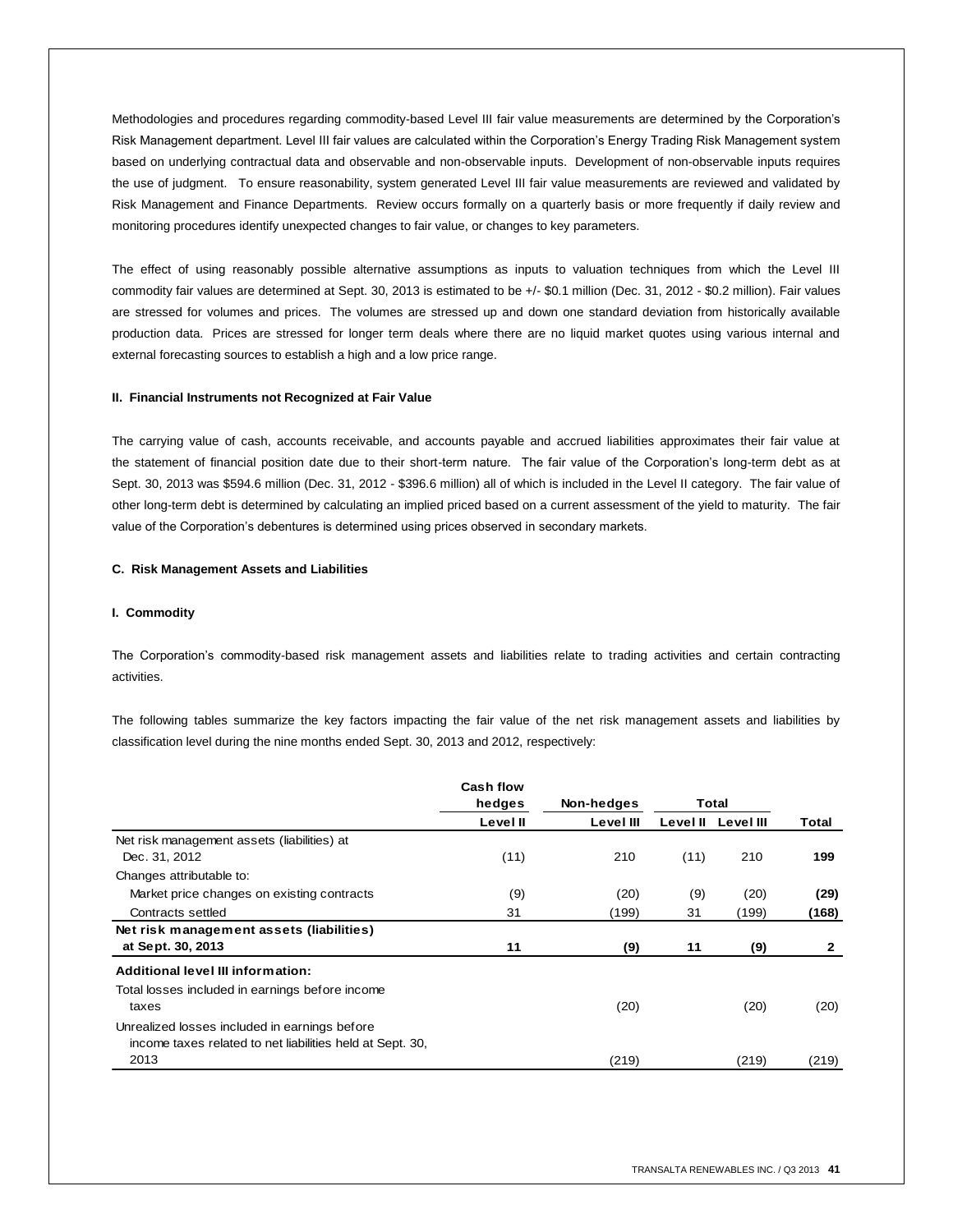|                                                         | Cash flow hedges |           | Non-hedges | Total    |           |       |
|---------------------------------------------------------|------------------|-----------|------------|----------|-----------|-------|
|                                                         | Level II         | Level III | Level III  | Level II | Level III | Total |
| Net risk management assets (liabilities) at             |                  |           |            |          |           |       |
| Dec. 31, 2011                                           | (75)             | 19        | (783)      | (75)     | (764)     | (839) |
| Changes attributable to:                                |                  |           |            |          |           |       |
| Market price changes on existing contracts              | 28               | (14)      | 843        | 28       | 829       | 857   |
| Contracts settled                                       | 32               | (5)       | 314        | 32       | 309       | 341   |
| Net risk management assets (liabilities)                |                  |           |            |          |           |       |
| at Sept. 30, 2012                                       | (15)             |           | 374        | (15)     | 374       | 359   |
| Additional level III information:                       |                  |           |            |          |           |       |
| Losses recognized in OCI                                |                  | (14)      |            |          | (14)      | (14)  |
| Total gains (losses) included in earnings before income |                  |           |            |          |           |       |
| taxes                                                   |                  | (5)       | 843        |          | 838       | 838   |
| Unrealized gains included in earnings before            |                  |           |            |          |           |       |
| income taxes related to net assets held at Sept. 30,    |                  |           |            |          |           |       |
| 2012                                                    |                  |           | 1,157      |          | 1,157     | 1,157 |

## **II. Other Risk Management Assets and Liabilities**

Other risk management assets and liabilities include risk management assets and liabilities that are used in both hedge and non-hedge foreign exchange or interest rate risk management transactions.

The following tables summarize the key factors impacting the fair value of the net risk management assets and liabilities by classification level during the nine months ended Sept. 30, 2013 and 2012, respectively:

|                                              | <b>Cash flow</b><br>hedges |              |
|----------------------------------------------|----------------------------|--------------|
|                                              | Level II                   | <b>Total</b> |
| Net risk management assets at Dec. 31, 2012  | 675                        | 675          |
| Changes attributable to:                     |                            |              |
| New contracts                                | 11                         | 11           |
| Contracts settled                            | (675)                      | (675)        |
| Net risk management assets at Sept. 30, 2013 | 11                         | 11           |

| Net risk management assets at Sept. 30, 2013      |           | 11      |  |
|---------------------------------------------------|-----------|---------|--|
|                                                   |           |         |  |
|                                                   | Cash flow |         |  |
|                                                   | hedges    |         |  |
|                                                   | Level II  | Total   |  |
| Net risk management liabilities at Dec. 31, 2011  | (5,622)   | (5,622) |  |
| Changes attributable to:                          |           |         |  |
| Market price changes on existing contracts        | (514)     | (514)   |  |
| New contracts                                     | 20        | 20      |  |
| Contracts settled                                 | 5,147     | 5,147   |  |
| Net risk management liabilities at Sept. 30, 2012 | (969)     | (969)   |  |

## **III. Cash Flow Hedges**

## **Commodity Risk Management**

The Corporation has entered into various contracts for differences ("CFDs") with other parties whereby the other parties have agreed to pay to the Corporation a contracted power price for an aggregate of approximately 33,270 megawatt hours ("MWh") per year of electricity, maturing from 2013 to 2019.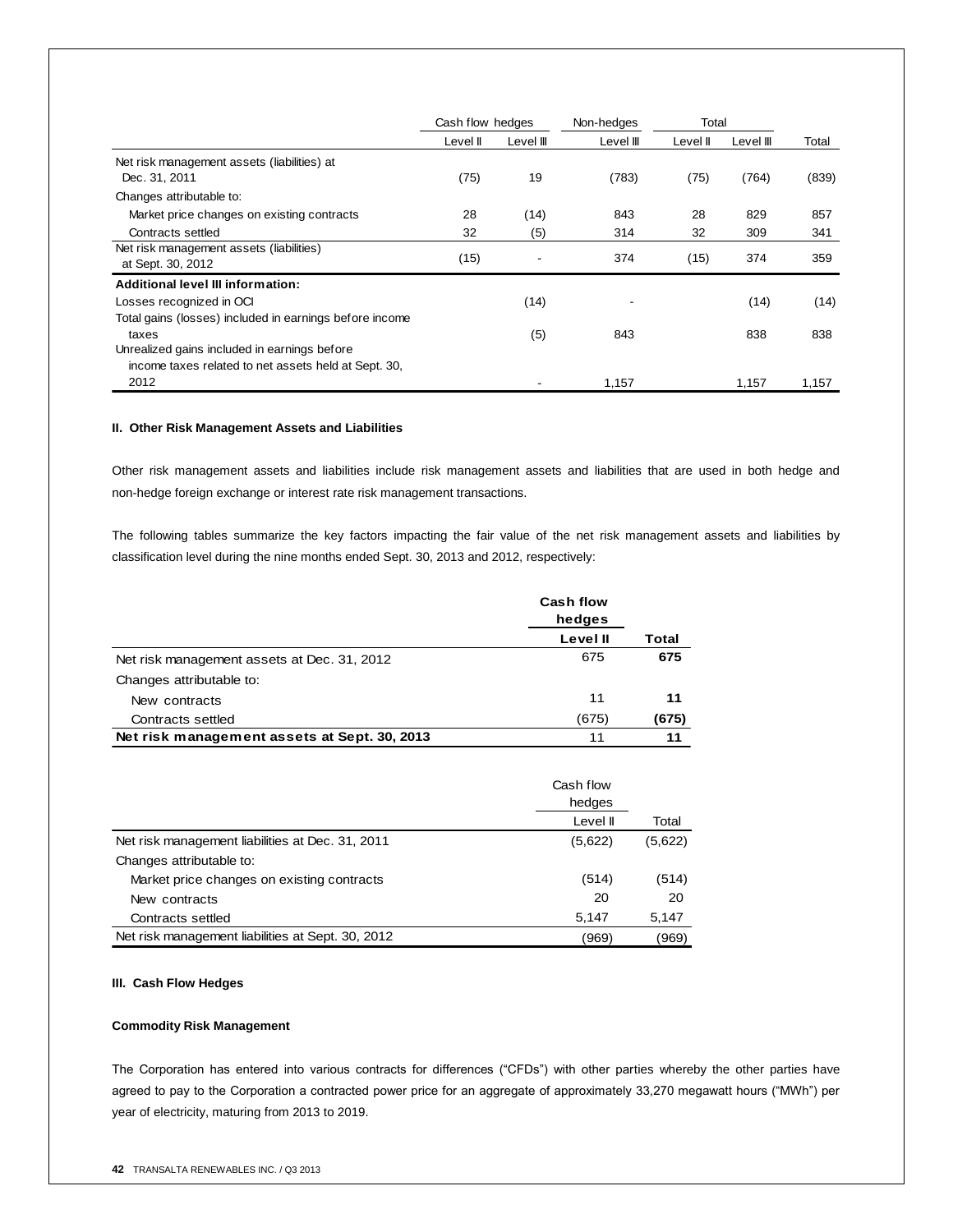During the three and nine months ended Sept. 30, 2013, nil and \$0.1 million of pre-tax gains (Sept. 30, 2012 – nil and nil) were reclassified from accumulated other comprehensive income to net earnings due to the de-designation of certain hedges.

#### **Other Risk Management**

During the period the Corporation entered into a foreign currency cash flow hedge on the U.S \$20 million CHD debenture.

#### **D. Nature and Extent of Risks Arising from Financial Instruments**

The following discussion is limited to the nature and extent of risks arising from financial instruments.

#### **I. Credit Risk**

Credit risk is the risk that customers or counterparties will cause a financial loss for the Corporation by failing to discharge their obligations, and the risk to the Corporation associated with changes in creditworthiness of entities with which commercial exposures exist. The Corporation actively manages its exposure to credit risk by assessing the ability of counterparties to fulfill their obligations under the related contracts prior to entering into such contracts. The Corporation makes detailed assessments of the credit quality of all counterparties and, where appropriate, obtains corporate guarantees, cash collateral, and/or letters of credit to support the ultimate collection of these receivables. For commodity trading, the Corporation sets strict credit limits for each counterparty and monitors exposures on a daily basis. If credit limits are exceeded, the Corporation will request collateral from the counterparty or halt trading activities with the counterparty.

The Corporation has limited exposure to credit risk, as the majority of its power sales contracts are with TransAlta Corporation, governments and large utility customers with extensive operations in British Columbia, Alberta, Ontario, and Québec. The counterparties to the financial derivative contracts described above are primarily municipal and provincial government agencies with strong credit ratings. Given the size of the counterparties, and the relative size of the CFD's, the counterparty credit risk is considered to be low. Historically, the Corporation has not had collection issues associated with its receivables and the aging of receivables is reviewed on a regular basis to ensure the timely collection of amounts owing to the Corporation.

The Corporation's maximum exposure to credit risk at Sept. 30, 2013, without taking into account collateral held or right of set-off, is represented by the current carrying amounts of accounts receivable and risk management assets as per the Condensed Consolidated Statements of Financial Position.

The Corporation uses external credit ratings, as well as internal ratings in circumstances where external ratings are not available, to establish credit limits for counterparties. As at Sept. 30, 2013, all of the Corporation's counterparties were considered investment grade.

At Sept. 30, 2013, the Corporation had three unrelated counterparties whose net settlement position each accounted for greater than 10 per cent of the total trade receivables outstanding. The Corporation has evaluated the risk of default related to these counterparties to be minimal.

#### **II. Liquidity Risk**

Liquidity risk relates to the Corporation's ability to access capital to be used in commodity hedging, capital projects, debt refinancing, and general corporate purposes. The Corporation is focused on maintaining a strong financial position.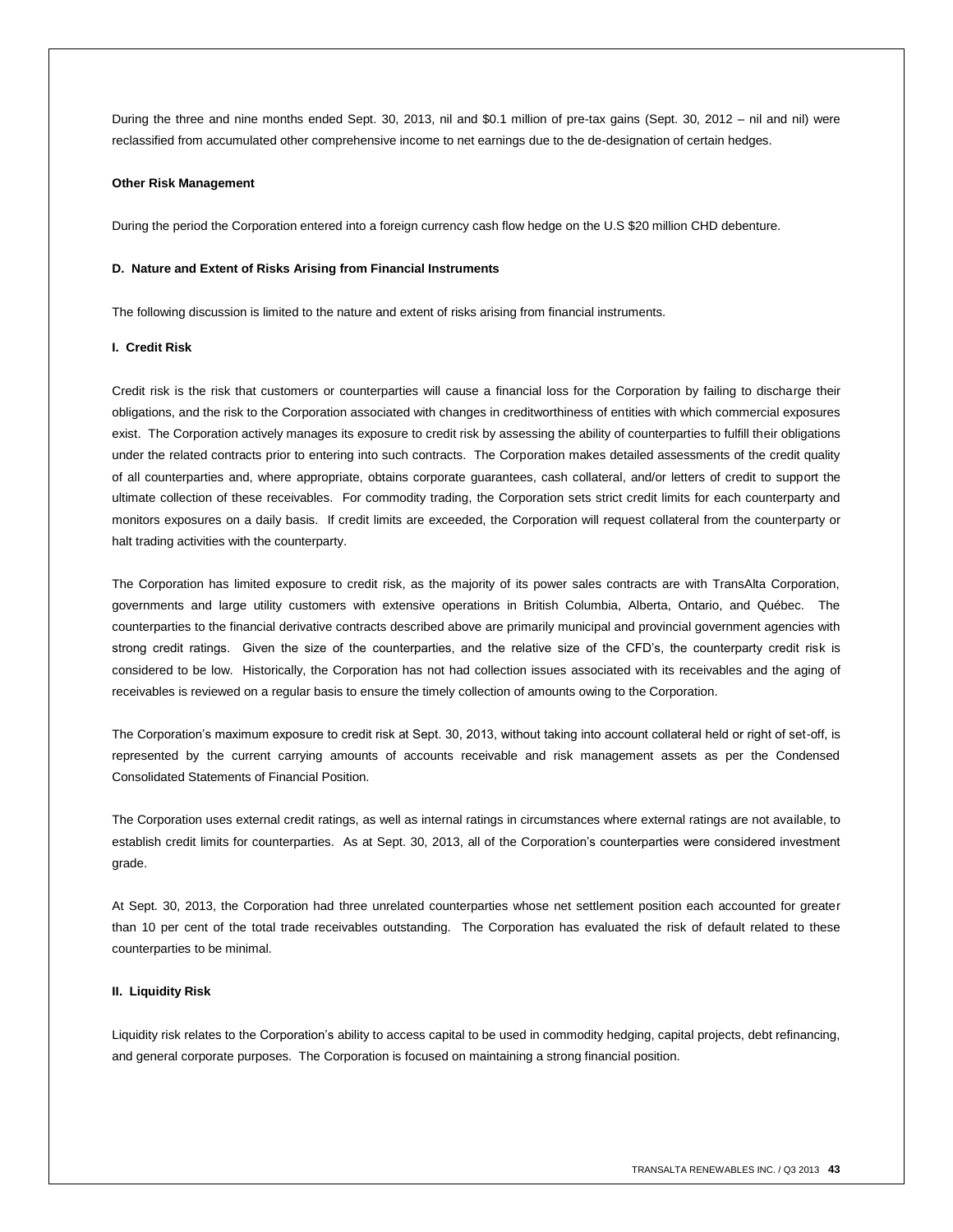The Corporation manages its liquidity risk associated with its financial liabilities (primarily long-term debt and risk management liabilities) by utilizing cash flow generated from operations and borrowing arrangements with TransAlta. The Corporation is in compliance with all financial covenants relating to its debt obligations as at Sept. 30, 2013.

The following table presents the contractual maturities of the Corporation's financial liabilities:

|                                          |                |                          |         |        |        | <b>2018 and</b> |         |
|------------------------------------------|----------------|--------------------------|---------|--------|--------|-----------------|---------|
|                                          | 2013           | 2014                     | 2015    | 2016   |        | 2017 thereafter | Total   |
| Accounts payable and accrued liabilities | 40,800         | $\overline{\phantom{a}}$ | $\,$    |        |        | $\,$            | 40,800  |
| Long-term debt                           | $\blacksquare$ | 21.636                   | 177.574 | 50.467 | 24.413 | 305.010         | 579.100 |
| Net risk management (assets) liabilities | (50)           | (2)                      |         | (1)    | 4      | 43              | (13)    |
| Interest on long-term debt (1)           | 5.589          | 30.003                   | 25.553  | 19.109 | 17.441 | 15.626          | 113.321 |
| Total                                    | 46.339         | 51.637                   | 203.120 | 69.575 | 41.858 | 320.679         | 733.208 |

*(1) Not recognized as a financial liability on the Condensed Consolidated Statements of Financial Position.*

#### **III. Currency Risk**

From time to time, the Corporation conducts transactions in currencies other than its functional currency, such as the U.S. Dollar or the Euro. The Corporation manages these risks by entering into foreign currency cash flow hedges where considered necessary.

#### **IV. Interest Rate Risk**

All of the Corporation's long-term debt, as described in Note 15, is comprised of fixed interest rate debt and, as such, the Corporation is not exposed to interest rate risk.

The Corporation's interest rate risk management strategy is to minimize cash flow volatility due to interest rate risk by ensuring all of its long-term debt has fixed interest rates.

## **V. Market Risk**

The Corporation has exposure to movements in certain commodity prices related to its CFDs, which are impacted by changes in the forward price of electricity in Alberta. Changes in market prices associated with cash flow hedges do not affect net earnings in the period in which the price change occurs. Instead, changes in fair value are deferred through OCI until settlement.

Value at Risk ("VaR") is the most commonly used metric employed to track and manage the market risk associated with commodity and other derivatives. A VaR measure gives, for a specific confidence level, an estimated maximum pre-tax loss that could be incurred over a specified period. VaR is used to determine the potential change in value of the Corporation's risk management assets and liabilities, over a three day period within a 95 per cent confidence level, resulting from normal market fluctuations. VaR is estimated using the historical variance/covariance approach. VaR associated with the Corporation's net commodity risk management assets and liabilities at Sept. 30, 2013 was nil (Dec. 31, 2012 - \$0.2 million).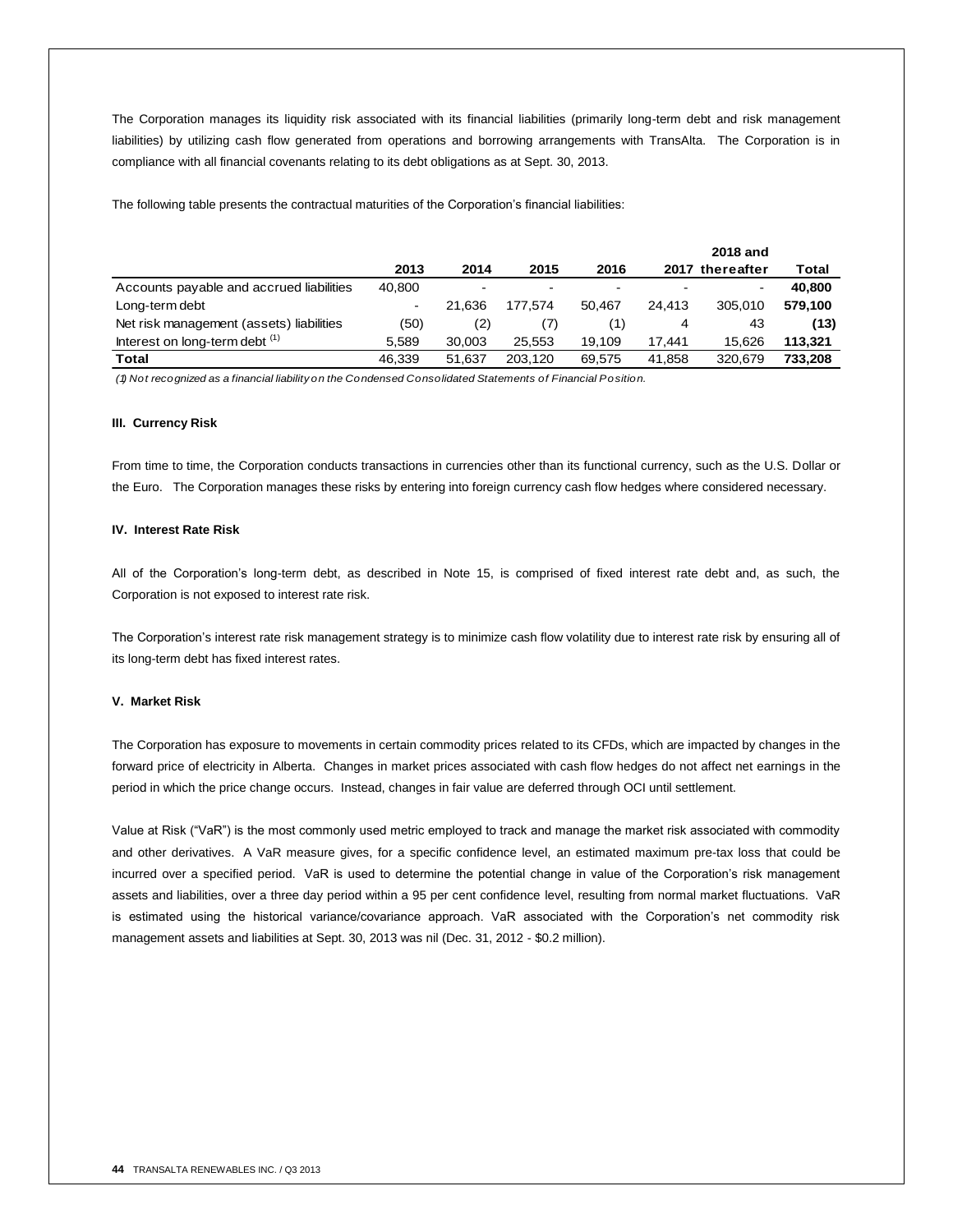## 12. PROPERTY, PLANT, AND EQUIPMENT

The changes in the cost of major categories of property, plant, and equipment and related accumulated depreciation are as follows:

|                                         | Hydro<br>generation | Wind<br>generation | <b>Assets under</b><br>construction <sup>(1)</sup> | <b>Capital spares</b><br>and other | Total      |
|-----------------------------------------|---------------------|--------------------|----------------------------------------------------|------------------------------------|------------|
| Cost                                    |                     |                    |                                                    |                                    |            |
| As at Dec. 31, 2012                     | 253,131             | 1,735,493          | 188,884                                            | 6,610                              | 2,184,118  |
| Additions                               | 5                   |                    | 34,470                                             | 537                                | 35,012     |
| Retirements                             | (438)               | (98)               |                                                    |                                    | (536)      |
| Revisions and additions to              |                     |                    |                                                    |                                    |            |
| decommissioning costs                   | (253)               | 1,245              |                                                    |                                    | 992        |
| <b>Impairments</b>                      | (3,663)             |                    |                                                    |                                    | (3,663)    |
| Revaluation <sup><math>(2)</math></sup> | (3,804)             | (201, 999)         |                                                    |                                    | (205, 803) |
| Transfers                               | 1,256               | 218,835            | (220,091)                                          |                                    |            |
| As at Sept. 30, 2013                    | 246,234             | 1,753,476          | 3,263                                              | 7,147                              | 2,010,120  |
|                                         |                     |                    |                                                    |                                    |            |
| <b>Accumulated depreciation</b>         |                     |                    |                                                    |                                    |            |
| As at Dec. 31, 2012                     | 44,296              | 201,325            |                                                    |                                    | 245,621    |
| Depreciation                            | 5,313               | 44,660             |                                                    |                                    | 49,973     |
| Retirements                             | (29)                | (27)               |                                                    |                                    | (56)       |
| As at Sept. 30, 2013                    | 49.580              | 245,958            |                                                    |                                    | 295,538    |
| Carrying amount                         |                     |                    |                                                    |                                    |            |
| As at Dec. 31, 2012                     | 208,835             | 1,534,168          | 188,884                                            | 6,610                              | 1,938,497  |
| As at Sept. 30, 2013                    | 196,654             | 1,507,518          | 3,263                                              | 7,147                              | 1,714,582  |

*(1) Comprised primarily of costs relating to New Richmond which was commissioned in M arch 2013.*

*(2) On acquisition, the carrying amount of certain wind and hydroelectric facilities were revalued by the Corporation based on the TransAlta PPA's (see Note 2).*

For the three and nine months ended Sept. 30, 2013, nil and \$2.1 million (Sept. 30, 2012 - \$1.3 million and \$2.4 million), respectively, of interest was capitalized to PP&E at a weighted average rate of nil and 5.46 per cent (Sept. 30, 2012 - 5.43 per cent and 5.39 per cent), respectively.

The Corporation has transmission connection facilities for Kent Hills that are leased under a finance lease (see Note 14). The net carrying amount included in wind generation as at Sept. 30, 2013 was \$5.3 million (Dec. 31, 2012 - \$5.5 million).

## **1 3 . I N T A N G I B L E A S S E T S**

The Corporation's intangible assets are comprised primarily of values associated with certain power contracts that arose on TransAlta's acquisition of CHD whereby the market price of electricity to be delivered under the contracts exceeded the contracted price. These intangible assets are being amortized over the terms of the related power contracts.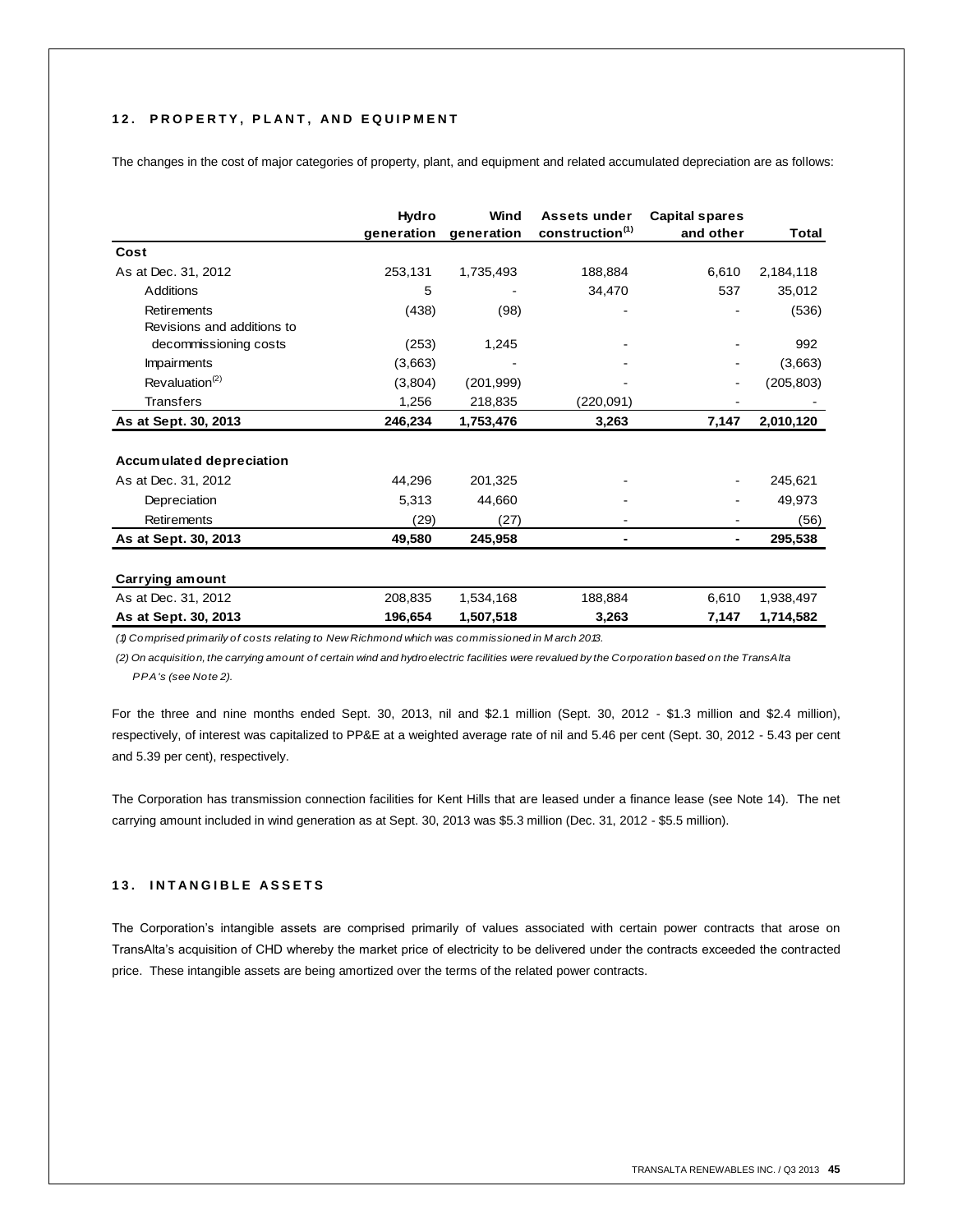## **1 4 . O T H E R A S S E T S**

Other assets are comprised of the following:

| As at                        | Sept. 30, 2013 Dec. 31, 2012 |       |
|------------------------------|------------------------------|-------|
| Prepaid transmission costs   | 3.071                        | 3.120 |
| Long-term prepaids and other | -                            | 1.813 |
| Total                        | 3.071                        | 4.933 |

Prepaid transmission costs relate to amounts paid in advance under the finance lease arrangement for the transmission connection facilities (see Note 12).

#### **1 5 . L O N G - T E R M D E B T**

#### **A. Amounts Outstanding**

| As at                 | Sept. 30, 2013 |           |                               |                          | Dec. 31, 2012 |                         |
|-----------------------|----------------|-----------|-------------------------------|--------------------------|---------------|-------------------------|
|                       | Carrying       | Face      |                               | Carrying                 | Face          |                         |
|                       | value          |           | value Interest <sup>(1)</sup> | value                    | value         | Interest <sup>(1)</sup> |
| Unsecured debentures  | 339,824        | 344,100   | 5.91%                         | 338,069                  | 343.404       | 5.90%                   |
| Secured debenture     | 34,781         | 35,000    | 5.28%                         | 34.664                   | 35,000        | 5.28%                   |
| Amortizing term loan  | 200,000        | 200,000   | 4.00%                         | $\overline{\phantom{a}}$ |               | -                       |
|                       | 574,605        | 579,100   |                               | 372.733                  | 378.404       |                         |
| Less: current portion | (21, 636)      | (21, 636) |                               |                          |               |                         |
| Total long-term debt  | 552,969        | 557,464   |                               | 372,733                  | 378,404       |                         |

*(1) Interest rate reflects the stipulated rate or the average rate weighted by principal amounts outstanding.*

On Aug. 9, 2013, the Corporation issued a \$200.0 million Amortizing Term Loan in favour of TransAlta as partial consideration for the acquisition of wind and hydroelectric generating assets from TransAlta (see Note 2(A)). The loan has a term of eight years, bears interest at 4.0 per cent, with principal and interest payable semi-annually.

**Unsecured Debentures** bear interest at fixed rates ranging from 5.33 per cent to 7.31 per cent, with interest payable semi-annually and no principal repayments until maturity, which ranges from 2015 to 2018. These debentures are unsecured. Included in this amount is \$20.6 million (Dec. 31, 2012 - \$19.9 million) of Series 5 debentures which have a principal amount of U.S.\$20.0 million.

**Secured Debenture** bears interest at 5.28 per cent, with interest payable semi-annually and no principal repayments until maturity in February 2015, and is secured by the Pingston hydroelectric facility, without recourse to joint venture participants.

#### **B. Restrictions**

Unsecured debentures include restrictive covenants requiring the proceeds received from the sale of assets to be reinvested into similar renewable assets.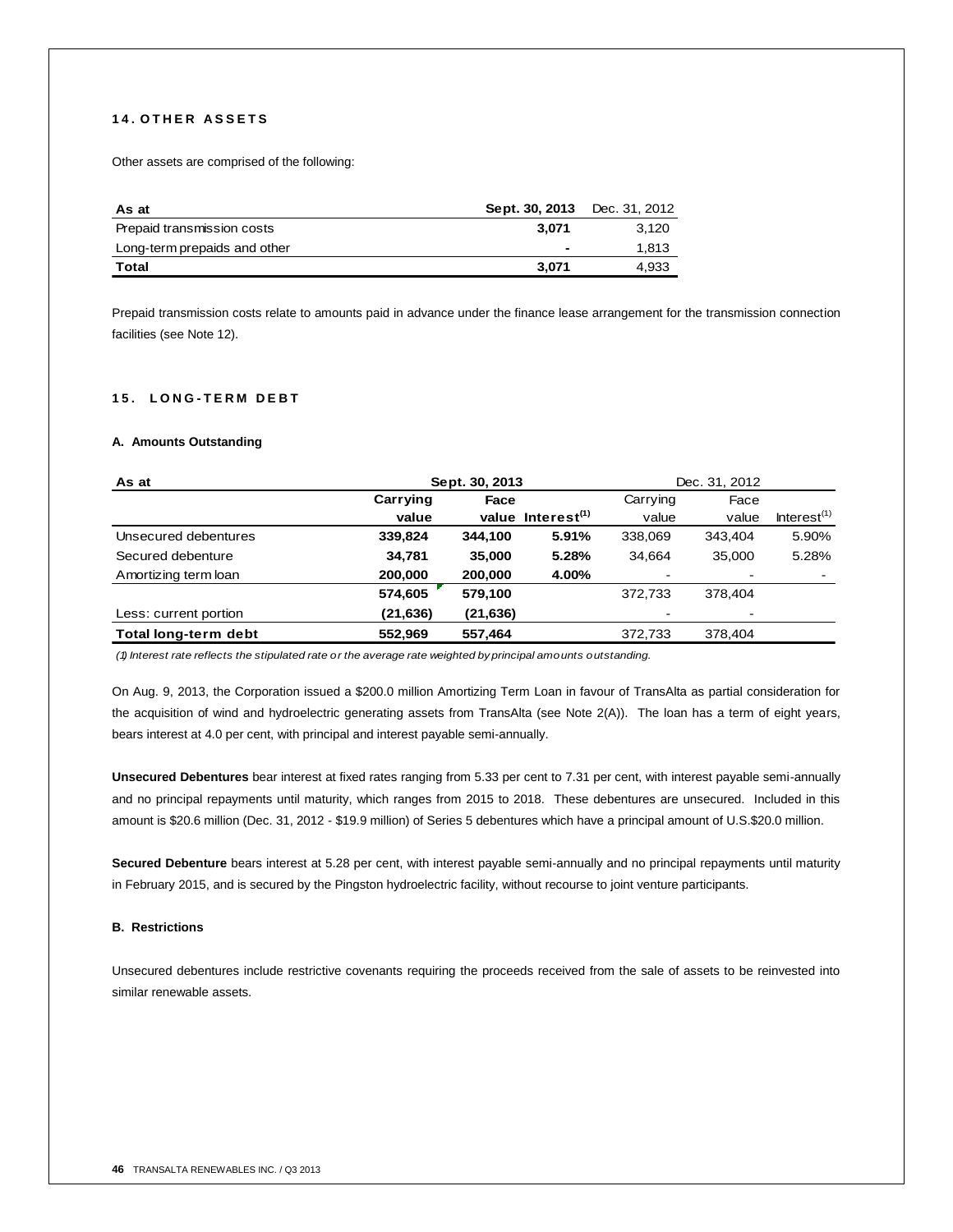## **16. DECOMMISSIONING AND RESTORATION PROVISION**

The change in the decommissioning and restoration provision balance is outlined below:

|                                  | Decommissioning<br>and restoration |
|----------------------------------|------------------------------------|
| Balance, Dec. 31, 2012           | 10,945                             |
| Liabilities incurred in period   | 1.391                              |
| Accretion of provisions (Note 7) | 640                                |
| Revisions in discount rate       | (399)                              |
| <b>Balance, Sept. 30, 2013</b>   | 12.577                             |

A decommissioning and restoration provision has been recognized for all generating facilities for which the Corporation is legally, or constructively, required to remove the facilities at the end of their useful lives and restore the sites to their original condition. The Corporation estimates that the undiscounted amount of cash flow required to settle the decommissioning and restoration obligations is approximately \$133.0 million which will be incurred between 2029 and 2060. The majority of the costs will be incurred between 2030 and 2050. A discount rate of 7.0 per cent and an inflation rate 2.3 per cent were used to calculate the carrying value of the decommissioning and restoration provision.

## **1 7 . D E F E R R E D R E V E N U E S**

Deferred revenue primarily consists of a payment received under an Electricity Purchase Agreement for the option, by the purchaser, to extend the term of the contract. This amount is being amortized on a straight-line basis into revenue over the original term of the contract.

## **18. COMMON SHARES**

#### **A. Authorized and Outstanding**

The Corporation is authorized to issue an unlimited number of common shares and an unlimited number of preferred shares. The common shares entitle the holders thereof to one vote per share at meetings of shareholders. The preferred shares are issuable in series and have such rights, restrictions, conditions, and limitations as the Board of Directors (the "Board") may from time to time determine.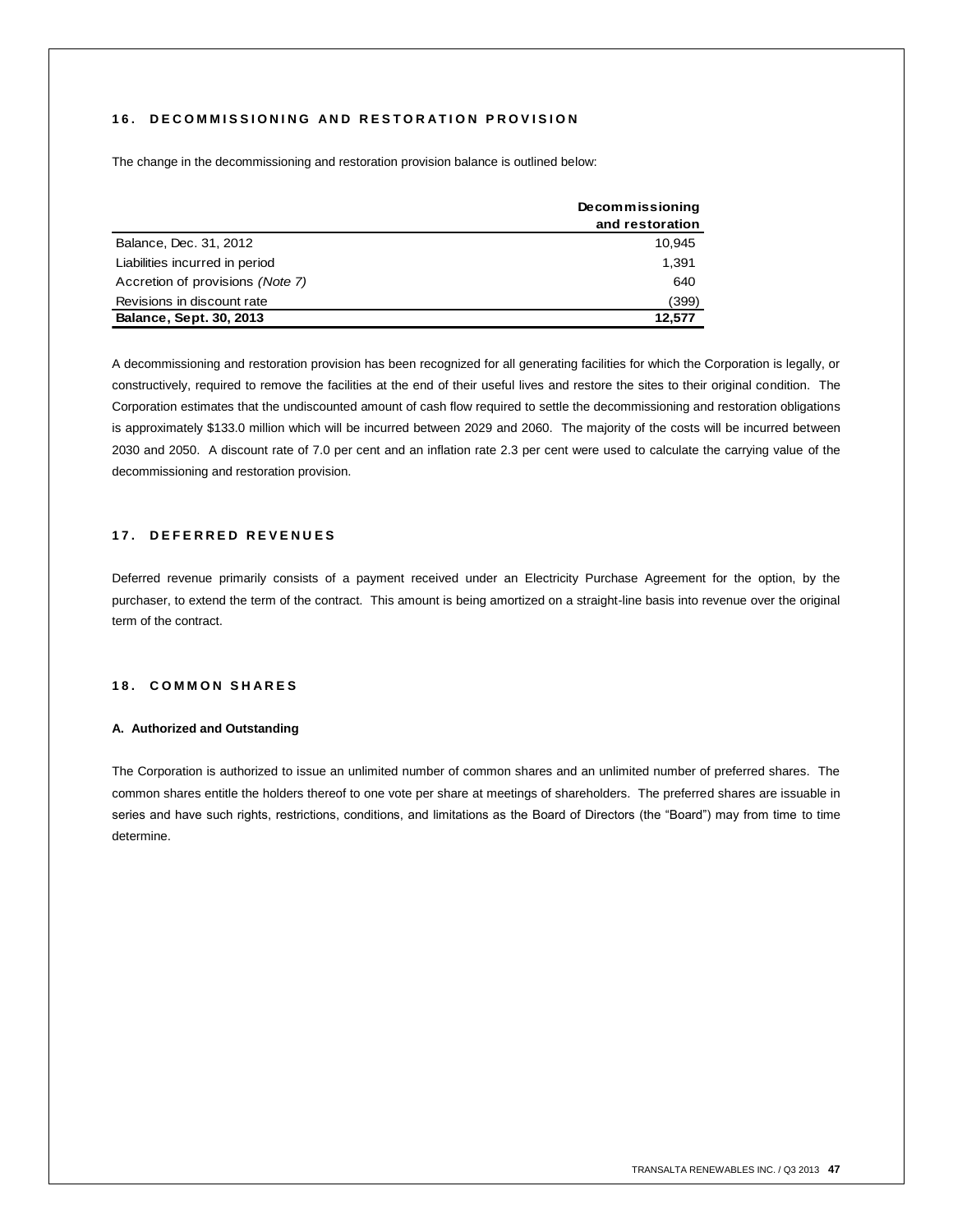The Corporation's issued and outstanding common shares are as follows:

|                                                                                 |                | 3 months ended Sept. 30, 2013 |  |  |
|---------------------------------------------------------------------------------|----------------|-------------------------------|--|--|
|                                                                                 | Common         |                               |  |  |
|                                                                                 | shares         | Amount                        |  |  |
|                                                                                 | (millions)     | (thousands)                   |  |  |
| Issued and outstanding, beginning of period                                     | $\blacksquare$ |                               |  |  |
| <b>Issued on acquisition of Acquired Assets</b>                                 | 66.7           | 666,667                       |  |  |
| Issued on settlement of Acquisition Note                                        | 0.9            | 9.000                         |  |  |
| Issued on settlement of Short Term Note                                         | 25.0           | 250,000                       |  |  |
| Valuation adjustments <sup>(1)</sup>                                            |                | 87,755                        |  |  |
| Shares issued to parent                                                         | 92.6           | 1,013,422                     |  |  |
| Initial public offering, including underw riters' over-allotment <sup>(2)</sup> | 22.1           | 210,423                       |  |  |
| Issued and outstanding, end of period                                           | 114.7          | 1.223.845                     |  |  |

*(1) Arises due to the use of the continuity of interest method of accounting.*

*(2) Net of after-tax issuance costs of \$10.6 million (\$14.1 million issuance costs, less tax-effects of \$3.5 million).*

## **B. Dividends**

The declaration of dividends on the Corporation's common shares is at the discretion of the Board.

On Aug. 9, 2013, the Board declared a dividend in the amount of \$0.04726 per common share for the period from Aug. 9, 2013 to Aug. 31, 2013 paid on Sept. 30, 2013 for shareholders of record at the close of business on Sept. 3, 2013.

On the same date, the Board also declared dividends of \$0.0625 per common share payable on Oct. 31, 2013 for shareholders of record at the close of business on Oct. 1, 2013, and on Nov. 29, 2013 for shareholders of record at the close of business on Nov. 1, 2013.

During the three months ended Sept. 30, 2013, total dividends of \$15.9 million were declared on common shares owned by TransAlta, of which \$4.4 million was paid in the period.

#### **C. Earnings Per Share**

Basic earnings per share is based on net income attributable to the common shareholders and is calculated based upon the weighted-average number of common shares outstanding during the periods presented. For comparative purposes, the Corporation's common shares issued under the Offering, including the Over-Allotment Option, have been assumed to be outstanding as of the beginning of each period, including periods prior to the Acquisition, presented. The Corporation has no dilutive or potentially dilutive instruments.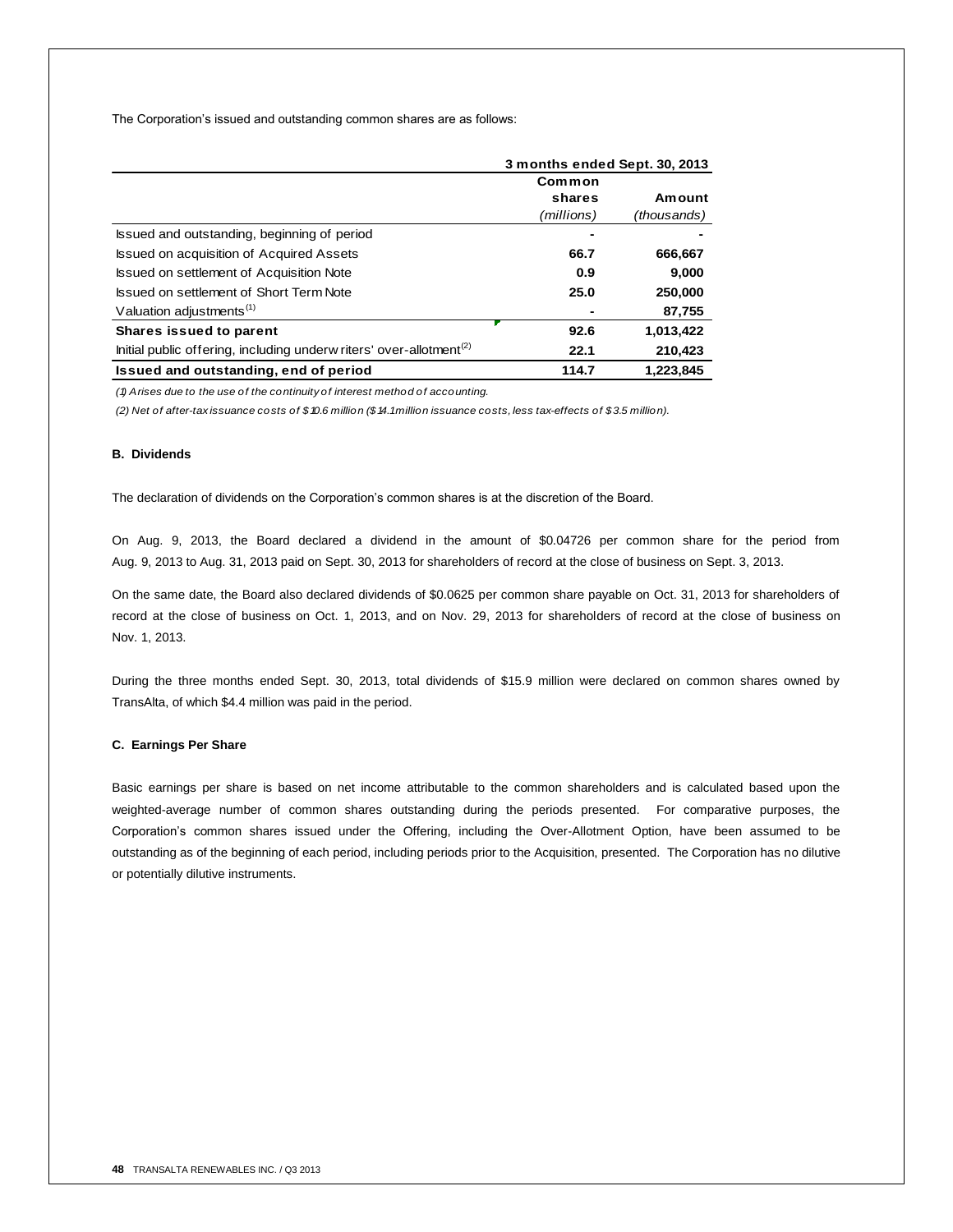#### **1 9 . C H A N G E S I N N O N - C A S H O P E R A T I N G W O R K I N G C A P I T A L**

|                                              | 3 months ended Sept. 30 |         | 9 months ended Sept. 30 |           |
|----------------------------------------------|-------------------------|---------|-------------------------|-----------|
|                                              | 2013                    | 2012    | 2013                    | 2012      |
| Source (use):                                |                         |         |                         |           |
| Accounts receivable                          | (20, 569)               | 3,067   | (4,236)                 | 6,592     |
| Prepaid expenses                             | (2,701)                 | 1,637   | (4, 412)                | (274)     |
| <b>Inventory</b>                             | (28)                    | (42)    | 43                      | (99)      |
| Income taxes receivable                      | 2                       | (346)   | (179)                   | (346)     |
| Accounts payable and accrued liabilities     | 26,740                  | (2,338) | 23,226                  | (12, 402) |
| Income taxes payable                         | (89)                    | (19)    | 832                     |           |
| Other                                        | (118)                   | 10      | (26)                    | 104       |
| Change in non-cash operating working capital | 3,237                   | 1,969   | 15,248                  | (6, 425)  |

## **20. JOINT OPERATIONS**

The Corporation's joint operations at Sept. 30, 2013 include the following:

|                  | Ownership  |                                                                   |
|------------------|------------|-------------------------------------------------------------------|
| Joint operations | (per cent) | <b>Description</b>                                                |
| Soderglen        | 50         | Wind generation facilities in Alberta operated by the Corporation |
| Pingston         | 50         | Hydro facility in British Columbia operated by the Corporation    |
| McBride Lake     | 50         | Wind generation facilities in Alberta operated by the Corporation |

## **21. COMMITMENTS AND CONTINGENCIES**

#### **A. Contracts for Differences**

The Corporation has entered into various CFDs with other parties whereby the other parties have agreed to pay to the Corporation a contracted power price for an aggregate of approximately 33,270 MWh per year of electricity, maturing from 2013 to 2019.

#### **B. Contracts for Goods and Services**

In the ordinary course of operations, the Corporation routinely enters into contracts for goods and services. The Corporation has several long-term service agreements in place for repairs and maintenance that may be required on turbines at wind facilities, including a 15 year agreement related to the recently commissioned New Richmond facility that requires future payments over the term of approximately \$42.0 million. In addition, as outlined in Note 22, the Corporation has entered into an agreement with TransAlta for general administrative services for a fixed fee of \$10.0 million per annum (see Note 22).

#### **C. Litigation**

In the normal course of business, the Corporation may become party to litigation. There are currently no known claims that the Corporation has determined as significant enough to require disclosure.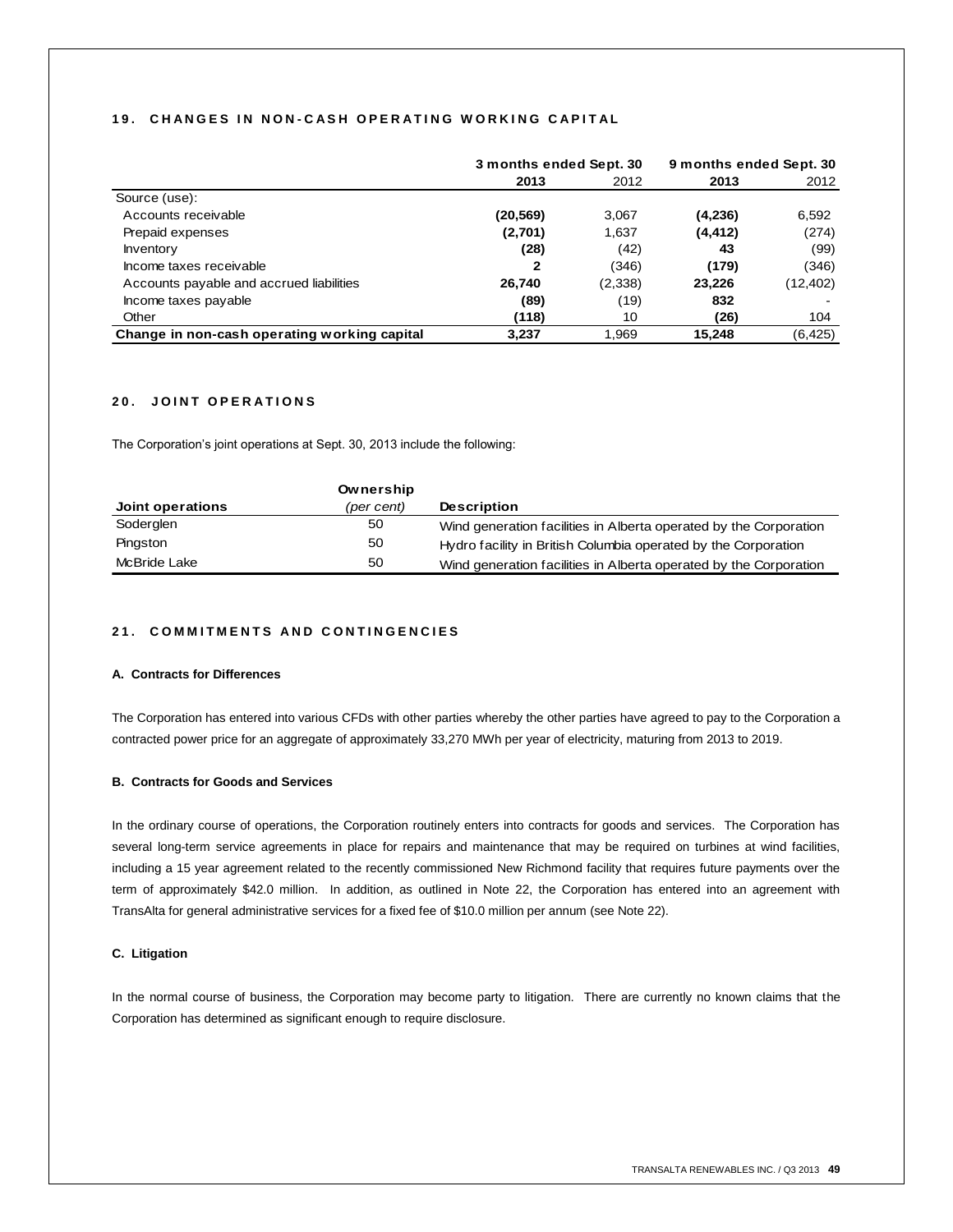### **2 2 . R E L A T E D P A R T I E S T R A N S A C T I O N S A N D B A L A N C E S**

Prior to the Aug. 9, 2013 acquisition of the Acquired Assets and separation of TransAlta Renewables as a stand-alone public entity, the Acquired Assets were historically managed and operated in the normal course of business by TransAlta along with other TransAlta operations and affiliates and not as a separate business.

After the Acquisition, the Corporation entered into certain agreements and transactions with TransAlta as follows:

## **A. Management, Administrative and Operational Services Agreement (the "Management and Operational Services Agreement")**

Under the Management and Operational Services Agreement, TransAlta provides all the general administrative services as may be required or advisable for the management of the affairs of the Corporation. As compensation for the services provided, the Corporation will pay TransAlta a fee (the "G&A Reimbursement Fee") equal to \$10.0 million per annum, adjusted annually for changes in the Consumer Price Index ("CPI"). The G&A Reimbursement Fee is payable in equal quarterly installments. The G&A Reimbursement Fee will be increased or decreased by an amount equal to 5.0 per cent of the amount of any increases or decreases, respectively, to the Corporation's total Earnings Before Interest, Taxes, Depreciation, and Amortization resulting from the addition or divestiture of assets by the Corporation.

During the three and nine months ended Sept. 30, 2013, a pro-rated amount of \$1.5 million was recognized as an OM&A expense by the Corporation for the G&A Reimbursement Fee.

TransAlta also provides operational and maintenance services under the Management and Operational Services Agreement, which generally includes all services as may be necessary or requested for the operation and maintenance of the Corporation's wind and hydro facilities. TransAlta will be reimbursed for all out-of-pocket and third party fees and costs, including salaries, wages and benefits associated with managing and operating the facilities not captured by the G&A Reimbursement Fee.

The Management and Operational Services Agreement has an initial 20 year term, which is automatically renewed for further successive terms of five years after the expiry of the initial term or any renewal term, unless terminated by either party.

#### **B. TransAlta PPAs**

On Aug. 9, 2013, the Corporation entered into agreements for each of its merchant wind and hydroelectric facilities, providing for the purchase by TransAlta, for a fixed price, of all of the power produced by such merchant facilities. The price payable by TransAlta for output under the TransAlta PPAs is \$30.00 per MWh for wind facilities and \$45.00 per MWh for hydroelectric facilities, which amounts will be adjusted annually for changes in the CPI. TransAlta is required to only purchase power that is actually produced. Each TransAlta PPA has a term of 20 years or end of asset life, where end of asset life is less than 20 years.

During the three and nine months ended Sept. 30, 2013, \$3.9 million was recognized as Revenue by the Corporation for power sold pursuant to the TransAlta PPAs.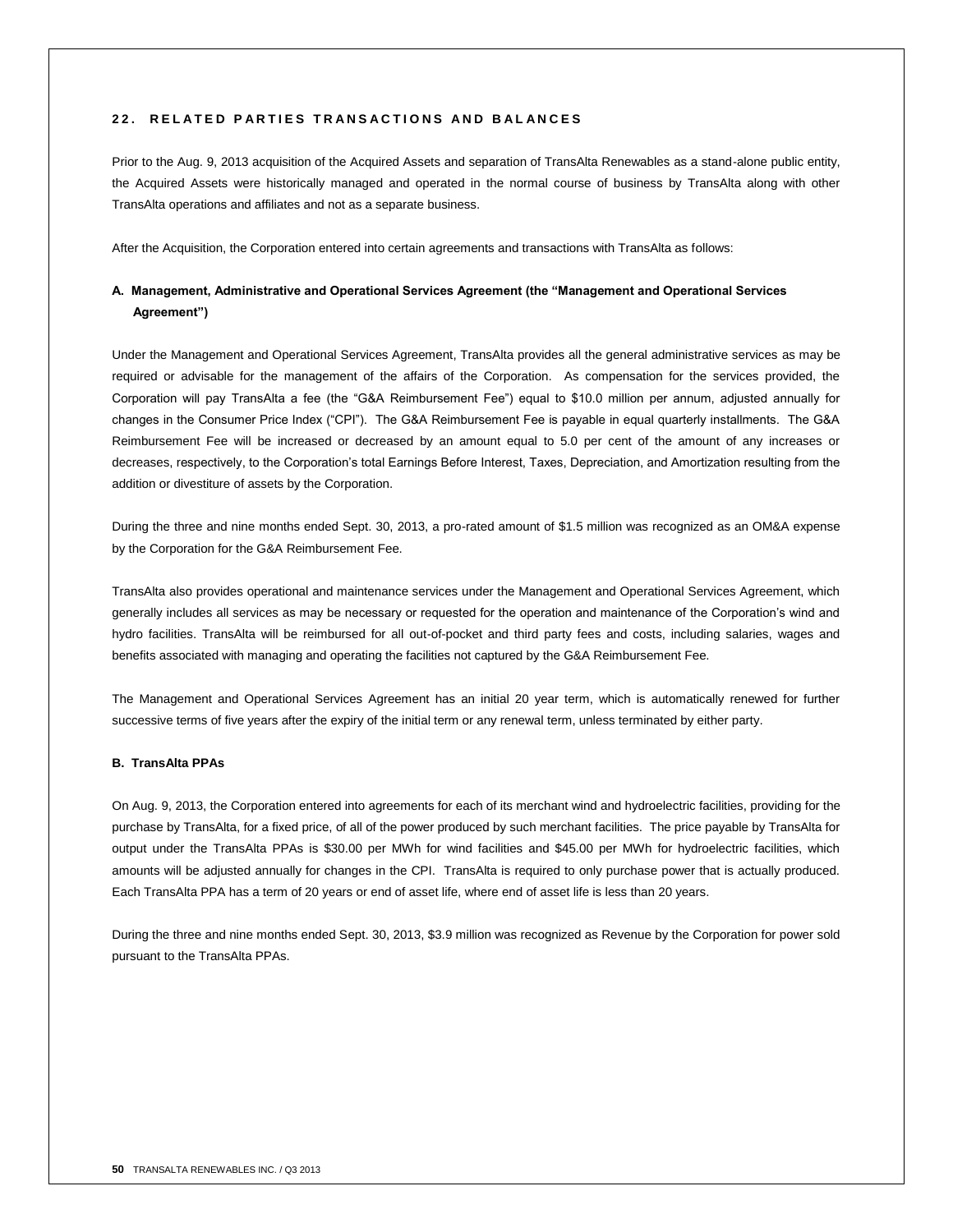#### **C. Working Capital Credit Facility**

The Corporation entered into a \$100.0 million unsecured working capital credit facility ("WC Facility") with TransAlta as the lender. Borrowings under the WC Facility bear interest at the Bankers' Acceptance Rate plus a 200 basis point credit spread per annum. Currently, the borrowing rate is approximately 3.25 per cent. The WC Facility will be made available for general corporate purposes including financing and working capital requirements.

As at Sept. 30, 2013, no amounts have been drawn under the WC Facility.

#### **D. Amortizing Term Loan**

The Corporation issued a \$200.0 million Amortizing Term Loan in favour of TransAlta (see Note 15).

During the three and nine months ended Sept. 30, 2013, \$1.2 million was recognized as interest expense by the Corporation related to borrowings under the Amortizing Term Loan (see Note 7).

#### **E. Trade Accounts Receivable and Payable**

At Sept. 30, 2013, \$27.5 million (Dec. 31, 2012 - \$1.0 million) and \$20.8 million (Dec. 31, 2012 - \$3.1 million) was included in accounts receivable and accounts payable, respectively, related to power sales, operating costs, and capital expenditures due from or to TransAlta or other subsidiaries of TransAlta.

#### **F. Letters of Credit**

TransAlta has provided letters of credits on behalf of the Corporation. Any amounts owed by the Corporation for obligations under the contracts to which the letters of credit pertain are reflected in the Condensed Consolidated Statements of Financial Position. All letters of credit expire within one year and are expected to be renewed, as needed, in the normal course of business. The total outstanding letters of credit as at Sept. 30, 2013 was \$4.5 million (Dec. 31, 2012 - \$5.8 million) with nil (Dec. 31, 2012 - nil) amounts exercised by third parties under these arrangements. The Corporation pays the associated interest and fees on these letters of credit (see Note 7).

#### **G. Guarantees**

TransAlta has entered into guarantee agreements totalling \$226.5 million on behalf of the Corporation. Two guarantees totalling \$206.0 million relate to the New Richmond wind facility. If the Corporation does not perform under the accompanying agreements, the counterparty may present claim for payment from TransAlta. The Corporation pays the associated interest and fees on these guarantees (see Note 7).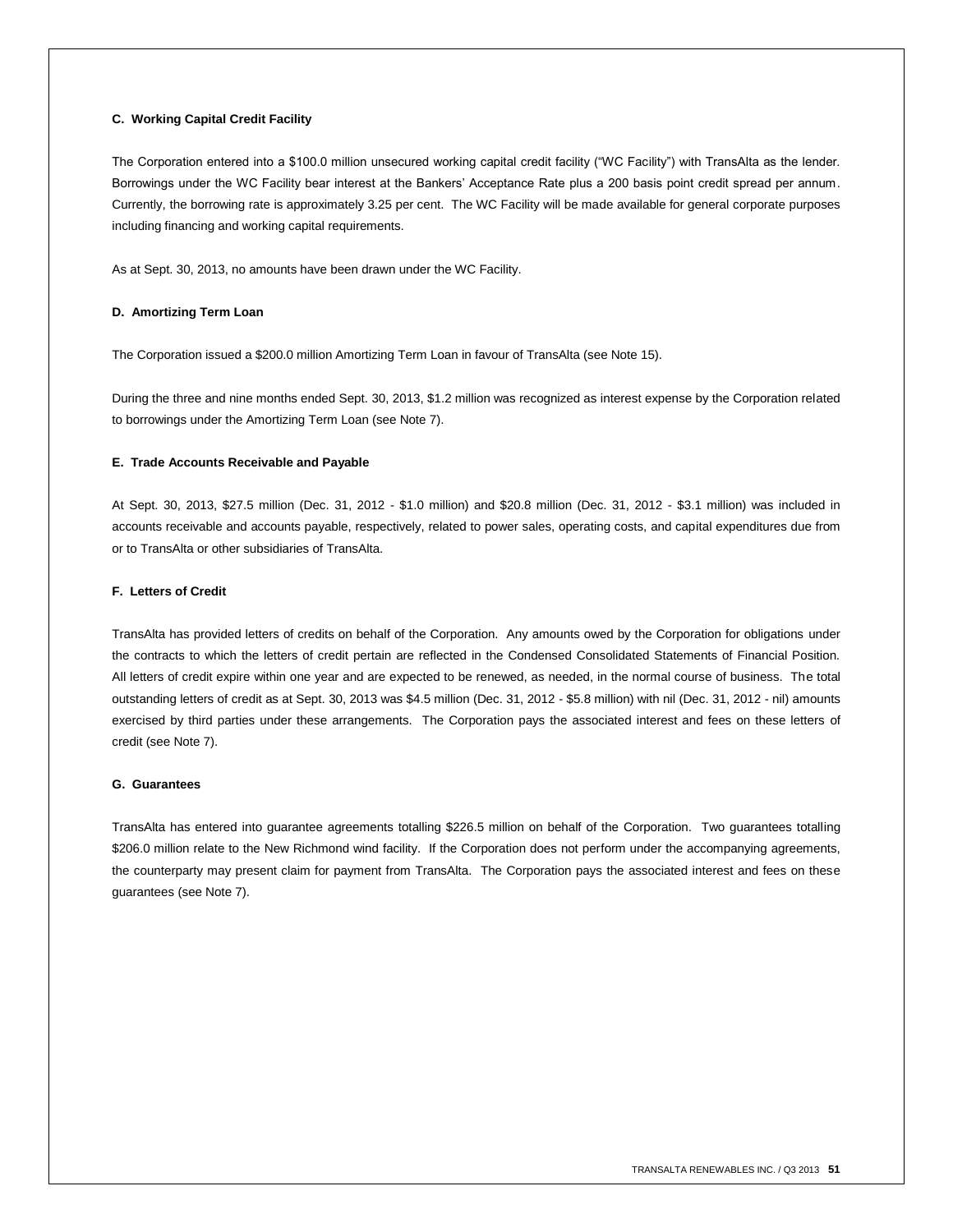#### **H. Pension and Other Post-Employment Benefit Plans**

The Corporation does not sponsor any pension, post-employment, or employee savings plans. However, employees of TransAlta providing operational services to the Corporation participate in certain funded final salary pension plans sponsored by TransAlta. TransAlta also provides other health and dental plans to its retired employees. There is no contractual agreement or stated policy between the Corporation and TransAlta for charging the net defined benefit costs. The net periodic benefit costs associated with employees that are beneficiaries of pensions and other employment plans are included in the reimbursement to TransAlta of operational and maintenance costs under the Management and Operational Services Agreement. These costs are included in OM&A expenses in the Condensed Consolidated Statements of Earnings.

All obligations pursuant to these plans are obligations of TransAlta and as such are not included in the Corporation's Condensed Consolidated Statements of Financial Position. The Parent contributes to these plans. The amount contributed to these plans by the Parent on the Corporation's behalf cannot be determined.

#### **I. Financial Instruments and Derivatives**

Financial instruments and derivatives that relate to the Corporation are entered into on behalf of the Corporation by another TransAlta entity.

## **23. PRE-ACQUISITION RELATIONSHIP WITH PARENT**

The Acquired Assets have historically been managed and operated in the normal course of business by TransAlta along with other TransAlta operations and affiliates. Financial statements have not historically been prepared by TransAlta for the Acquired Assets as they had not been operated as a separate business. Certain shared costs have been allocated to the Acquired Assets and reflected as expenses in the pre-Acquisition period financial statements. Management of TransAlta and the Corporation consider the allocation methodologies used to be reasonable and appropriate reflections of the related expenses attributable to the Acquired Assets, however, the expenses reflected in the pre-Acquisition period financial statements may not be indicative of the actual expenses that would have been incurred during the periods presented if the Corporation historically operated as a separate entity. In addition, the expenses reflected in the pre-Acquisition period financial statements may not be indicative of expenses that will be incurred in the future by the Corporation. Transactions between TransAlta and the Acquired Assets prior to the Acquisition have been identified as related party transactions in the pre-Acquisition period financial statements. It is possible that the terms of the transactions with TransAlta and its affiliates are not the same as those that would result from transactions among unrelated parties. In the opinion of TransAlta's management, all adjustments have been reflected that are necessary for a fair presentation of the pre-Acquisition period financial statements. Additional information related to the preparation of the pre-Acquisition period financial statements is as follows:

#### **A. Net Parental Investment**

TransAlta's net investment in the Acquired Assets is presented as "Net parental investment" and is shown in lieu of shareholders' equity in the pre-Acquisition period financial statements as there was no share ownership relationship between TransAlta and the Acquired Assets (as the Acquired Assets were not a separate legal entity). Changes in net parental investment include net cash transfers and other transfers to and from the Parent and the Acquired Assets.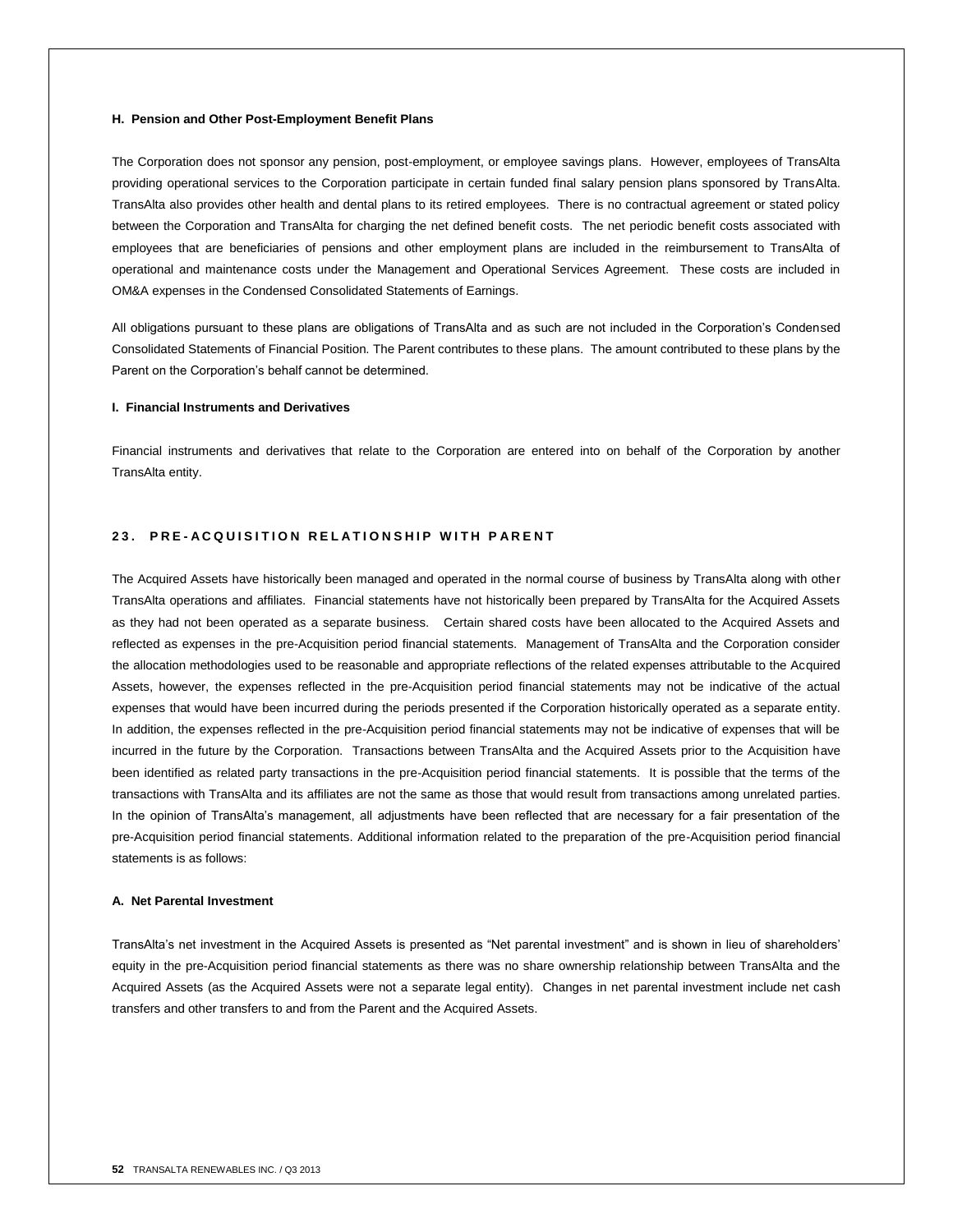#### **B. Cash Management**

The Acquired Assets historically participated in TransAlta's centralized cash management programs. For certain of the Acquired Assets, cash receipts were received and disbursements were made by the Parent, with any excess cash being retained by TransAlta. Changes in the net cash retained by the Parent for these facilities are, for purposes of the pre-Acquisition period financial statements, reflected through Net Transfers from Parent on the Condensed Consolidated Statements of Changes in Equity. For the remaining operating facilities, cash receipts and disbursements were managed directly by the company that owned the facility, and cash not required for near-term operating requirements was transferred to centralized bank accounts, maintained by TransAlta. For these operating facilities, cash transfers to and from the Parent were recorded through the Senior Loan, which is discussed below under Related Party Loans. Cash retained by TransAlta on behalf of the Acquired Assets was not kept in specific separate accounts and was instead comingled with cash from other TransAlta entities.

After the Acquisition, cash generated by TransAlta Renewables is maintained in separate accounts owned by TransAlta Renewables, and not commingled with cash from other TransAlta entities. Credit support is provided to TransAlta Renewables by TransAlta through the WC Facility.

#### **C. Allocation of Corporate Costs**

Allocated costs include TransAlta charges including, but not limited to: corporate accounting, human resources, government affairs, information technology, shared real estate expenses, treasury, pension and other post-employment benefits, and legal. These costs are included in OM&A expenses. The costs were allocated to the Acquired Assets based on gigawatt hours of production. Note that these expenses may have been different had the Acquired Assets been a separate entity during the periods presented. For the three and nine months ended Sept. 30, 2013, these pre-tax costs were \$0.2 million and \$3.5 million, respectively. For the three and nine months ended Sept. 30, 2012, these pre-tax costs were \$1.3 million and \$6.0 million, respectively.

After the Acquisition, these costs form part of the G&A Reimbursement Fee.

#### **D. Income Taxes**

TransAlta's historic consolidated financial statements included the operations of the Acquired Assets. For purposes of the financial statements prior to the Acquisition, current and deferred taxes for certain of the Acquired Assets that were not held in separate legal entities, were computed and reported on a "legal entity" basis. Income taxes as presented herein represent an allocation of current and deferred income taxes of TransAlta to the Acquired Assets in a manner that is systematic, rational, and consistent with the asset and liability method prescribed by IFRS. Under the liability method, deferred income tax assets and liabilities are recognized for the future tax consequences attributable to differences between the financial statement carrying amounts of existing assets and liabilities and their respective tax bases and operating loss carry forwards. Accordingly, the sum of the amounts allocated to the Acquired Assets' tax provisions may not equal the historical consolidated provision. Current and deferred income taxes for those Acquired assets that were held in separate legal entities represent the income taxes related to that separate legal entity, including deferred income tax assets recognized for the benefit expected from losses available for carry forward to the extent that is probable that future taxable earnings will be available against which the losses can be applied.

After the Acquisition, current and deferred income taxes are computed and reported on the basis of the legal entities that comprise the consolidated group.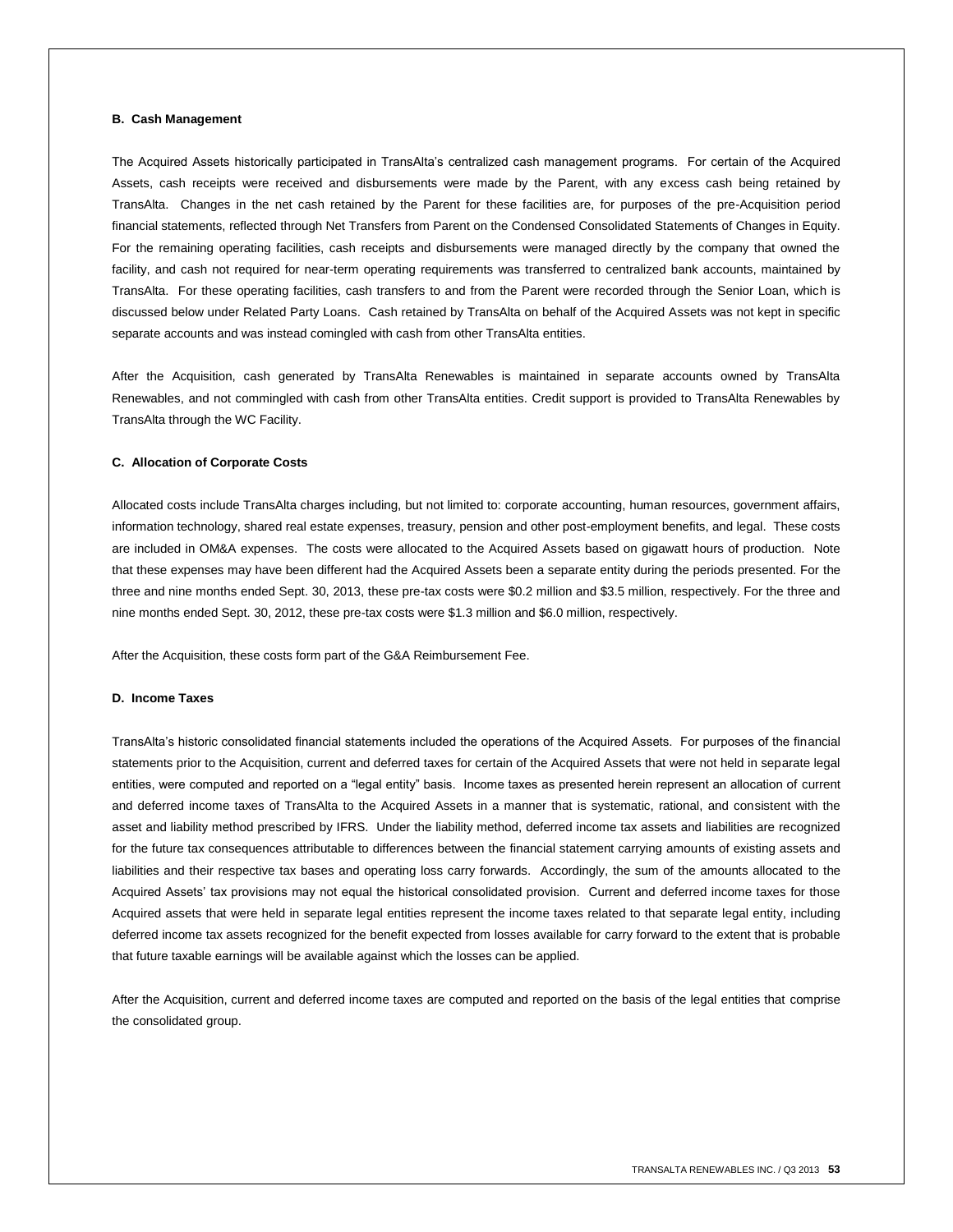#### **E. Pension and Other Post-Employment Benefit Plans**

The Corporation does not sponsor any pension, post-employment, or employee savings plan. However, the employees of TransAlta providing operational services to the Acquired Assets participated in certain funded final salary pension plans sponsored by TransAlta. TransAlta also provides other health and dental plans to its retired employees. There is no contractual agreement or stated policy between the Acquired Assets and TransAlta for charging the net defined benefit costs (note that the Acquired Assets comprised parts of multiple legal entities).

All obligations pursuant to these plans are obligations of TransAlta and as such are not included in the pre-Acquisition period financial statements. TransAlta allocated to the Acquired Assets, the net periodic benefit costs associated with employees that are beneficiaries of pensions and other employment plans. These costs are included in OM&A expenses in the pre-Acquisition period financial statements.

After the Acquisition date, these costs are included in the reimbursement to TransAlta of operational and maintenance costs under the Management and Operational Services Agreement.

### **F. Financial Instruments and Derivatives**

Financial instruments and derivatives that related to the Acquired Assets were entered into on behalf of the Acquired Assets by another TransAlta entity.

#### **G. Related Party Loans**

Prior to the Acquisition, borrowing agreements existed between the Corporation's CHD subsidiary and TransAlta or certain subsidiaries of TransAlta. All loans were non-interest bearing and due on demand. The amounts receivable (payable) are shown below:

| .                                             |                |               |
|-----------------------------------------------|----------------|---------------|
| As at                                         | Sept. 30, 2013 | Dec. 31, 2012 |
| Senior loan with TransAlta <sup>(1)</sup>     |                | 14,254        |
| Loan with TransAlta subsidiary <sup>(2)</sup> |                | 117.811       |
| Loan with TransAlta subsidiary <sup>(3)</sup> |                | (894)         |
| (1) Maximum amount of \$300 million.          |                |               |
| $(2)$ Maximum amount of \$150 million.        |                |               |

*(3) M aximum amount of \$20 million.*

Coincident with the Acquisition, these loans have been reclassified against Net parental investment, or paid out in cash.

#### **2 4 . S U B S E Q U E N T E V E N T S**

On Oct. 21, 2013, TransAlta Renewables announced the acquisition, through TransAlta, of the economic interest in a 144 megawatt wind farm in Wyoming from an affiliate of NextEra Energy Resources, LLC. The wind farm is fully operational and contracted under a long-term PPA until 2028 with an investment grade counterparty. TransAlta Renewables will fund the acquisition through a U.S.\$102 million loan from TransAlta. The acquisition is subject to regulatory approvals and is expected to close by the end of December 2013.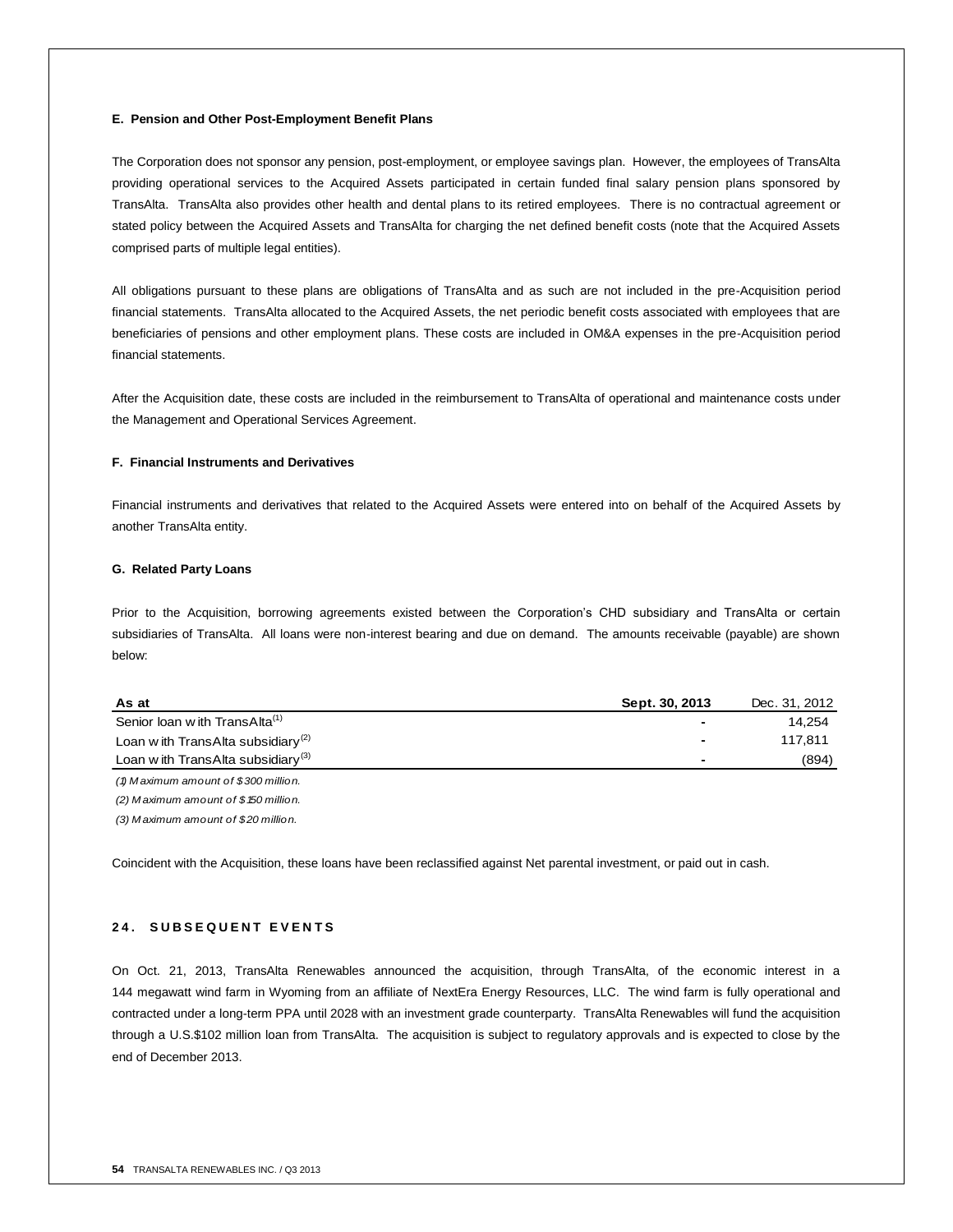#### **G L O S S A R Y O F K E Y T E R M S**

**Amortizing Term Loan -** A \$200 million, unsecured, Amortizing Term Loan from TransAlta.

**Availability** - A measure of the time, expressed as a percentage of continuous operation 24 hours a day, 365 days a year that a generating unit is capable of generating electricity, regardless of whether or not it is actually generating electricity.

**Capacity** - The rated continuous load-carrying ability, expressed in megawatts, of generation equipment.

**Gigawatt** - A measure of electric power equal to 1,000 megawatts.

**Gigawatt Hour (GWh)** - A measure of electricity consumption equivalent to the use of 1,000 megawatts of power over a period of one hour.

**Greenhouse Gas (GHG)** - Gases having potential to retain heat in the atmosphere, including water vapour, carbon dioxide, methane, nitrous oxide, hydrofluorocarbons, and perfluorocarbons.

**Megawatt (MW)** - A measure of electric power equal to 1,000,000 watts.

**Megawatt Hour (MWh)** - A measure of electricity consumption equivalent to the use of 1,000,000 watts of power over a period of one hour.

**Net Maximum Capacity** - The maximum capacity or effective rating, modified for ambient limitations, that a generating unit or power plant can sustain over a specific period, less the capacity used to supply the demand of station service or auxiliary needs.

**Power Purchase Arrangement (PPA) -** A long-term arrangement established by regulation for the sale of electric energy from formerly regulated generating units to PPA Buyers.

**Renewable Power** - Power generated from renewable terrestrial mechanisms including wind, geothermal, and solar with regeneration.

**TransAlta PPA -** a PPA to be entered into on or before Closing between TransAlta and a Merchant Subsidiary in respect of the Merchant Facilities owned by such Merchant Subsidiary.

**Turnaround:** Periodic planned shutdown of a generating unit for major maintenance and repairs. Duration is normally in weeks. The time is measured from unit shutdown to putting the unit back on line.

**Unplanned Outage** - The shut down of a generating unit due to an unanticipated breakdown.

**Uprate** - To increase the rated electrical capability of a power generating facility or unit.